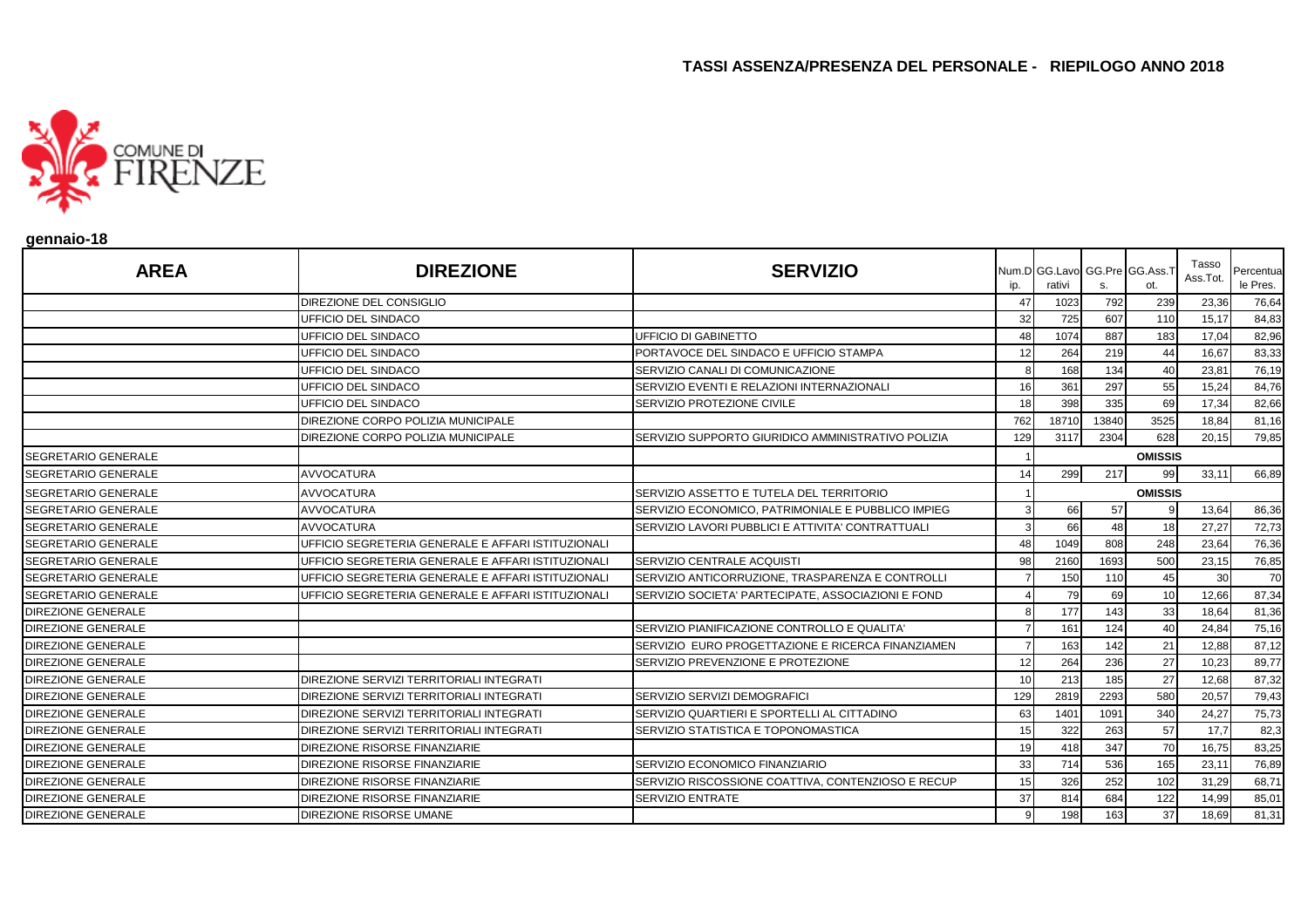| <b>AREA</b>                          | <b>DIREZIONE</b>                           | <b>SERVIZIO</b>                                    | ip. | Num.D GG.Lavo GG.Pre GG.Ass.<br>rativi | s.    | ot.            | Tasso<br>Ass.Tot. | Percentua<br>le Pres. |
|--------------------------------------|--------------------------------------------|----------------------------------------------------|-----|----------------------------------------|-------|----------------|-------------------|-----------------------|
| <b>DIREZIONE GENERALE</b>            | <b>DIREZIONE RISORSE UMANE</b>             | SERVIZIO SVILUPPO ORGANIZZATIVO                    | 24  | 528                                    | 381   | 140            | 26,52             | 73,48                 |
| <b>DIREZIONE GENERALE</b>            | DIREZIONE RISORSE UMANE                    | SERVIZIO AMMINISTRAZIONE DEL PERSONALE             | 37  | 809                                    | 702   | 110            | 13,6              | 86,4                  |
| <b>DIREZIONE GENERALE</b>            | DIREZIONE RISORSE UMANE                    | SERVIZIO ACQUISIZIONE RISORSE                      |     | 198                                    | 152   | 53             | 26,77             | 73,23                 |
| AREA DI COORDINAMENTO TECNICA        |                                            |                                                    |     |                                        |       | <b>OMISSIS</b> |                   |                       |
| AREA DI COORDINAMENTO TECNICA        |                                            | SERVIZIO AMMINISTRATIVO OPERE E LAVORI PUBBLICI    | 17  | 379                                    | 333   | 47             | 12,4              | 87,6                  |
| AREA DI COORDINAMENTO TECNICA        | <b>DIREZIONE AMBIENTE</b>                  |                                                    | 24  | 523                                    | 404   | 102            | 19,5              | 80,5                  |
| AREA DI COORDINAMENTO TECNICA        | <b>DIREZIONE AMBIENTE</b>                  | SERVIZIO SOSTENIBILITA', VALUTAZIONE AMBIENTALE, G | 19  | 409                                    | 322   | 88             | 21,52             | 78,48                 |
| AREA DI COORDINAMENTO TECNICA        | <b>DIREZIONE AMBIENTE</b>                  | SERVIZIO PARCHI GIARDINI ED AREE VERDI             | 125 | 2787                                   | 2391  | 396            | 14,21             | 85,79                 |
| AREA DI COORDINAMENTO TECNICA        | <b>DIREZIONE AMBIENTE</b>                  | SERVIZIO RIFIUTI, IGIENE PUBBLICA, AMBIENTALE E DE | 21  | 462                                    | 340   | 117            | 25,32             | 74,68                 |
| AREA DI COORDINAMENTO TECNICA        | DIREZIONE SERVIZI TECNICI                  |                                                    | 44  | 960                                    | 765   | 194            | $20.2^{\circ}$    | 79,79                 |
| AREA DI COORDINAMENTO TECNICA        | DIREZIONE SERVIZI TECNICI                  | SERVIZIO GESTIONE E MANUTENZIONE                   | 71  | 1558                                   | 1256  | 303            | 19,45             | 80,55                 |
| AREA DI COORDINAMENTO TECNICA        | DIREZIONE SERVIZI TECNICI                  | SERVIZIO SUPPORTO TECNICO QUARTIERI E IMPIANTI SPO | 36  | 790                                    | 656   | 141            | 17,85             | 82,15                 |
| AREA DI COORDINAMENTO TECNICA        | DIREZIONE SERVIZI TECNICI                  | SERVIZIO BELLE ARTI E FABBRICA DI PALAZZO VECCHIO  | 31  | 682                                    | 586   | 86             | 12,61             | 87,39                 |
| AREA DI COORDINAMENTO TECNICA        | DIREZIONE NUOVE INFRASTRUTTURE E MOBILITA' |                                                    | 27  | 595                                    | 524   | 72             | 12,1              | 87,9                  |
| AREA DI COORDINAMENTO TECNICA        | DIREZIONE NUOVE INFRASTRUTTURE E MOBILITA' | SERVIZIO UFFICIO TRAMVIA/INTERVENTI TAV E AUTOSTRA | 16  | 352                                    | 292   | 62             | 17,61             | 82,39                 |
| AREA DI COORDINAMENTO TECNICA        | DIREZIONE NUOVE INFRASTRUTTURE E MOBILITA' | <b>SERVIZIO MOBILITA'</b>                          | 40  | 859                                    | 708   | 151            | 17,58             | 82,42                 |
| AREA DI COORDINAMENTO TECNICA        | DIREZIONE NUOVE INFRASTRUTTURE E MOBILITA' | <b>SERVIZIO VIABILITA</b>                          | 41  | 891                                    | 734   | 173            | 19,42             | 80,58                 |
| AREA DI COORDINAMENTO TECNICA        | DIREZIONE NUOVE INFRASTRUTTURE E MOBILITA' | SERVIZIO PROGRAMMAZIONE MOBILITA' E PISTE CICLABIL | 20  | 427                                    | 348   | 85             | 19,91             | 80,09                 |
| AREA DI COORDINAMENTO TECNICA        | <b>DIREZIONE URBANISTICA</b>               |                                                    |     | 92                                     | 67    | 25             | 27,17             | 72,83                 |
| AREA DI COORDINAMENTO TECNICA        | <b>DIREZIONE URBANISTICA</b>               | <b>SERVIZIO EDILIZIA PRIVATA</b>                   | 46  | 1004                                   | 807   | 211            | 21,02             | 78,98                 |
| AREA DI COORDINAMENTO TECNICA        | <b>DIREZIONE URBANISTICA</b>               | SERVIZIO PIANIFICAZIONE URBANISTICA                | 12  | 264                                    | 218   | 46             | 17,42             | 82,58                 |
| AREA DI COORDINAMENTO TECNICA        | <b>DIREZIONE URBANISTICA</b>               | SERVIZIO AMMINISTRATIVO URBANISTICA                | 44  | 964                                    | 825   | 152            | 15,77             | 84,23                 |
| AREA DI COORDINAMENTO TECNICA        | DIREZIONE SISTEMI INFORMATIVI              |                                                    |     | 110                                    | 100   | 10             | 9,09              | 90,91                 |
| AREA DI COORDINAMENTO TECNICA        | <b>DIREZIONE SISTEMI INFORMATIVI</b>       | SERVIZIO GESTIONE INFRASTRUTTURE TECNOLOGICHE      | 28  | 584                                    | 457   | 124            | 21,23             | 78,77                 |
| AREA DI COORDINAMENTO TECNICA        | <b>DIREZIONE SISTEMI INFORMATIVI</b>       | SERVIZIO SVILUPPO INFRASTRUTTURE TECNOLOGICHE      | 16  | 352                                    | 289   | 63             | 17,9              | 82,1                  |
| AREA DI COORDINAMENTO TECNICA        | <b>DIREZIONE SISTEMI INFORMATIVI</b>       | SERVIZIO AMMINISTRATIVO SISTEMI INFORMATIVI        | 13  | 289                                    | 231   | 64             | 22,15             | 77,85                 |
| AREA DI COORDINAMENTO AMMINISTRATIVA |                                            |                                                    | 11  | 242                                    | 199   | 42             | 17,36             | 82,64                 |
| AREA DI COORDINAMENTO AMMINISTRATIVA | DIREZIONE PATRIMONIO IMMOBILIARE           |                                                    | 28  | 616                                    | 496   | 124            | 20,13             | 79,87                 |
| AREA DI COORDINAMENTO AMMINISTRATIVA | DIREZIONE PATRIMONIO IMMOBILIARE           | <b>SERVIZIO CASA</b>                               | 23  | 497                                    | 402   | 111            | 22,33             | 77,67                 |
| AREA DI COORDINAMENTO AMMINISTRATIVA | DIREZIONE PATRIMONIO IMMOBILIARE           | SERVIZIO GESTIONE PATRIMONIO                       | 19  | 400                                    | 323   | 86             | 21,5              | 78,5                  |
| AREA DI COORDINAMENTO AMMINISTRATIVA | DIREZIONE ATTIVITA' ECONOMICHE E TURISMO   |                                                    | 24  | 528                                    | 447   | 82             | 15,53             | 84,47                 |
| AREA DI COORDINAMENTO AMMINISTRATIVA | DIREZIONE ATTIVITA' ECONOMICHE E TURISMO   | SERVIZIO ATTIVITA' PRODUTTIVE                      | 25  | 541                                    | 444   | 106            | 19,59             | 80,41                 |
| AREA DI COORDINAMENTO AMMINISTRATIVA | DIREZIONE ATTIVITA' ECONOMICHE E TURISMO   | SERVIZIO COMMERCIO AREE PUBBLICHE OCCUPAZIONE SUOL | 35  | 770                                    | 657   | 117            | 15,19             | 84,81                 |
| AREA DI COORDINAMENTO AMMINISTRATIVA | DIREZIONE ATTIVITA' ECONOMICHE E TURISMO   | SERVIZIO PROMOZIONE ECONOMICA, TURISTICA E LAVORO  |     | 150                                    | 123   | 26             | 17,33             | 82,67                 |
| AREA DI COORDINAMENTO AMMINISTRATIVA | DIREZIONE ISTRUZIONE                       |                                                    | 27  | 585                                    | 474   | 135            | 23,08             | 76,92                 |
| AREA DI COORDINAMENTO AMMINISTRATIVA | DIREZIONE ISTRUZIONE                       | SERVIZIO SERVIZI ALL' INFANZIA                     | 716 | 16880                                  | 12646 | 3377           | 20,01             | 79,99                 |
| AREA DI COORDINAMENTO AMMINISTRATIVA | <b>DIREZIONE ISTRUZIONE</b>                | SERVIZIO SUPPORTO ALLA SCUOLA                      | 42  | 926                                    | 779   | 149            | 16,09             | 83,91                 |
| AREA DI COORDINAMENTO AMMINISTRATIVA | DIREZIONE ISTRUZIONE                       | SERVIZIO ATTIVITA' EDUCATIVE E FORMATIVE           | 68  | 1488                                   | 1212  | 282            | 18,95             | 81,05                 |
| AREA DI COORDINAMENTO AMMINISTRATIVA | DIREZIONE CULTURA E SPORT                  |                                                    | 21  | 453                                    | 375   | 78             | 17.22             | 82,78                 |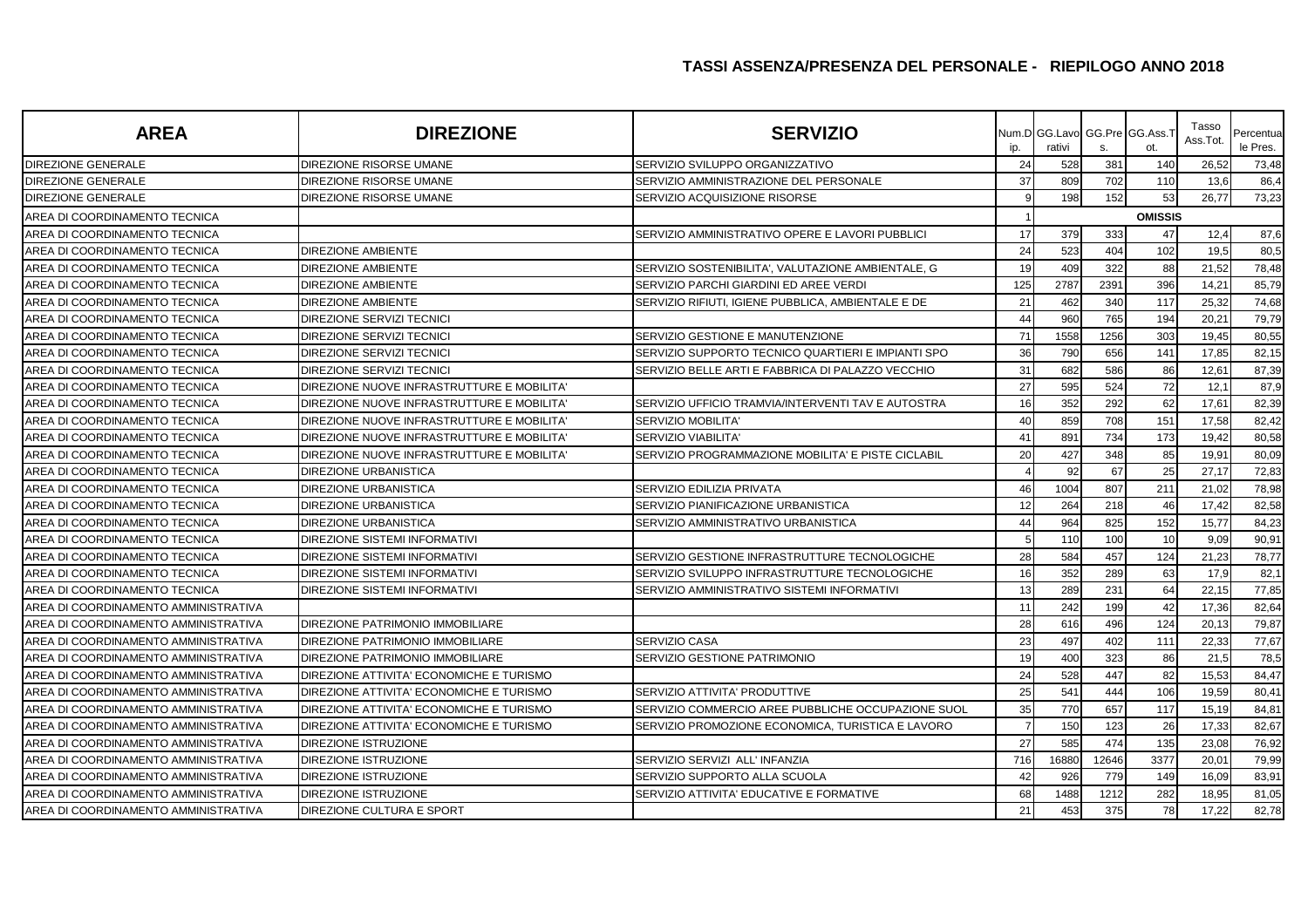| <b>AREA</b>                          | <b>DIREZIONE</b>          | <b>SERVIZIO</b>                                        |     | rativi | ১.   | Num.D GG.Lavo GG.Pre GG.Ass.T<br>ot. | Tasso<br>Ass.Tot | Percentua<br>le Pres. |
|--------------------------------------|---------------------------|--------------------------------------------------------|-----|--------|------|--------------------------------------|------------------|-----------------------|
| AREA DI COORDINAMENTO AMMINISTRATIVA | DIREZIONE CULTURA E SPORT | SERVIZIO BIBLIOTECHE, ARCHIVI E POLITICHE GIOVAN       |     | 2477   | 1935 | 558                                  | 22,53            | 77,47                 |
| AREA DI COORDINAMENTO AMMINISTRATIVA | DIREZIONE CULTURA E SPORT | <b>ISERVIZIO MUSEI COMUNALI ED ATTIVITA' CULTURALI</b> |     | 619    | 496  |                                      | 15,99            | 84,01                 |
| AREA DI COORDINAMENTO AMMINISTRATIVA | DIREZIONE CULTURA E SPORT | <b>SERVIZIO SPORT</b>                                  |     | 1838   | 1495 | 333                                  | 18,12            | 81,88                 |
| AREA DI COORDINAMENTO AMMINISTRATIVA | DIREZIONE SERVIZI SOCIALI |                                                        |     | 510    | 379  | 134 <sub>1</sub>                     | 26,27            | 73,73                 |
| AREA DI COORDINAMENTO AMMINISTRATIVA | DIREZIONE SERVIZI SOCIALI | SERVIZIO SOCIALE AMMINISTRATIVO                        | 125 | 2721   | 2112 | 637                                  | 23,41            | 76,59                 |
| AREA DI COORDINAMENTO AMMINISTRATIVA | DIREZIONE SERVIZI SOCIALI | <b>ISERVIZIO SOCIALE PROFESSIONALE</b>                 |     | 2912   | 2141 | 867                                  | 29,77            | 70,23                 |
| AREA DI COORDINAMENTO AMMINISTRATIVA | DIREZIONE SERVIZI SOCIALI | <b>ISERVIZIO SERVIZI CIMITERIALI</b>                   |     | 1841   | 1388 | 383                                  | 20,8             | 79,2                  |

#### **febbraio-18**

| <b>AREA</b>                | <b>DIREZIONE</b>                                   | <b>SERVIZIO</b>                                    | ip.            | Num.D GG.Lavo GG.Pre GG.Ass.<br>rativi |       | ot.            | Tasso<br>Ass.Tot. | Percentua<br>le Pres. |
|----------------------------|----------------------------------------------------|----------------------------------------------------|----------------|----------------------------------------|-------|----------------|-------------------|-----------------------|
|                            | DIREZIONE DEL CONSIGLIO                            |                                                    | 47             | 934                                    | 766   | 186            | 19,91             | 80,09                 |
|                            | UFFICIO DEL SINDACO                                |                                                    | 31             | 640                                    | 545   | 86             | 13,44             | 86,56                 |
|                            | UFFICIO DEL SINDACO                                | <b>UFFICIO DI GABINETTO</b>                        | 52             | 1044                                   | 949   | 77             | 7,38              | 92,62                 |
|                            | <b>UFFICIO DEL SINDACO</b>                         | PORTAVOCE DEL SINDACO E UFFICIO STAMPA             | 12             | 240                                    | 221   | 18             | 7,5               | 92,5                  |
|                            | UFFICIO DEL SINDACO                                | SERVIZIO CANALI DI COMUNICAZIONE                   |                | 180                                    | 168   | 11             | 6,11              | 93,89                 |
|                            | UFFICIO DEL SINDACO                                | SERVIZIO EVENTI E RELAZIONI INTERNAZIONALI         | 17             | 348                                    | 303   | 32             | 9,2               | 90,8                  |
|                            | UFFICIO DEL SINDACO                                | SERVIZIO PROTEZIONE CIVILE                         | 18             | 370                                    | 348   | 19             | 5,14              | 94,86                 |
|                            | DIREZIONE CORPO POLIZIA MUNICIPALE                 |                                                    | 758            | 17813                                  | 13974 | 2444           | 13,72             | 86,28                 |
|                            | DIREZIONE CORPO POLIZIA MUNICIPALE                 | SERVIZIO SUPPORTO GIURIDICO AMMINISTRATIVO POLIZIA | 131            | 3024                                   | 2449  | 322            | 10,65             | 89,35                 |
| <b>SEGRETARIO GENERALE</b> |                                                    |                                                    |                |                                        |       | <b>OMISSIS</b> |                   |                       |
| <b>SEGRETARIO GENERALE</b> | <b>AVVOCATURA</b>                                  |                                                    | 14             | 272                                    | 205   | 81             | 29,78             | 70,22                 |
| <b>SEGRETARIO GENERALE</b> | <b>AVVOCATURA</b>                                  | SERVIZIO ASSETTO E TUTELA DEL TERRITORIO           |                |                                        |       |                |                   |                       |
| <b>SEGRETARIO GENERALE</b> | <b>AVVOCATURA</b>                                  | SERVIZIO ECONOMICO, PATRIMONIALE E PUBBLICO IMPIEG |                | 60                                     | 59    |                |                   | 100                   |
| <b>SEGRETARIO GENERALE</b> | <b>AVVOCATURA</b>                                  | SERVIZIO LAVORI PUBBLICI E ATTIVITA' CONTRATTUALI  |                | 60                                     | 59    |                | 1,67              | 98,33                 |
| <b>SEGRETARIO GENERALE</b> | UFFICIO SEGRETERIA GENERALE E AFFARI ISTITUZIONALI |                                                    | 46             | 920                                    | 785   | 127            | 13,8              | 86,2                  |
| <b>SEGRETARIO GENERALE</b> | UFFICIO SEGRETERIA GENERALE E AFFARI ISTITUZIONALI | SERVIZIO CENTRALE ACQUISTI                         | 100            | 2000                                   | 1723  | 295            | 14,75             | 85,25                 |
| <b>SEGRETARIO GENERALE</b> | UFFICIO SEGRETERIA GENERALE E AFFARI ISTITUZIONALI | SERVIZIO ANTICORRUZIONE, TRASPARENZA E CONTROLLI   |                | 140                                    | 103   | 45             | 32,14             | 67,86                 |
| <b>SEGRETARIO GENERALE</b> | UFFICIO SEGRETERIA GENERALE E AFFARI ISTITUZIONALI | SERVIZIO SOCIETA' PARTECIPATE, ASSOCIAZIONI E FOND |                | 72                                     | 67    |                | 6,94              | 93,06                 |
| <b>DIREZIONE GENERALE</b>  |                                                    |                                                    |                | 160                                    | 137   | 22             | 13,75             | 86,25                 |
| <b>DIREZIONE GENERALE</b>  |                                                    | SERVIZIO PIANIFICAZIONE CONTROLLO E QUALITA'       |                | 160                                    | 150   | 10             | 6,25              | 93,75                 |
| <b>DIREZIONE GENERALE</b>  |                                                    | SERVIZIO EURO PROGETTAZIONE E RICERCA FINANZIAMEN  |                | 140                                    | 134   |                |                   | 95                    |
| <b>DIREZIONE GENERALE</b>  |                                                    | SERVIZIO PREVENZIONE E PROTEZIONE                  | 12             | 240                                    | 223   | 17             | 7,08              | 92,92                 |
| <b>DIREZIONE GENERALE</b>  | DIREZIONE SERVIZI TERRITORIALI INTEGRATI           |                                                    | 1 <sup>c</sup> | 202                                    | 184   | 21             | 10,4              | 89,6                  |
| <b>DIREZIONE GENERALE</b>  | DIREZIONE SERVIZI TERRITORIALI INTEGRATI           | SERVIZIO SERVIZI DEMOGRAFICI                       | 129            | 2576                                   | 2166  | 482            | 18,71             | 81,29                 |
| <b>DIREZIONE GENERALE</b>  | DIREZIONE SERVIZI TERRITORIALI INTEGRATI           | SERVIZIO QUARTIERI E SPORTELLI AL CITTADINO        | 64             | 1288                                   | 1070  | 219            | 17                | 83                    |
| <b>DIREZIONE GENERALE</b>  | DIREZIONE SERVIZI TERRITORIALI INTEGRATI           | SERVIZIO STATISTICA E TOPONOMASTICA                | 14             | 280                                    | 269   | 10             | 3,57              | 96,43                 |
| <b>DIREZIONE GENERALE</b>  | DIREZIONE RISORSE FINANZIARIE                      |                                                    | 19             | 376                                    | 327   | 48             | 12,77             | 87,23                 |
| <b>DIREZIONE GENERALE</b>  | DIREZIONE RISORSE FINANZIARIE                      | SERVIZIO ECONOMICO FINANZIARIO                     | 33             | 648                                    | 507   | 168            | 25,93             | 74,07                 |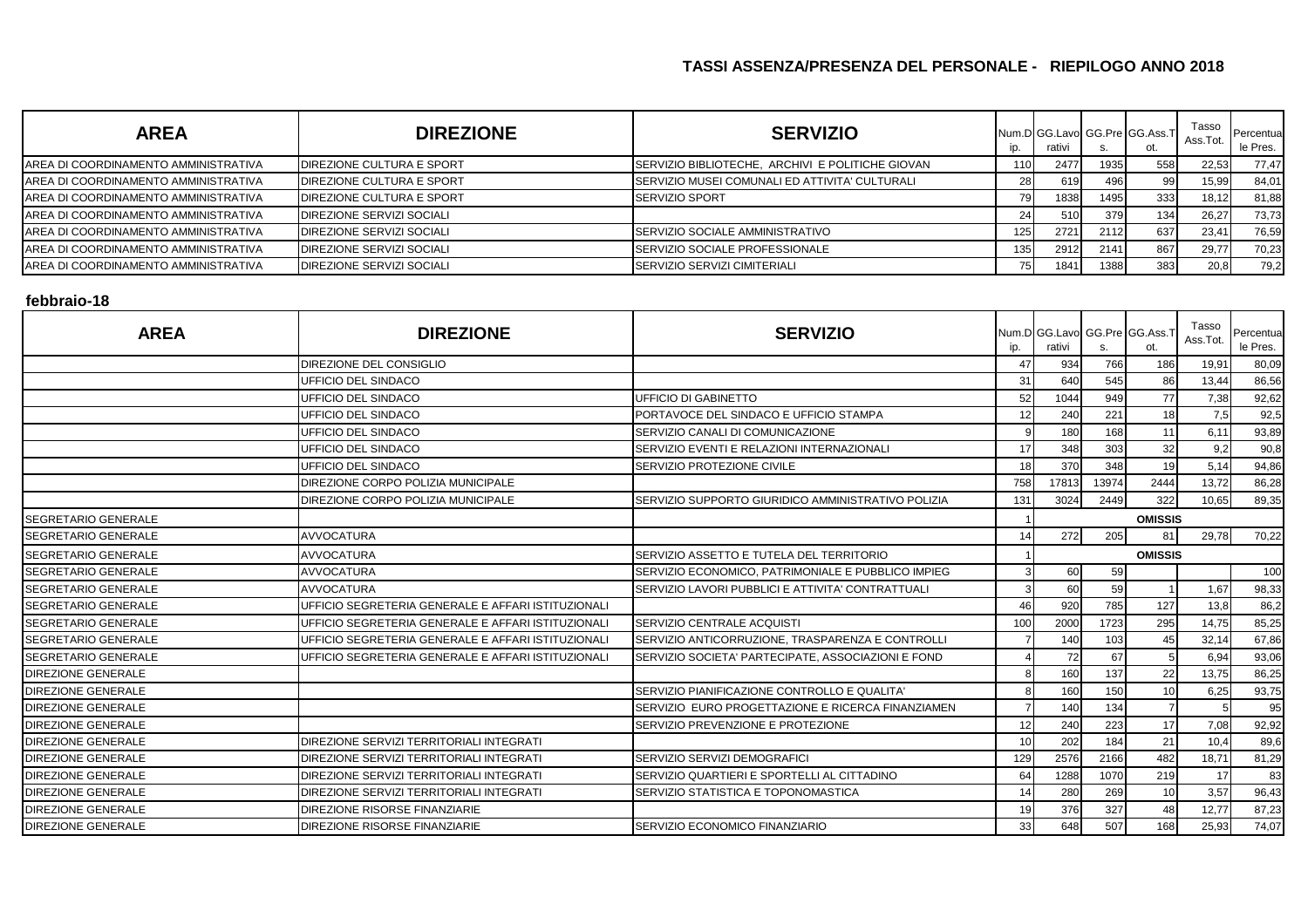| <b>AREA</b>                          | <b>DIREZIONE</b>                           | <b>SERVIZIO</b>                                    | ip.            | Num.D GG.Lavo<br>rativi | s.    | GG.Pre GG.Ass.1<br>ot. | Tasso<br>Ass.Tot | Percentua<br>le Pres. |
|--------------------------------------|--------------------------------------------|----------------------------------------------------|----------------|-------------------------|-------|------------------------|------------------|-----------------------|
| DIREZIONE GENERALE                   | DIREZIONE RISORSE FINANZIARIE              | SERVIZIO RISCOSSIONE COATTIVA, CONTENZIOSO E RECUP | 15             | 296                     | 233   | 81                     | 27,36            | 72,64                 |
| <b>DIREZIONE GENERALE</b>            | DIREZIONE RISORSE FINANZIARIE              | SERVIZIO ENTRATE                                   | 37             | 743                     | 634   | 110                    | 14,8             | 85,2                  |
| DIREZIONE GENERALE                   | DIREZIONE RISORSE UMANE                    |                                                    |                | 187                     | 178   |                        | 4,28             | 95,72                 |
| <b>DIREZIONE GENERALE</b>            | DIREZIONE RISORSE UMANE                    | SERVIZIO SVILUPPO ORGANIZZATIVO                    | 21             | 423                     | 350   | 66                     | 15,6             | 84,4                  |
| DIREZIONE GENERALE                   | DIREZIONE RISORSE UMANE                    | SERVIZIO AMMINISTRAZIONE DEL PERSONALE             | 37             | 740                     | 684   | 55                     | 7,43             | 92,57                 |
| <b>DIREZIONE GENERALE</b>            | <b>DIREZIONE RISORSE UMANE</b>             | SERVIZIO ACQUISIZIONE RISORSE                      | 11             | 218                     | 190   | 28                     | 12,84            | 87,16                 |
| AREA DI COORDINAMENTO TECNICA        |                                            |                                                    |                |                         |       | <b>OMISSIS</b>         |                  |                       |
| AREA DI COORDINAMENTO TECNICA        |                                            | SERVIZIO AMMINISTRATIVO OPERE E LAVORI PUBBLICI    | 17             | 340                     | 324   | 21                     | 6,18             | 93,82                 |
| AREA DI COORDINAMENTO TECNICA        | <b>DIREZIONE AMBIENTE</b>                  |                                                    | 24             | 480                     | 384   | 99                     | 20,63            | 79,37                 |
| AREA DI COORDINAMENTO TECNICA        | <b>DIREZIONE AMBIENTE</b>                  | SERVIZIO SOSTENIBILITA', VALUTAZIONE AMBIENTALE, G | 19             | 380                     | 324   | 56                     | 14,74            | 85,26                 |
| AREA DI COORDINAMENTO TECNICA        | <b>DIREZIONE AMBIENTE</b>                  | SERVIZIO PARCHI GIARDINI ED AREE VERDI             | 125            | 2643                    | 2380  | 257                    | 9,72             | 90,28                 |
| AREA DI COORDINAMENTO TECNICA        | <b>DIREZIONE AMBIENTE</b>                  | SERVIZIO RIFIUTI, IGIENE PUBBLICA, AMBIENTALE E DE | 21             | 420                     | 350   | 60                     | 14,29            | 85,71                 |
| AREA DI COORDINAMENTO TECNICA        | DIREZIONE SERVIZI TECNICI                  |                                                    | 45             | 887                     | 789   | 91                     | 10,26            | 89,74                 |
| AREA DI COORDINAMENTO TECNICA        | DIREZIONE SERVIZI TECNICI                  | SERVIZIO GESTIONE E MANUTENZIONE                   | 72             | 1442                    | 1210  | 255                    | 17,68            | 82,32                 |
| AREA DI COORDINAMENTO TECNICA        | DIREZIONE SERVIZI TECNICI                  | SERVIZIO SUPPORTO TECNICO QUARTIERI E IMPIANTI SPO | 36             | 722                     | 662   | 57                     | 7,89             | 92,11                 |
| AREA DI COORDINAMENTO TECNICA        | <b>DIREZIONE SERVIZI TECNICI</b>           | SERVIZIO BELLE ARTI E FABBRICA DI PALAZZO VECCHIO  | 29             | 587                     | 531   | 45                     | 7,67             | 92,33                 |
| AREA DI COORDINAMENTO TECNICA        | DIREZIONE NUOVE INFRASTRUTTURE E MOBILITA' |                                                    | 26             | 516                     | 453   | 67                     | 12,98            | 87,02                 |
| AREA DI COORDINAMENTO TECNICA        | DIREZIONE NUOVE INFRASTRUTTURE E MOBILITA' | SERVIZIO UFFICIO TRAMVIA/INTERVENTI TAV E AUTOSTRA | 16             | 320                     | 297   | 24                     | 7,5              | 92,5                  |
| AREA DI COORDINAMENTO TECNICA        | DIREZIONE NUOVE INFRASTRUTTURE E MOBILITA' | <b>SERVIZIO MOBILITA'</b>                          | 40             | 780                     | 677   | 98                     | 12,56            | 87,44                 |
| AREA DI COORDINAMENTO TECNICA        | DIREZIONE NUOVE INFRASTRUTTURE E MOBILITA' | <b>SERVIZIO VIABILITA'</b>                         | 41             | 814                     | 695   | 130                    | 15,97            | 84,03                 |
| AREA DI COORDINAMENTO TECNICA        | DIREZIONE NUOVE INFRASTRUTTURE E MOBILITA' | SERVIZIO PROGRAMMAZIONE MOBILITA' E PISTE CICLABIL | 21             | 394                     | 351   | 49                     | 12,44            | 87,56                 |
| AREA DI COORDINAMENTO TECNICA        | <b>DIREZIONE URBANISTICA</b>               |                                                    |                | 80                      | 71    |                        | 11,25            | 88,75                 |
| AREA DI COORDINAMENTO TECNICA        | <b>DIREZIONE URBANISTICA</b>               | SERVIZIO EDILIZIA PRIVATA                          | 45             | 896                     | 761   | 152                    | 16,96            | 83,04                 |
| AREA DI COORDINAMENTO TECNICA        | DIREZIONE URBANISTICA                      | SERVIZIO PIANIFICAZIONE URBANISTICA                | 12             | 240                     | 217   | 23                     | 9,58             | 90,42                 |
| AREA DI COORDINAMENTO TECNICA        | <b>DIREZIONE URBANISTICA</b>               | SERVIZIO AMMINISTRATIVO URBANISTICA                | 43             | 856                     | 736   | 122                    | 14,25            | 85,75                 |
| AREA DI COORDINAMENTO TECNICA        | <b>DIREZIONE SISTEMI INFORMATIVI</b>       |                                                    |                | 100                     | 98    |                        |                  | 98                    |
| AREA DI COORDINAMENTO TECNICA        | DIREZIONE SISTEMI INFORMATIVI              | SERVIZIO GESTIONE INFRASTRUTTURE TECNOLOGICHE      | 28             | 533                     | 457   | 79                     | 14,82            | 85,18                 |
| AREA DI COORDINAMENTO TECNICA        | DIREZIONE SISTEMI INFORMATIVI              | SERVIZIO SVILUPPO INFRASTRUTTURE TECNOLOGICHE      | 16             | 320                     | 272   | 50                     | 15,63            | 84,37                 |
| AREA DI COORDINAMENTO TECNICA        | <b>DIREZIONE SISTEMI INFORMATIVI</b>       | SERVIZIO AMMINISTRATIVO SISTEMI INFORMATIVI        | 13             | 264                     | 219   | 48                     | 18,18            | 81,82                 |
| AREA DI COORDINAMENTO AMMINISTRATIVA |                                            |                                                    | 11             | 220                     | 193   | 25                     | 11,36            | 88,64                 |
| AREA DI COORDINAMENTO AMMINISTRATIVA | DIREZIONE PATRIMONIO IMMOBILIARE           |                                                    | 28             | 560                     | 497   | 66                     | 11,79            | 88,21                 |
| AREA DI COORDINAMENTO AMMINISTRATIVA | DIREZIONE PATRIMONIO IMMOBILIARE           | <b>SERVIZIO CASA</b>                               | 23             | 442                     | 393   | 60                     | 13,57            | 86,43                 |
| AREA DI COORDINAMENTO AMMINISTRATIVA | DIREZIONE PATRIMONIO IMMOBILIARE           | SERVIZIO GESTIONE PATRIMONIO                       | 19             | 364                     | 317   | 57                     | 15,66            | 84,34                 |
| AREA DI COORDINAMENTO AMMINISTRATIVA | DIREZIONE ATTIVITA' ECONOMICHE E TURISMO   |                                                    | 23             | 452                     | 385   | 65                     | 14,38            | 85,62                 |
| AREA DI COORDINAMENTO AMMINISTRATIVA | DIREZIONE ATTIVITA' ECONOMICHE E TURISMO   | SERVIZIO ATTIVITA' PRODUTTIVE                      | 25             | 492                     | 447   | 47                     | 9,55             | 90,45                 |
| AREA DI COORDINAMENTO AMMINISTRATIVA | DIREZIONE ATTIVITA' ECONOMICHE E TURISMO   | SERVIZIO COMMERCIO AREE PUBBLICHE OCCUPAZIONE SUOL | 35             | 700                     | 647   | 57                     | 8,14             | 91,86                 |
| AREA DI COORDINAMENTO AMMINISTRATIVA | DIREZIONE ATTIVITA' ECONOMICHE E TURISMO   | SERVIZIO PROMOZIONE ECONOMICA, TURISTICA E LAVORO  | $\overline{7}$ | 136                     | 130   |                        | 4,41             | 95,59                 |
| AREA DI COORDINAMENTO AMMINISTRATIVA | DIREZIONE ISTRUZIONE                       |                                                    | 27             | 532                     | 492   | 55                     | 10,34            | 89,66                 |
| AREA DI COORDINAMENTO AMMINISTRATIVA | <b>DIREZIONE ISTRUZIONE</b>                | SERVIZIO SERVIZI ALL' INFANZIA                     | 715            | 15845                   | 11998 | 2632                   | 16,61            | 83,39                 |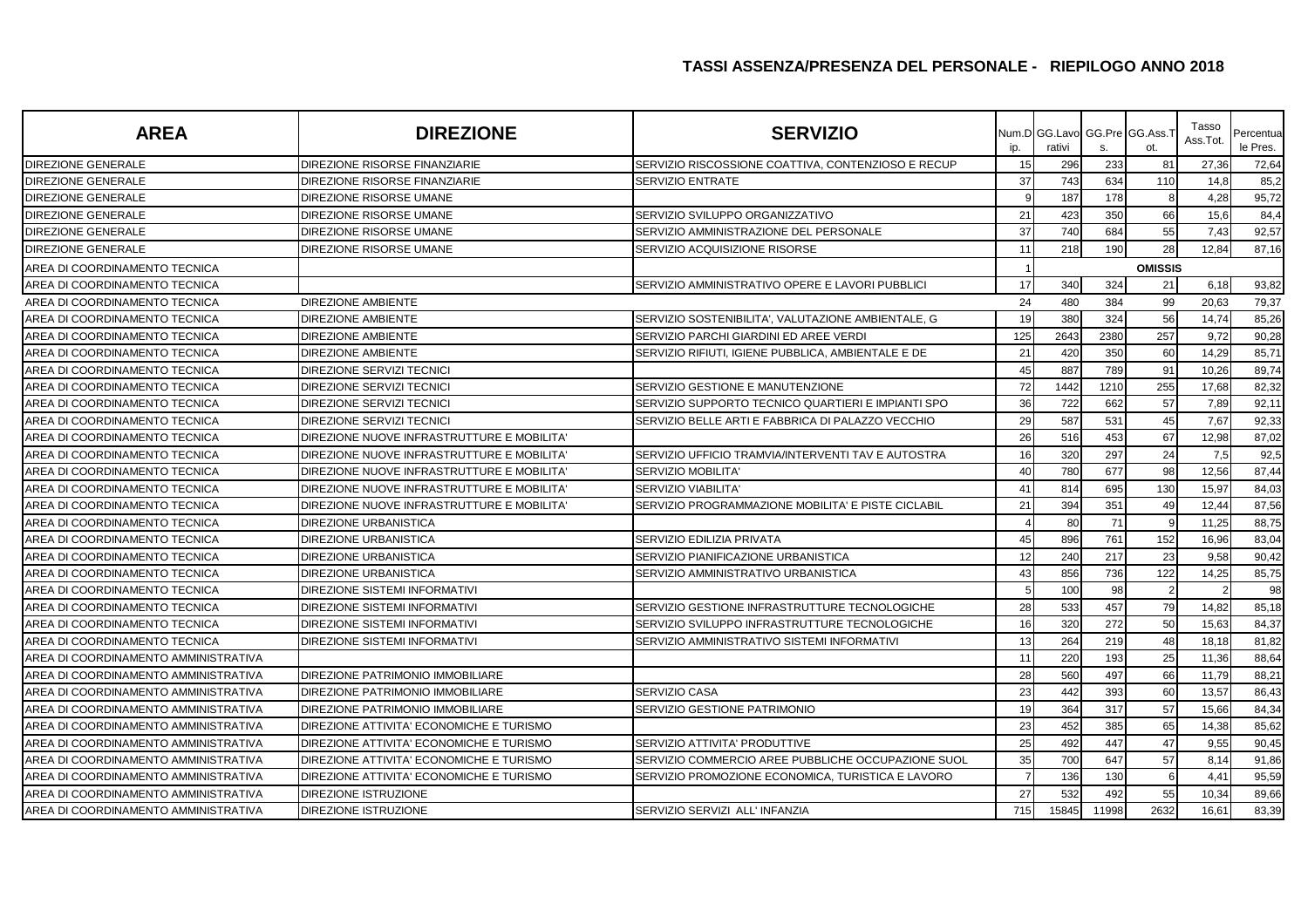| <b>AREA</b>                          | <b>DIREZIONE</b>                 | <b>SERVIZIO</b>                                  | ip. | rativi | ১.   | Num.D GG.Lavo GG.Pre GG.Ass.T<br>ot. | Tasso<br>Ass.Tot. | Percentua<br>le Pres. |
|--------------------------------------|----------------------------------|--------------------------------------------------|-----|--------|------|--------------------------------------|-------------------|-----------------------|
| AREA DI COORDINAMENTO AMMINISTRATIVA | <b>DIREZIONE ISTRUZIONE</b>      | <b>ISERVIZIO SUPPORTO ALLA SCUOLA</b>            |     | 824    | 685  | 132                                  | 16,02             | 83,98                 |
| AREA DI COORDINAMENTO AMMINISTRATIVA | <b>DIREZIONE ISTRUZIONE</b>      | SERVIZIO ATTIVITA' EDUCATIVE E FORMATIVE         | 68  | 1342   | 1188 | 160                                  | 11,92             | 88,08                 |
| AREA DI COORDINAMENTO AMMINISTRATIVA | DIREZIONE CULTURA E SPORT        |                                                  | 21  | 412    | 344  | 69                                   | 16,75             | 83,25                 |
| AREA DI COORDINAMENTO AMMINISTRATIVA | <b>DIREZIONE CULTURA E SPORT</b> | SERVIZIO BIBLIOTECHE, ARCHIVI E POLITICHE GIOVAN | 110 | 2268   | 1826 | 456                                  | 20,11             | 79,89                 |
| AREA DI COORDINAMENTO AMMINISTRATIVA | <b>DIREZIONE CULTURA E SPORT</b> | SERVIZIO MUSEI COMUNALI ED ATTIVITA' CULTURALI   | 28  | 582    | 504  | 81                                   | 13,92             | 86,08                 |
| AREA DI COORDINAMENTO AMMINISTRATIVA | <b>DIREZIONE CULTURA E SPORT</b> | <b>SERVIZIO SPORT</b>                            | 79  | 1733   | 1480 | 238                                  | 13,73             | 86,27                 |
| AREA DI COORDINAMENTO AMMINISTRATIVA | DIREZIONE SERVIZI SOCIALI        |                                                  | 23  | 445    | 362  | 85                                   | 19,1              | 80,9                  |
| AREA DI COORDINAMENTO AMMINISTRATIVA | DIREZIONE SERVIZI SOCIALI        | <b>SERVIZIO SOCIALE AMMINISTRATIVO</b>           | 16  | 2293   | 1953 | 354                                  | 15,44             | 84,56                 |
| AREA DI COORDINAMENTO AMMINISTRATIVA | <b>DIREZIONE SERVIZI SOCIALI</b> | <b>ISERVIZIO SOCIALE PROFESSIONALE</b>           | 142 | 2794   | 2256 | 630                                  | 22,55             | 77,45                 |
| AREA DI COORDINAMENTO AMMINISTRATIVA | <b>DIREZIONE SERVIZI SOCIALI</b> | <b>SERVIZIO SERVIZI CIMITERIALI</b>              | 75  | 1756   | 1338 | 355                                  | 20,22             | 79,78                 |

#### **marzo-18**

| <b>AREA</b>                | <b>DIREZIONE</b>                                   | <b>SERVIZIO</b>                                    | ID. | Num.D GG.Lavo GG.Pre GG.Ass.1<br>rativi |       |                | Tasso<br>Ass.Tot. | Percentual<br>le Pres. |  |
|----------------------------|----------------------------------------------------|----------------------------------------------------|-----|-----------------------------------------|-------|----------------|-------------------|------------------------|--|
|                            | DIREZIONE DEL CONSIGLIO                            |                                                    |     | 1028                                    | 854   | 190            | 18,48             | 81,52                  |  |
|                            | UFFICIO DEL SINDACO                                |                                                    | 31  | 708                                     | 564   | 143            | 20,2              | 79,8                   |  |
|                            | UFFICIO DEL SINDACO                                | UFFICIO DI GABINETTO                               | 52  | 1146                                    | 1002  | 125            | 10,91             | 89,09                  |  |
|                            | <b>UFFICIO DEL SINDACO</b>                         | PORTAVOCE DEL SINDACO E UFFICIO STAMPA             | 12  | 264                                     | 242   | 22             | 8,33              | 91,67                  |  |
|                            | UFFICIO DEL SINDACO                                | SERVIZIO CANALI DI COMUNICAZIONE                   |     | 198                                     | 175   | 21             | 10,61             | 89,39                  |  |
|                            | UFFICIO DEL SINDACO                                | SERVIZIO EVENTI E RELAZIONI INTERNAZIONALI         | 17  | 384                                     | 333   | 43             | 11,2              | 88,8                   |  |
|                            | UFFICIO DEL SINDACO                                | SERVIZIO PROTEZIONE CIVILE                         | 19  | 429                                     | 365   | 55             | 12,82             | 87,18                  |  |
|                            | DIREZIONE CORPO POLIZIA MUNICIPALE                 |                                                    | 753 | 19901                                   | 15132 | 2843           | 14,29             | 85,71                  |  |
|                            | DIREZIONE CORPO POLIZIA MUNICIPALE                 | SERVIZIO SUPPORTO GIURIDICO AMMINISTRATIVO POLIZIA | 130 | 3378                                    | 2635  | 458            | 13,56             | 86,44                  |  |
| <b>SEGRETARIO GENERALE</b> |                                                    |                                                    |     |                                         |       | <b>OMISSIS</b> |                   |                        |  |
| <b>SEGRETARIO GENERALE</b> | <b>AVVOCATURA</b>                                  |                                                    | 14  | 299                                     | 210   | 98             | 32,78             | 67,22                  |  |
| <b>SEGRETARIO GENERALE</b> | <b>AVVOCATURA</b>                                  | SERVIZIO ASSETTO E TUTELA DEL TERRITORIO           |     | 22                                      | 22    |                |                   | 100                    |  |
| <b>SEGRETARIO GENERALE</b> | <b>AVVOCATURA</b>                                  | SERVIZIO ECONOMICO. PATRIMONIALE E PUBBLICO IMPIEG |     | 66                                      | 62    |                | 4,55              | 95,45                  |  |
| <b>SEGRETARIO GENERALE</b> | <b>AVVOCATURA</b>                                  | SERVIZIO LAVORI PUBBLICI E ATTIVITA' CONTRATTUALI  |     | 66                                      | 60    |                | 9,09              | 90,91                  |  |
| <b>SEGRETARIO GENERALE</b> | UFFICIO SEGRETERIA GENERALE E AFFARI ISTITUZIONALI |                                                    | 45  | 991                                     | 817   | 159            | 16,04             | 83,96                  |  |
| <b>SEGRETARIO GENERALE</b> | UFFICIO SEGRETERIA GENERALE E AFFARI ISTITUZIONALI | SERVIZIO CENTRALE ACQUISTI                         | 98  | 2157                                    | 1767  | 359            | 16,64             | 83,36                  |  |
| <b>SEGRETARIO GENERALE</b> | UFFICIO SEGRETERIA GENERALE E AFFARI ISTITUZIONALI | SERVIZIO ANTICORRUZIONE, TRASPARENZA E CONTROLLI   |     | 154                                     | 126   | 28             | 18,18             | 81,82                  |  |
| SEGRETARIO GENERALE        | UFFICIO SEGRETERIA GENERALE E AFFARI ISTITUZIONALI | SERVIZIO SOCIETA' PARTECIPATE, ASSOCIAZIONI E FOND |     | 79                                      | 69    | 10             | 12,66             | 87,34                  |  |
| <b>DIREZIONE GENERALE</b>  |                                                    |                                                    |     | 176                                     | 150   | 16             | 9,09              | 90,91                  |  |
| DIREZIONE GENERALE         |                                                    | SERVIZIO PIANIFICAZIONE CONTROLLO E QUALITA'       |     | 176                                     | 149   | 27             | 15,34             | 84,66                  |  |
| <b>DIREZIONE GENERALE</b>  |                                                    | SERVIZIO EURO PROGETTAZIONE E RICERCA FINANZIAMEN  |     | 176                                     | 152   | 24             | 13,64             | 86,36                  |  |
| <b>DIREZIONE GENERALE</b>  |                                                    | SERVIZIO PREVENZIONE E PROTEZIONE                  | 12  | 264                                     | 238   | 24             | 9,09              | 90,91                  |  |
| <b>DIREZIONE GENERALE</b>  | DIREZIONE SERVIZI TERRITORIALI INTEGRATI           |                                                    | 10  | 220                                     | 169   | 51             | 23,18             | 76,82                  |  |
| DIREZIONE GENERALE         | DIREZIONE SERVIZI TERRITORIALI INTEGRATI           | SERVIZIO SERVIZI DEMOGRAFICI                       | 127 | 2791                                    | 2044  | 782            | 28,02             | 71,98                  |  |
| DIREZIONE GENERALE         | DIREZIONE SERVIZI TERRITORIALI INTEGRATI           | SERVIZIO QUARTIERI E SPORTELLI AL CITTADINO        | 64  | 1421                                    | 1173  | 244            | 17,17             | 82,83                  |  |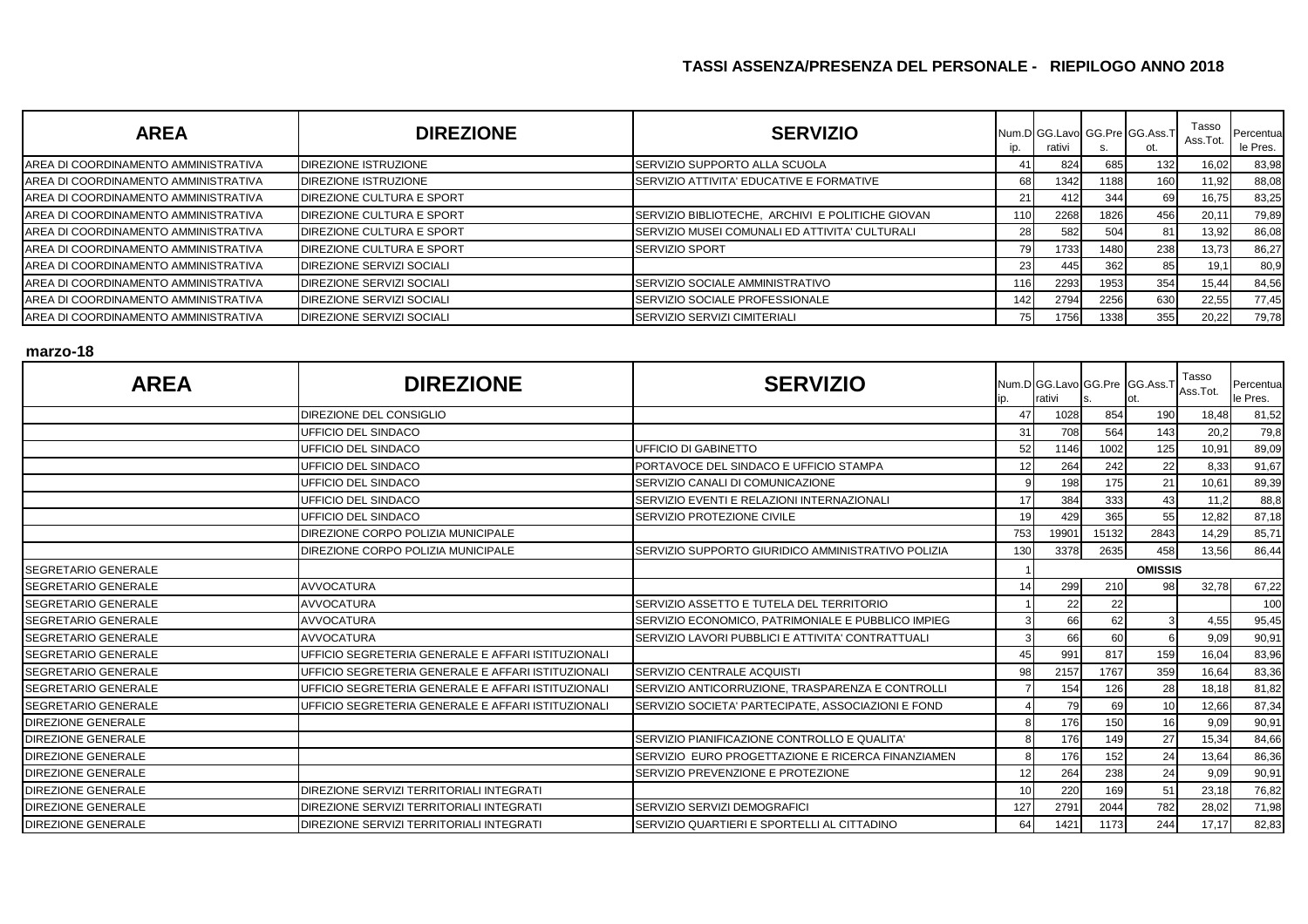| <b>AREA</b>                          | <b>DIREZIONE</b>                           | <b>SERVIZIO</b>                                    | ip. | Num.D GG.Lavo<br>rativi | S.   | GG.Pre GG.Ass.<br>ot. | Tasso<br>Ass.Tot. | Percentua<br>le Pres. |
|--------------------------------------|--------------------------------------------|----------------------------------------------------|-----|-------------------------|------|-----------------------|-------------------|-----------------------|
| <b>DIREZIONE GENERALE</b>            | DIREZIONE SERVIZI TERRITORIALI INTEGRATI   | SERVIZIO STATISTICA E TOPONOMASTICA                | 14  | 308                     | 266  | 38                    | 12,34             | 87,66                 |
| <b>DIREZIONE GENERALE</b>            | DIREZIONE RISORSE FINANZIARIE              |                                                    | 18  | 396                     | 314  | 79                    | 19,95             | 80,05                 |
| <b>DIREZIONE GENERALE</b>            | DIREZIONE RISORSE FINANZIARIE              | SERVIZIO ECONOMICO FINANZIARIO                     | 33  | 712                     | 537  | 204                   | 28,65             | 71,35                 |
| <b>DIREZIONE GENERALE</b>            | DIREZIONE RISORSE FINANZIARIE              | SERVIZIO RISCOSSIONE COATTIVA, CONTENZIOSO E RECUP | 15  | 325                     | 249  | 99                    | 30,46             | 69,54                 |
| DIREZIONE GENERALE                   | DIREZIONE RISORSE FINANZIARIE              | <b>SERVIZIO ENTRATE</b>                            | 38  | 832                     | 725  | 108                   | 12,98             | 87,02                 |
| DIREZIONE GENERALE                   | DIREZIONE RISORSE UMANE                    |                                                    | O   | 198                     | 181  | 16                    | 8,08              | 91,92                 |
| <b>DIREZIONE GENERALE</b>            | DIREZIONE RISORSE UMANE                    | SERVIZIO SVILUPPO ORGANIZZATIVO                    | 21  | 462                     | 392  | 66                    | 14,29             | 85,71                 |
| <b>DIREZIONE GENERALE</b>            | DIREZIONE RISORSE UMANE                    | SERVIZIO AMMINISTRAZIONE DEL PERSONALE             | 37  | 814                     | 715  | 95                    | 11,67             | 88,33                 |
| <b>DIREZIONE GENERALE</b>            | DIREZIONE RISORSE UMANE                    | SERVIZIO ACQUISIZIONE RISORSE                      | 11  | 242                     | 196  | 46                    | 19,01             | 80,99                 |
| AREA DI COORDINAMENTO TECNICA        |                                            |                                                    |     |                         |      | <b>OMISSIS</b>        |                   |                       |
| AREA DI COORDINAMENTO TECNICA        |                                            | SERVIZIO AMMINISTRATIVO OPERE E LAVORI PUBBLICI    | 17  | 374                     | 289  | 86                    | 22,99             | 77,01                 |
| AREA DI COORDINAMENTO TECNICA        | <b>DIREZIONE AMBIENTE</b>                  |                                                    | 24  | 523                     | 401  | 139                   | 26,58             | 73,42                 |
| AREA DI COORDINAMENTO TECNICA        | <b>DIREZIONE AMBIENTE</b>                  | SERVIZIO SOSTENIBILITA', VALUTAZIONE AMBIENTALE, G | 19  | 418                     | 355  | 62                    | 14,83             | 85,17                 |
| AREA DI COORDINAMENTO TECNICA        | <b>DIREZIONE AMBIENTE</b>                  | SERVIZIO PARCHI GIARDINI ED AREE VERDI             | 125 | 2990                    | 2597 | 380                   | 12,71             | 87,29                 |
| AREA DI COORDINAMENTO TECNICA        | <b>DIREZIONE AMBIENTE</b>                  | SERVIZIO RIFIUTI, IGIENE PUBBLICA, AMBIENTALE E DE | 21  | 468                     | 388  | 82                    | 17,52             | 82,48                 |
| AREA DI COORDINAMENTO TECNICA        | DIREZIONE SERVIZI TECNICI                  |                                                    | 45  | 981                     | 839  | 131                   | 13,35             | 86,65                 |
| AREA DI COORDINAMENTO TECNICA        | <b>DIREZIONE SERVIZI TECNICI</b>           | SERVIZIO GESTIONE E MANUTENZIONE                   | 72  | 1590                    | 1313 | 281                   | 17,67             | 82,33                 |
| AREA DI COORDINAMENTO TECNICA        | DIREZIONE SERVIZI TECNICI                  | SERVIZIO SUPPORTO TECNICO QUARTIERI E IMPIANTI SPO | 36  | 796                     | 718  | 75                    | 9,42              | 90,58                 |
| AREA DI COORDINAMENTO TECNICA        | DIREZIONE SERVIZI TECNICI                  | SERVIZIO BELLE ARTI E FABBRICA DI PALAZZO VECCHIO  | 29  | 640                     | 545  | 86                    | 13,44             | 86,56                 |
| AREA DI COORDINAMENTO TECNICA        | DIREZIONE NUOVE INFRASTRUTTURE E MOBILITA' |                                                    | 26  | 567                     | 489  | 74                    | 13,05             | 86,95                 |
| AREA DI COORDINAMENTO TECNICA        | DIREZIONE NUOVE INFRASTRUTTURE E MOBILITA' | SERVIZIO UFFICIO TRAMVIA/INTERVENTI TAV E AUTOSTRA | 16  | 352                     | 304  | 47                    | 13,35             | 86,65                 |
| AREA DI COORDINAMENTO TECNICA        | DIREZIONE NUOVE INFRASTRUTTURE E MOBILITA' | <b>SERVIZIO MOBILITA'</b>                          | 40  | 857                     | 744  | 94                    | 10,97             | 89,03                 |
| AREA DI COORDINAMENTO TECNICA        | DIREZIONE NUOVE INFRASTRUTTURE E MOBILITA' | <b>SERVIZIO VIABILITA'</b>                         | 41  | 893                     | 717  | <b>190</b>            | 21,28             | 78,72                 |
| AREA DI COORDINAMENTO TECNICA        | DIREZIONE NUOVE INFRASTRUTTURE E MOBILITA' | SERVIZIO PROGRAMMAZIONE MOBILITA' E PISTE CICLABIL | 21  | 431                     | 350  | 94                    | 21,81             | 78,19                 |
| AREA DI COORDINAMENTO TECNICA        | DIREZIONE URBANISTICA                      |                                                    |     | 88                      | 63   | 28                    | 31,82             | 68,18                 |
| AREA DI COORDINAMENTO TECNICA        | DIREZIONE URBANISTICA                      | SERVIZIO EDILIZIA PRIVATA                          | 45  | 985                     | 818  | 178                   | 18,07             | 81,93                 |
| AREA DI COORDINAMENTO TECNICA        | <b>DIREZIONE URBANISTICA</b>               | SERVIZIO PIANIFICAZIONE URBANISTICA                | 12  | 264                     | 244  | 20                    | 7,58              | 92,42                 |
| AREA DI COORDINAMENTO TECNICA        | <b>DIREZIONE URBANISTICA</b>               | SERVIZIO AMMINISTRATIVO URBANISTICA                | 43  | 941                     | 801  | 131                   | 13,92             | 86,08                 |
| AREA DI COORDINAMENTO TECNICA        | DIREZIONE SISTEMI INFORMATIVI              |                                                    |     | 110                     | 97   | 11                    | 10                | 90                    |
| AREA DI COORDINAMENTO TECNICA        | <b>DIREZIONE SISTEMI INFORMATIVI</b>       | SERVIZIO GESTIONE INFRASTRUTTURE TECNOLOGICHE      | 28  | 585                     | 509  | 54                    | 9,23              | 90,77                 |
| AREA DI COORDINAMENTO TECNICA        | DIREZIONE SISTEMI INFORMATIVI              | SERVIZIO SVILUPPO INFRASTRUTTURE TECNOLOGICHE      | 16  | 352                     | 282  | 63                    | 17,9              | 82,1                  |
| AREA DI COORDINAMENTO TECNICA        | <b>DIREZIONE SISTEMI INFORMATIVI</b>       | SERVIZIO AMMINISTRATIVO SISTEMI INFORMATIVI        | 13  | 291                     | 252  | 37                    | 12,71             | 87,29                 |
| AREA DI COORDINAMENTO AMMINISTRATIVA |                                            |                                                    | 11  | 242                     | 209  | 33                    | 13,64             | 86,36                 |
| AREA DI COORDINAMENTO AMMINISTRATIVA | DIREZIONE PATRIMONIO IMMOBILIARE           |                                                    | 27  | 594                     | 493  | 103                   | 17,34             | 82,66                 |
| AREA DI COORDINAMENTO AMMINISTRATIVA | DIREZIONE PATRIMONIO IMMOBILIARE           | <b>SERVIZIO CASA</b>                               | 22  | 475                     | 400  | 87                    | 18,32             | 81,68                 |
| AREA DI COORDINAMENTO AMMINISTRATIVA | DIREZIONE PATRIMONIO IMMOBILIARE           | SERVIZIO GESTIONE PATRIMONIO                       | 19  | 400                     | 312  | 100                   | 25                | 75                    |
| AREA DI COORDINAMENTO AMMINISTRATIVA | DIREZIONE ATTIVITA' ECONOMICHE E TURISMO   |                                                    | 23  | 497                     | 418  | 75                    | 15,09             | 84,91                 |
| AREA DI COORDINAMENTO AMMINISTRATIVA | DIREZIONE ATTIVITA' ECONOMICHE E TURISMO   | SERVIZIO ATTIVITA' PRODUTTIVE                      | 25  | 541                     | 447  | 100                   | 18,48             | 81,52                 |
| AREA DI COORDINAMENTO AMMINISTRATIVA | DIREZIONE ATTIVITA' ECONOMICHE E TURISMO   | SERVIZIO COMMERCIO AREE PUBBLICHE OCCUPAZIONE SUOL | 35  | 770                     | 647  | 130                   | 16.88             | 83.12                 |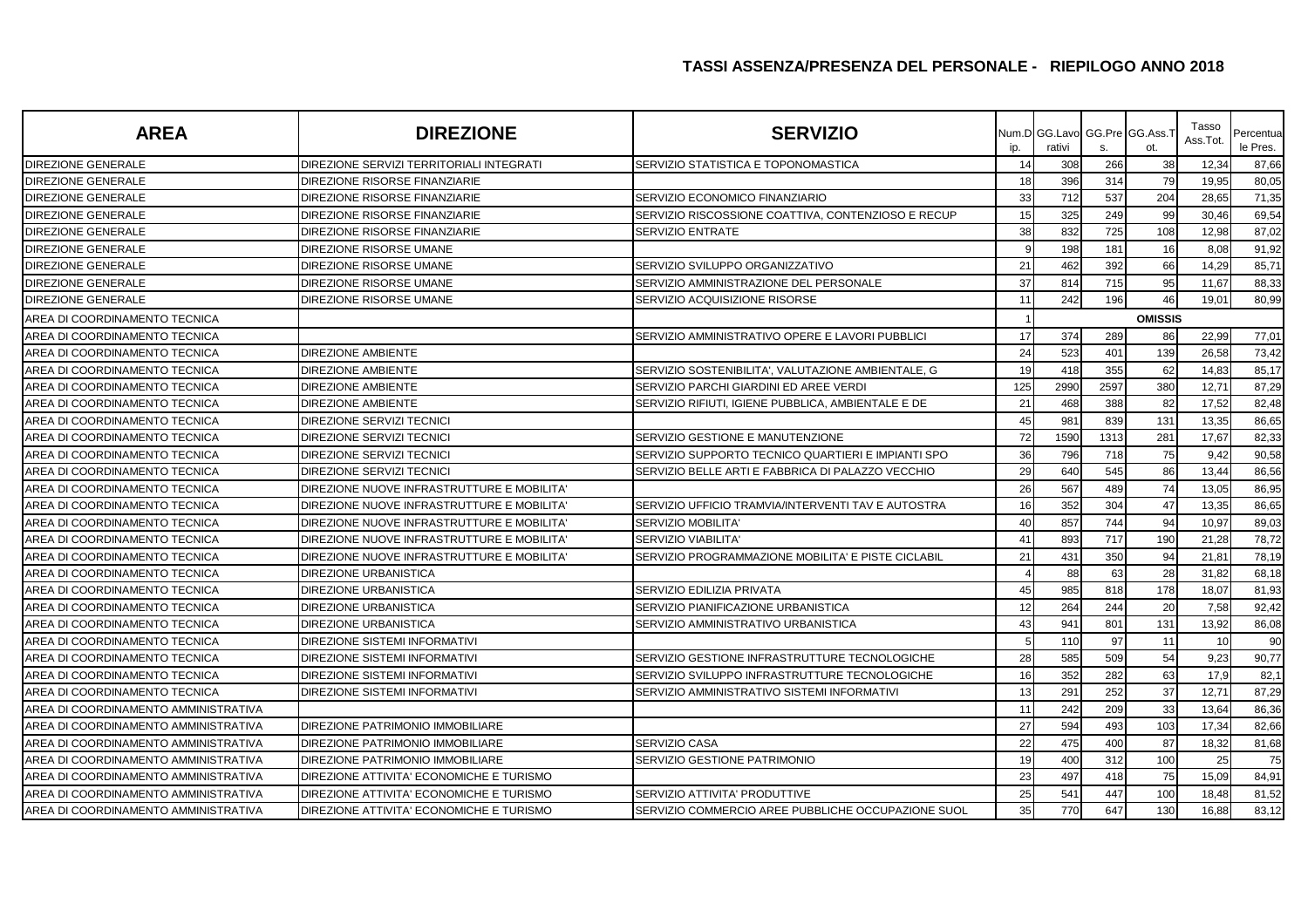| <b>AREA</b>                          | <b>DIREZIONE</b>                         | <b>SERVIZIO</b>                                   | ip. | Num.D GG.Lavo GG.Pre GG.Ass.T<br>rativi | ১.    | ot.  | Tasso<br>Ass.Tot. | Percentua<br>le Pres. |
|--------------------------------------|------------------------------------------|---------------------------------------------------|-----|-----------------------------------------|-------|------|-------------------|-----------------------|
| AREA DI COORDINAMENTO AMMINISTRATIVA | DIREZIONE ATTIVITA' ECONOMICHE E TURISMO | SERVIZIO PROMOZIONE ECONOMICA, TURISTICA E LAVORO |     | 150                                     | 135   | 15   |                   | 90.                   |
| AREA DI COORDINAMENTO AMMINISTRATIVA | DIREZIONE ISTRUZIONE                     |                                                   | 27  | 585                                     | 504   | 98   | 16,75             | 83,25                 |
| AREA DI COORDINAMENTO AMMINISTRATIVA | DIREZIONE ISTRUZIONE                     | SERVIZIO SERVIZI ALL'INFANZIA                     | 715 | 17644                                   | 12801 | 3048 | 17,27             | 82,73                 |
| AREA DI COORDINAMENTO AMMINISTRATIVA | <b>DIREZIONE ISTRUZIONE</b>              | SERVIZIO SUPPORTO ALLA SCUOLA                     | 40I | 894                                     | 720   | 140  | 15,66             | 84,34                 |
| AREA DI COORDINAMENTO AMMINISTRATIVA | <b>DIREZIONE ISTRUZIONE</b>              | SERVIZIO ATTIVITA' EDUCATIVE E FORMATIVE          | 68  | 1475                                    | 1239  | 241  | 16,34             | 83,66                 |
| AREA DI COORDINAMENTO AMMINISTRATIVA | DIREZIONE CULTURA E SPORT                |                                                   | 21  | 453                                     | 386   | 64   | 14,13             | 85,87                 |
| AREA DI COORDINAMENTO AMMINISTRATIVA | DIREZIONE CULTURA E SPORT                | SERVIZIO BIBLIOTECHE, ARCHIVI E POLITICHE GIOVAN  | 109 | 2483                                    | 1959  | 545  | 21,95             | 78,05                 |
| AREA DI COORDINAMENTO AMMINISTRATIVA | DIREZIONE CULTURA E SPORT                | SERVIZIO MUSEI COMUNALI ED ATTIVITA' CULTURALI    | 27  | 624                                     | 487   | 142  | 22,76             | 77,24                 |
| AREA DI COORDINAMENTO AMMINISTRATIVA | DIREZIONE CULTURA E SPORT                | <b>SERVIZIO SPORT</b>                             | 78  | 1906                                    | 1578  | 269  | 14,11             | 85,89                 |
| AREA DI COORDINAMENTO AMMINISTRATIVA | DIREZIONE SERVIZI SOCIALI                |                                                   | 23  | 488                                     | 404   | 79   | 16,19             | 83,81                 |
| AREA DI COORDINAMENTO AMMINISTRATIVA | DIREZIONE SERVIZI SOCIALI                | SERVIZIO SOCIALE AMMINISTRATIVO                   | 120 | 2600                                    | 2158  | 457  | 17,58             | 82,42                 |
| AREA DI COORDINAMENTO AMMINISTRATIVA | DIREZIONE SERVIZI SOCIALI                | SERVIZIO SOCIALE PROFESSIONALE                    | 137 | 2971                                    | 2279  | 797  | 26,83             | 73,17                 |
| AREA DI COORDINAMENTO AMMINISTRATIVA | DIREZIONE SERVIZI SOCIALI                | SERVIZIO SERVIZI CIMITERIALI                      | 74I | 1946                                    | 1492  | 383  | 19,68             | 80,32                 |

#### **aprile-18**

| <b>AREA</b>                | <b>DIREZIONE</b>                                   | <b>SERVIZIO</b>                                    | ID. | Num.D GG.Lavo GG.Pre GG.Ass.T<br>rativi |       | ot.            | Tasso<br>Ass.Tot. | Percentual<br>le Pres. |
|----------------------------|----------------------------------------------------|----------------------------------------------------|-----|-----------------------------------------|-------|----------------|-------------------|------------------------|
|                            | DIREZIONE DEL CONSIGLIO                            |                                                    | 47  | 887                                     | 685   | 229            | 25,82             | 74,18                  |
|                            | UFFICIO DEL SINDACO                                |                                                    | 31  | 609                                     | 492   | 129            | 21,18             | 78,82                  |
|                            | UFFICIO DEL SINDACO                                | UFFICIO DI GABINETTO                               | 51  | 971                                     | 824   | 144            | 14,83             | 85,17                  |
|                            | UFFICIO DEL SINDACO                                | PORTAVOCE DEL SINDACO E UFFICIO STAMPA             |     | 228                                     | 198   | 28             | 12,28             | 87,72                  |
|                            | UFFICIO DEL SINDACO                                | SERVIZIO CANALI DI COMUNICAZIONE                   |     | 171                                     | 144   | 27             | 15,79             | 84,21                  |
|                            | UFFICIO DEL SINDACO                                | SERVIZIO EVENTI E RELAZIONI INTERNAZIONALI         |     | 331                                     | 274   | 60             | 18,13             | 81,87                  |
|                            | UFFICIO DEL SINDACO                                | SERVIZIO PROTEZIONE CIVILE                         |     | 370                                     | 311   | 55             | 14,86             | 85,14                  |
|                            | DIREZIONE CORPO POLIZIA MUNICIPALE                 |                                                    | 752 | 16933                                   | 12587 | 2891           | 17,07             | 82,93                  |
|                            | DIREZIONE CORPO POLIZIA MUNICIPALE                 | SERVIZIO SUPPORTO GIURIDICO AMMINISTRATIVO POLIZIA | 131 | 2895                                    | 2157  | 483            | 16,68             | 83,32                  |
| <b>SEGRETARIO GENERALE</b> |                                                    |                                                    |     |                                         |       | <b>OMISSIS</b> |                   |                        |
| <b>SEGRETARIO GENERALE</b> | <b>AVVOCATURA</b>                                  |                                                    |     | 239                                     | 171   | 82             | 34,31             | 65,69                  |
| <b>SEGRETARIO GENERALE</b> | <b>AVVOCATURA</b>                                  | SERVIZIO ASSETTO E TUTELA DEL TERRITORIO           |     |                                         |       | <b>OMISSIS</b> |                   |                        |
| <b>SEGRETARIO GENERALE</b> | <b>AVVOCATURA</b>                                  | SERVIZIO ECONOMICO, PATRIMONIALE E PUBBLICO IMPIEG |     | 57                                      |       |                | 15,79             | 84,21                  |
| <b>SEGRETARIO GENERALE</b> | <b>AVVOCATURA</b>                                  | SERVIZIO LAVORI PUBBLICI E ATTIVITA' CONTRATTUALI  |     | 57                                      |       |                | 19,3              | 80,7                   |
| <b>SEGRETARIO GENERALE</b> | UFFICIO SEGRETERIA GENERALE E AFFARI ISTITUZIONALI |                                                    | 44  | 840                                     | 683   | 145            | 17,26             | 82,74                  |
| <b>SEGRETARIO GENERALE</b> | UFFICIO SEGRETERIA GENERALE E AFFARI ISTITUZIONALI | SERVIZIO CENTRALE ACQUISTI                         | 99  | 1877                                    | 1476  | 408            | 21,74             | 78,26                  |
| <b>SEGRETARIO GENERALE</b> | UFFICIO SEGRETERIA GENERALE E AFFARI ISTITUZIONALI | SERVIZIO ANTICORRUZIONE, TRASPARENZA E CONTROLLI   |     | 133                                     | 112   | 20             | 15,04             | 84,96                  |
| <b>SEGRETARIO GENERALE</b> | UFFICIO SEGRETERIA GENERALE E AFFARI ISTITUZIONALI | SERVIZIO SOCIETA' PARTECIPATE, ASSOCIAZIONI E FOND |     | 68                                      | 62    |                | 8,82              | 91,18                  |
| <b>DIREZIONE GENERALE</b>  |                                                    |                                                    |     | 152                                     | 111   | 30             | 19,74             | 80,26                  |
| <b>DIREZIONE GENERALE</b>  |                                                    | SERVIZIO PIANIFICAZIONE CONTROLLO E QUALITA'       |     | 152                                     | 122   | 31             | 20,39             | 79,61                  |
| <b>DIREZIONE GENERALE</b>  |                                                    | SERVIZIO EURO PROGETTAZIONE E RICERCA FINANZIAMEN  |     | 152                                     | 141   |                | 7,24              | 92,76                  |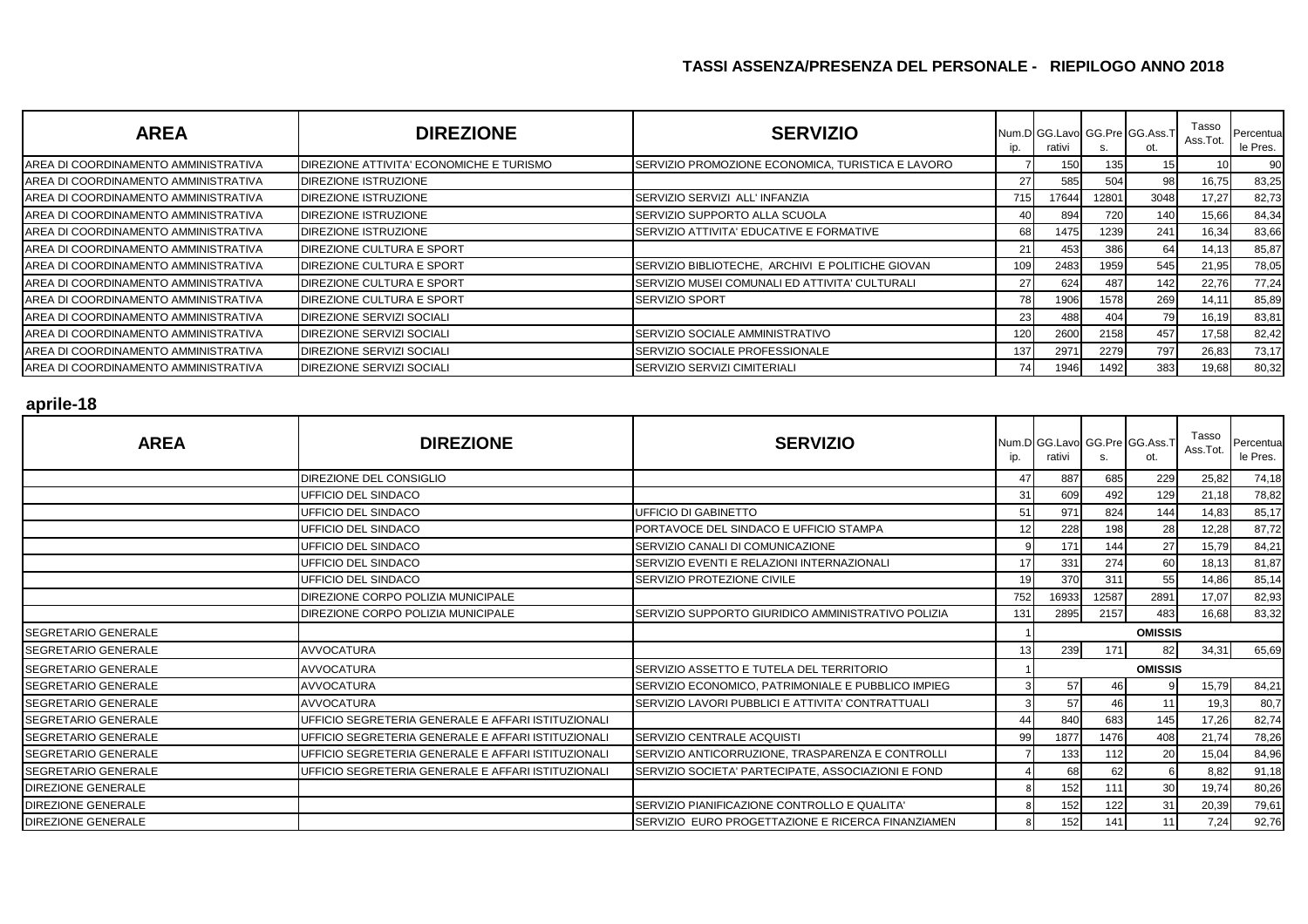| <b>AREA</b>                          | <b>DIREZIONE</b>                           | <b>SERVIZIO</b>                                    | ip. | Num.D GG.Lavo<br>rativi | s.   | GG.Pre GG.Ass.<br>ot. | Tasso<br>Ass.Tot. | Percentua<br>le Pres. |
|--------------------------------------|--------------------------------------------|----------------------------------------------------|-----|-------------------------|------|-----------------------|-------------------|-----------------------|
| <b>DIREZIONE GENERALE</b>            |                                            | SERVIZIO PREVENZIONE E PROTEZIONE                  | 12  | 228                     | 187  | 38                    | 16,67             | 83,33                 |
| <b>DIREZIONE GENERALE</b>            | DIREZIONE SERVIZI TERRITORIALI INTEGRATI   |                                                    | 10  | 190                     | 157  | 32                    | 16,84             | 83,16                 |
| DIREZIONE GENERALE                   | DIREZIONE SERVIZI TERRITORIALI INTEGRATI   | SERVIZIO SERVIZI DEMOGRAFICI                       | 127 | 2411                    | 1783 | 705                   | 29,24             | 70,76                 |
| <b>DIREZIONE GENERALE</b>            | DIREZIONE SERVIZI TERRITORIALI INTEGRATI   | SERVIZIO QUARTIERI E SPORTELLI AL CITTADINO        | 64  | 1226                    | 916  | 337                   | 27,49             | 72,51                 |
| <b>DIREZIONE GENERALE</b>            | DIREZIONE SERVIZI TERRITORIALI INTEGRATI   | SERVIZIO STATISTICA E TOPONOMASTICA                | 14  | 266                     | 231  | 34                    | 12,78             | 87,22                 |
| <b>DIREZIONE GENERALE</b>            | DIREZIONE RISORSE FINANZIARIE              |                                                    | 18  | 342                     | 281  | 61                    | 17,84             | 82,16                 |
| <b>DIREZIONE GENERALE</b>            | DIREZIONE RISORSE FINANZIARIE              | SERVIZIO ECONOMICO FINANZIARIO                     | 34  | 630                     | 480  | 155                   | 24,6              | 75,4                  |
| DIREZIONE GENERALE                   | DIREZIONE RISORSE FINANZIARIE              | SERVIZIO RISCOSSIONE COATTIVA, CONTENZIOSO E RECUP | 15  | 281                     | 202  | 104                   | 37,01             | 62,99                 |
| <b>DIREZIONE GENERALE</b>            | DIREZIONE RISORSE FINANZIARIE              | SERVIZIO ENTRATE                                   | 36  | 688                     | 571  | 112                   | 16,28             | 83,72                 |
| DIREZIONE GENERALE                   | DIREZIONE RISORSE UMANE                    |                                                    |     | 171                     | 150  | 20                    | 11,7              | 88,3                  |
| DIREZIONE GENERALE                   | DIREZIONE RISORSE UMANE                    | SERVIZIO SVILUPPO ORGANIZZATIVO                    | 21  | 399                     | 326  | 73                    | 18,3              | 81,7                  |
| DIREZIONE GENERALE                   | DIREZIONE RISORSE UMANE                    | SERVIZIO AMMINISTRAZIONE DEL PERSONALE             | 37  | 703                     | 617  | 86                    | 12,23             | 87,77                 |
| DIREZIONE GENERALE                   | DIREZIONE RISORSE UMANE                    | SERVIZIO ACQUISIZIONE RISORSE                      | 11  | 209                     | 192  | 19                    | 9,09              | 90,91                 |
| AREA DI COORDINAMENTO TECNICA        |                                            |                                                    |     |                         |      | <b>OMISSIS</b>        |                   |                       |
| AREA DI COORDINAMENTO TECNICA        |                                            | SERVIZIO AMMINISTRATIVO OPERE E LAVORI PUBBLICI    | 15  | 285                     | 220  | 72                    | 25,26             | 74,74                 |
| AREA DI COORDINAMENTO TECNICA        | <b>DIREZIONE AMBIENTE</b>                  |                                                    | 23  | 437                     | 342  | 106                   | 24,26             | 75,74                 |
| AREA DI COORDINAMENTO TECNICA        | <b>DIREZIONE AMBIENTE</b>                  | SERVIZIO SOSTENIBILITA', VALUTAZIONE AMBIENTALE, G | 19  | 361                     | 283  | 69                    | 19,11             | 80,89                 |
| AREA DI COORDINAMENTO TECNICA        | <b>DIREZIONE AMBIENTE</b>                  | SERVIZIO PARCHI GIARDINI ED AREE VERDI             | 125 | 2521                    | 2081 | 452                   | 17,93             | 82,07                 |
| AREA DI COORDINAMENTO TECNICA        | <b>DIREZIONE AMBIENTE</b>                  | SERVIZIO RIFIUTI. IGIENE PUBBLICA. AMBIENTALE E DE | 22  | 418                     | 320  | 107                   | 25,6              | 74,4                  |
| AREA DI COORDINAMENTO TECNICA        | DIREZIONE SERVIZI TECNICI                  |                                                    | 45  | 847                     | 693  | 152                   | 17,95             | 82,05                 |
| AREA DI COORDINAMENTO TECNICA        | DIREZIONE SERVIZI TECNICI                  | SERVIZIO GESTIONE E MANUTENZIONE                   | 71  | 1351                    | 1058 | 343                   | 25,39             | 74,61                 |
| AREA DI COORDINAMENTO TECNICA        | DIREZIONE SERVIZI TECNICI                  | SERVIZIO SUPPORTO TECNICO QUARTIERI E IMPIANTI SPO | 36  | 686                     | 607  | 73                    | 10,64             | 89,36                 |
| AREA DI COORDINAMENTO TECNICA        | DIREZIONE SERVIZI TECNICI                  | SERVIZIO BELLE ARTI E FABBRICA DI PALAZZO VECCHIO  | 29  | 553                     | 436  | 117                   | 21,16             | 78,84                 |
| AREA DI COORDINAMENTO TECNICA        | DIREZIONE NUOVE INFRASTRUTTURE E MOBILITA' |                                                    | 27  | 505                     | 415  | 90                    | 17,82             | 82,18                 |
| AREA DI COORDINAMENTO TECNICA        | DIREZIONE NUOVE INFRASTRUTTURE E MOBILITA' | SERVIZIO UFFICIO TRAMVIA/INTERVENTI TAV E AUTOSTRA | 16  | 304                     | 268  | 36                    | 11,84             | 88,16                 |
| AREA DI COORDINAMENTO TECNICA        | DIREZIONE NUOVE INFRASTRUTTURE E MOBILITA' | SERVIZIO MOBILITA'                                 | 40  | 740                     | 602  | 134                   | 18,11             | 81,89                 |
| AREA DI COORDINAMENTO TECNICA        | DIREZIONE NUOVE INFRASTRUTTURE E MOBILITA' | <b>SERVIZIO VIABILITA'</b>                         | 41  | 771                     | 627  | 143                   | 18,55             | 81,45                 |
| AREA DI COORDINAMENTO TECNICA        | DIREZIONE NUOVE INFRASTRUTTURE E MOBILITA' | SERVIZIO PROGRAMMAZIONE MOBILITA' E PISTE CICLABIL | 21  | 373                     | 290  | 95                    | 25,47             | 74,53                 |
| AREA DI COORDINAMENTO TECNICA        | <b>DIREZIONE URBANISTICA</b>               |                                                    |     | 76                      | 64   | 12                    | 15,79             | 84,21                 |
| AREA DI COORDINAMENTO TECNICA        | <b>DIREZIONE URBANISTICA</b>               | SERVIZIO EDILIZIA PRIVATA                          | 44  | 832                     | 630  | 218                   | 26,2              | 73,8                  |
| AREA DI COORDINAMENTO TECNICA        | <b>DIREZIONE URBANISTICA</b>               | SERVIZIO PIANIFICAZIONE URBANISTICA                | 12  | 228                     | 177  | 51                    | 22,37             | 77,63                 |
| AREA DI COORDINAMENTO TECNICA        | <b>DIREZIONE URBANISTICA</b>               | SERVIZIO AMMINISTRATIVO URBANISTICA                | 43  | 818                     | 609  | 213                   | 26,04             | 73,96                 |
| AREA DI COORDINAMENTO TECNICA        | <b>DIREZIONE SISTEMI INFORMATIVI</b>       |                                                    |     | 95                      | 74   | 20                    | 21,05             | 78,95                 |
| AREA DI COORDINAMENTO TECNICA        | <b>DIREZIONE SISTEMI INFORMATIVI</b>       | SERVIZIO GESTIONE INFRASTRUTTURE TECNOLOGICHE      | 28  | 505                     | 405  | 96                    | 19,01             | 80,99                 |
| AREA DI COORDINAMENTO TECNICA        | <b>DIREZIONE SISTEMI INFORMATIVI</b>       | SERVIZIO SVILUPPO INFRASTRUTTURE TECNOLOGICHE      | 16  | 304                     | 264  | 40                    | 13,16             | 86,84                 |
| AREA DI COORDINAMENTO TECNICA        | <b>DIREZIONE SISTEMI INFORMATIVI</b>       | SERVIZIO AMMINISTRATIVO SISTEMI INFORMATIVI        | 13  | 251                     | 211  | 39                    | 15,54             | 84,46                 |
| AREA DI COORDINAMENTO AMMINISTRATIVA |                                            |                                                    | 11  | 209                     | 179  | 28                    | 13,4              | 86,6                  |
| AREA DI COORDINAMENTO AMMINISTRATIVA | DIREZIONE PATRIMONIO IMMOBILIARE           |                                                    | 25  | 475                     | 380  | 87                    | 18,32             | 81,68                 |
| AREA DI COORDINAMENTO AMMINISTRATIVA | DIREZIONE PATRIMONIO IMMOBILIARE           | <b>SERVIZIO CASA</b>                               | 23  | 420                     | 300  | 132                   | 31,43             | 68,57                 |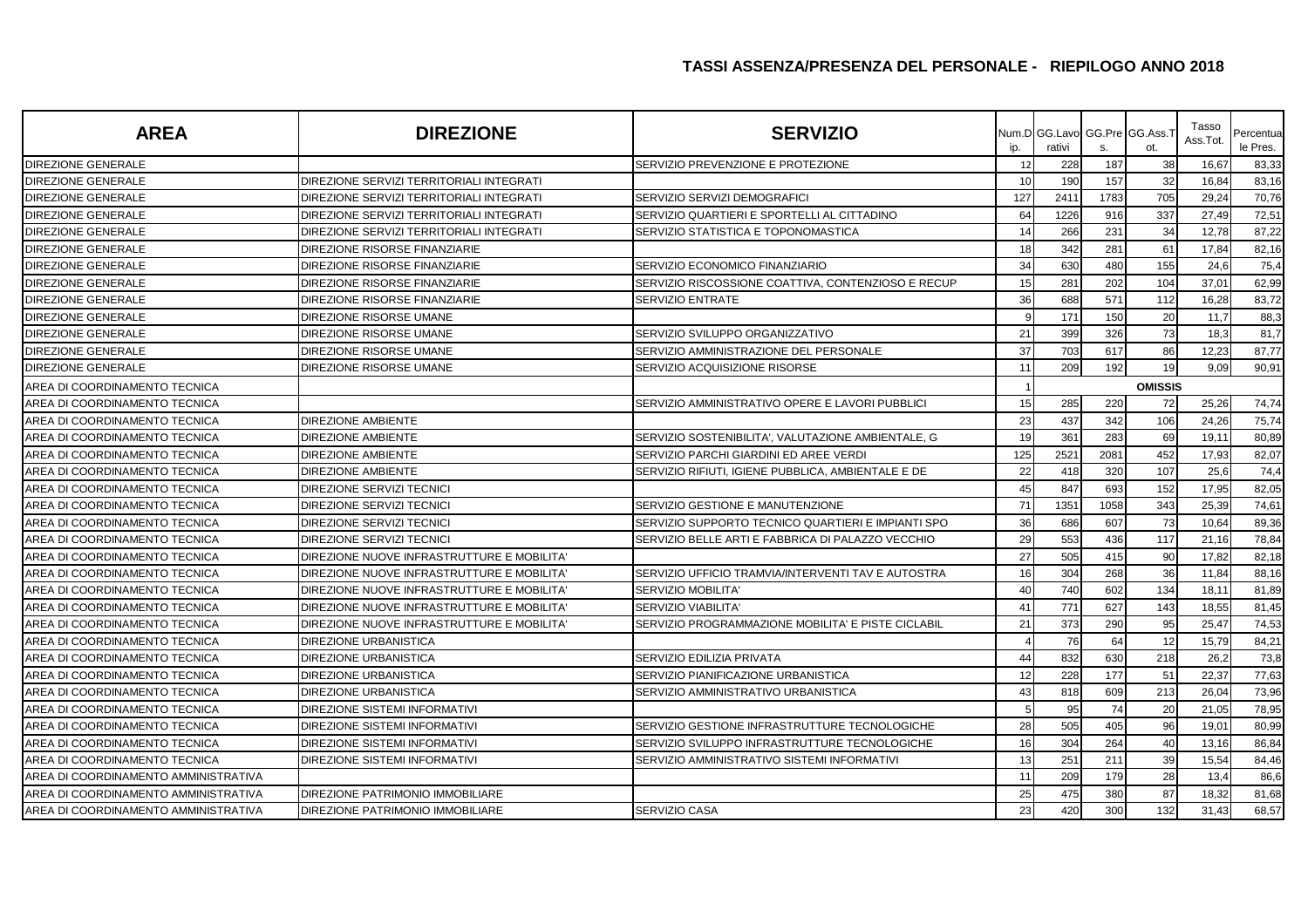| <b>AREA</b>                          | <b>DIREZIONE</b>                         | <b>SERVIZIO</b>                                    | ip. | rativi |       | Num.D GG.Lavo GG.Pre GG.Ass.T<br>ot. | Tasso<br>Ass.Tot. | Percentua<br>le Pres. |
|--------------------------------------|------------------------------------------|----------------------------------------------------|-----|--------|-------|--------------------------------------|-------------------|-----------------------|
| AREA DI COORDINAMENTO AMMINISTRATIVA | DIREZIONE PATRIMONIO IMMOBILIARE         | SERVIZIO GESTIONE PATRIMONIO                       | 18  | 327    | 243   | 91                                   | 27,83             | 72,17                 |
| AREA DI COORDINAMENTO AMMINISTRATIVA | DIREZIONE ATTIVITA' ECONOMICHE E TURISMO |                                                    | 23  | 429    | 343   | 86                                   | 20,05             | 79,95                 |
| AREA DI COORDINAMENTO AMMINISTRATIVA | DIREZIONE ATTIVITA' ECONOMICHE E TURISMO | SERVIZIO ATTIVITA' PRODUTTIVE                      | 25  | 467    | 378   | 91                                   | 19,49             | 80,51                 |
| AREA DI COORDINAMENTO AMMINISTRATIVA | DIREZIONE ATTIVITA' ECONOMICHE E TURISMO | SERVIZIO COMMERCIO AREE PUBBLICHE OCCUPAZIONE SUOL | 35  | 665    | 528   | 148                                  | 22,26             | 77,74                 |
| AREA DI COORDINAMENTO AMMINISTRATIVA | DIREZIONE ATTIVITA' ECONOMICHE E TURISMO | SERVIZIO PROMOZIONE ECONOMICA, TURISTICA E LAVORO  |     | 129    | 112   | 16                                   | 12,4              | 87,6                  |
| AREA DI COORDINAMENTO AMMINISTRATIVA | <b>DIREZIONE ISTRUZIONE</b>              |                                                    | 27  | 505    | 409   | 114                                  | 22,57             | 77,43                 |
| AREA DI COORDINAMENTO AMMINISTRATIVA | <b>DIREZIONE ISTRUZIONE</b>              | SERVIZIO SERVIZI ALL'INFANZIA                      | 707 | 14972  | 10992 | 2727                                 | 18,21             | 81,79                 |
| AREA DI COORDINAMENTO AMMINISTRATIVA | <b>DIREZIONE ISTRUZIONE</b>              | SERVIZIO SUPPORTO ALLA SCUOLA                      | 42  | 802    | 606   | 197                                  | 24,56             | 75,44                 |
| AREA DI COORDINAMENTO AMMINISTRATIVA | <b>DIREZIONE ISTRUZIONE</b>              | SERVIZIO ATTIVITA' EDUCATIVE E FORMATIVE           | 68  | 1274   | 1033  | 263                                  | 20,64             | 79,36                 |
| AREA DI COORDINAMENTO AMMINISTRATIVA | DIREZIONE CULTURA E SPORT                |                                                    | 21  | 391    | 306   | 89                                   | 22,76             | 77,24                 |
| AREA DI COORDINAMENTO AMMINISTRATIVA | DIREZIONE CULTURA E SPORT                | SERVIZIO BIBLIOTECHE, ARCHIVI E POLITICHE GIOVAN   | 107 | 2103   | 1553  | 595                                  | 28,29             | 71,71                 |
| AREA DI COORDINAMENTO AMMINISTRATIVA | DIREZIONE CULTURA E SPORT                | SERVIZIO MUSEI COMUNALI ED ATTIVITA' CULTURALI     | 27  | 546    | 438   | 103                                  | 18,86             | 81,14                 |
| AREA DI COORDINAMENTO AMMINISTRATIVA | DIREZIONE CULTURA E SPORT                | <b>SERVIZIO SPORT</b>                              | 77  | 1615   | 1259  | 295                                  | 18,27             | 81,73                 |
| AREA DI COORDINAMENTO AMMINISTRATIVA | DIREZIONE SERVIZI SOCIALI                |                                                    | 23  | 421    | 328   | 108                                  | 25,65             | 74,35                 |
| AREA DI COORDINAMENTO AMMINISTRATIVA | <b>DIREZIONE SERVIZI SOCIALI</b>         | SERVIZIO SOCIALE AMMINISTRATIVO                    | 121 | 2271   | 1862  | 433                                  | 19,07             | 80,93                 |
| AREA DI COORDINAMENTO AMMINISTRATIVA | DIREZIONE SERVIZI SOCIALI                | SERVIZIO SOCIALE PROFESSIONALE                     | 135 | 2522   | 1896  | 735                                  | 29,14             | 70,86                 |
| AREA DI COORDINAMENTO AMMINISTRATIVA | DIREZIONE SERVIZI SOCIALI                | SERVIZIO SERVIZI CIMITERIALI                       | 74  | 1658   | 1304  | 298                                  | 17,97             | 82,03                 |

#### **maggio-18**

| <b>AREA</b>                | <b>DIREZIONE</b>                                   | <b>SERVIZIO</b>                                    | ID. | rativi |       | Num.D GG.Lavo GG.Pre GG.Ass.T<br>ot. | Tasso<br>Ass.Tot. | Percentua<br>le Pres. |
|----------------------------|----------------------------------------------------|----------------------------------------------------|-----|--------|-------|--------------------------------------|-------------------|-----------------------|
|                            | DIREZIONE DEL CONSIGLIO                            |                                                    | 47  | 1027   | 869   | 155                                  | 15,09             | 84,91                 |
|                            | UFFICIO DEL SINDACO                                |                                                    | 31  | 701    | 584   | 124                                  | 17,69             | 82,31                 |
|                            | UFFICIO DEL SINDACO                                | JFFICIO DI GABINETTO                               | 51  | 1124   | 1011  | 98                                   | 8,72              | 91,28                 |
|                            | UFFICIO DEL SINDACO                                | PORTAVOCE DEL SINDACO E UFFICIO STAMPA             |     | 264    | 251   | 13                                   | 4,92              | 95,08                 |
|                            | UFFICIO DEL SINDACO                                | SERVIZIO CANALI DI COMUNICAZIONE                   |     | 198    | 177   | 21                                   | 10,61             | 89,39                 |
|                            | UFFICIO DEL SINDACO                                | SERVIZIO EVENTI E RELAZIONI INTERNAZIONALI         |     | 382    | 339   | 40                                   | 10,47             | 89,53                 |
|                            | UFFICIO DEL SINDACO                                | SERVIZIO PROTEZIONE CIVILE                         |     | 429    | 413   | 19                                   | 4,43              | 95,57                 |
|                            | DIREZIONE CORPO POLIZIA MUNICIPALE                 |                                                    | 752 | 19131  | 14738 | 2778                                 | 14,52             | 85,48                 |
|                            | DIREZIONE CORPO POLIZIA MUNICIPALE                 | SERVIZIO SUPPORTO GIURIDICO AMMINISTRATIVO POLIZIA | 129 | 3240   | 2539  | 414                                  | 12,78             | 87,22                 |
| <b>SEGRETARIO GENERALE</b> |                                                    |                                                    |     |        |       | <b>OMISSIS</b>                       |                   |                       |
| <b>SEGRETARIO GENERALE</b> | <b>AVVOCATURA</b>                                  |                                                    |     | 299    | 234   | 76                                   | 25,42             | 74,58                 |
| <b>SEGRETARIO GENERALE</b> | <b>AVVOCATURA</b>                                  | SERVIZIO ASSETTO E TUTELA DEL TERRITORIO           |     |        |       | <b>OMISSIS</b>                       |                   |                       |
| <b>SEGRETARIO GENERALE</b> | <b>AVVOCATURA</b>                                  | SERVIZIO ECONOMICO, PATRIMONIALE E PUBBLICO IMPIEG |     | 66     | 66    |                                      |                   | 100                   |
| SEGRETARIO GENERALE        | <b>AVVOCATURA</b>                                  | SERVIZIO LAVORI PUBBLICI E ATTIVITA' CONTRATTUALI  |     | 66     | 63    |                                      | 4,55              | 95,45                 |
| <b>SEGRETARIO GENERALE</b> | UFFICIO SEGRETERIA GENERALE E AFFARI ISTITUZIONALI |                                                    |     | 967    | 848   | 109                                  | 11,27             | 88,73                 |
| <b>SEGRETARIO GENERALE</b> | UFFICIO SEGRETERIA GENERALE E AFFARI ISTITUZIONALI | SERVIZIO CENTRALE ACQUISTI                         | 98  | 2146   | 1893  | 257                                  | 11,98             | 88,02                 |
| <b>SEGRETARIO GENERALE</b> | UFFICIO SEGRETERIA GENERALE E AFFARI ISTITUZIONALI | SERVIZIO ANTICORRUZIONE, TRASPARENZA E CONTROLLI   |     | 154    | 141   | 131                                  | 8,44              | 91,56                 |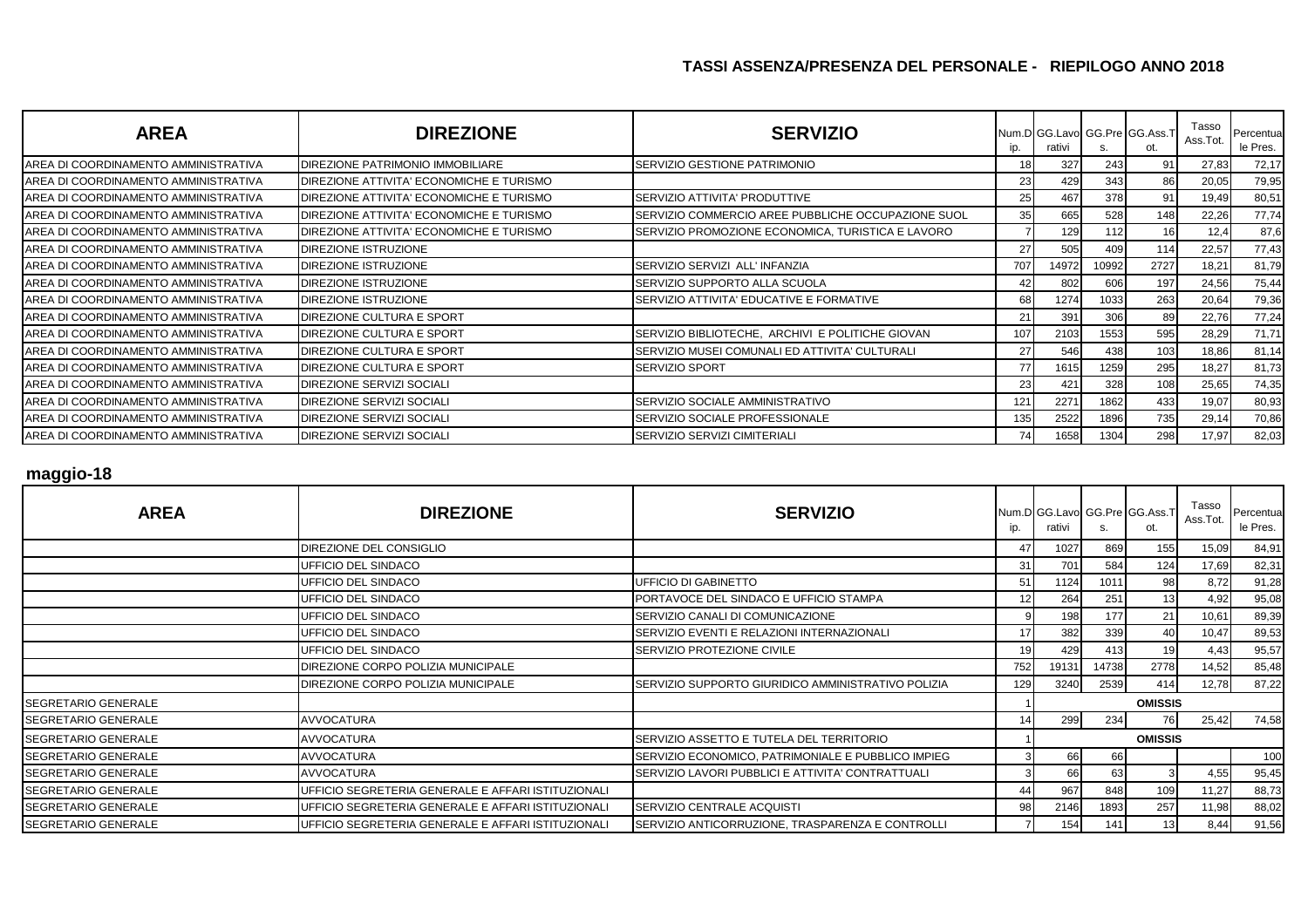| <b>AREA</b>                   | <b>DIREZIONE</b>                                   | <b>SERVIZIO</b>                                    | ip. | Num.D GG.Lavo GG.Pre GG.Ass.<br>rativi | S.             | ot. | Tasso<br>Ass.Tot | Percentua<br>le Pres. |  |
|-------------------------------|----------------------------------------------------|----------------------------------------------------|-----|----------------------------------------|----------------|-----|------------------|-----------------------|--|
| SEGRETARIO GENERALE           | UFFICIO SEGRETERIA GENERALE E AFFARI ISTITUZIONALI | SERVIZIO SOCIETA' PARTECIPATE, ASSOCIAZIONI E FOND |     | 79                                     | 73             |     | 7,59             | 92,41                 |  |
| <b>DIREZIONE GENERALE</b>     |                                                    |                                                    |     | 176                                    | 161            | 14  | 7,95             | 92,05                 |  |
| <b>DIREZIONE GENERALE</b>     |                                                    | SERVIZIO PIANIFICAZIONE CONTROLLO E QUALITA'       |     | 176                                    | 163            | 13  | 7,39             | 92,61                 |  |
| <b>DIREZIONE GENERALE</b>     |                                                    | SERVIZIO EURO PROGETTAZIONE E RICERCA FINANZIAMEN  |     | 176                                    | 157            | 26  | 14,77            | 85,23                 |  |
| <b>DIREZIONE GENERALE</b>     |                                                    | SERVIZIO PREVENZIONE E PROTEZIONE                  | 12  | 264                                    | 225            | 39  | 14,77            | 85,23                 |  |
| <b>DIREZIONE GENERALE</b>     | DIREZIONE SERVIZI TERRITORIALI INTEGRATI           |                                                    | 10  | 222                                    | 187            | 33  | 14,86            | 85,14                 |  |
| DIREZIONE GENERALE            | DIREZIONE SERVIZI TERRITORIALI INTEGRATI           | SERVIZIO SERVIZI DEMOGRAFICI                       | 127 | 2799                                   | 2240           | 621 | 22,19            | 77,81                 |  |
| <b>DIREZIONE GENERALE</b>     | DIREZIONE SERVIZI TERRITORIALI INTEGRATI           | SERVIZIO QUARTIERI E SPORTELLI AL CITTADINO        | 65  | 1440                                   | 1102           | 389 | 27,01            | 72,99                 |  |
| DIREZIONE GENERALE            | DIREZIONE SERVIZI TERRITORIALI INTEGRATI           | SERVIZIO STATISTICA E TOPONOMASTICA                | 14  | 308                                    | 286            | 23  | 7,47             | 92,53                 |  |
| <b>DIREZIONE GENERALE</b>     | DIREZIONE RISORSE FINANZIARIE                      |                                                    | 18  | 396                                    | 356            | 38  | 9,6              | 90,4                  |  |
| <b>DIREZIONE GENERALE</b>     | DIREZIONE RISORSE FINANZIARIE                      | SERVIZIO ECONOMICO FINANZIARIO                     | 34  | 735                                    | 590            | 171 | 23,27            | 76,73                 |  |
| DIREZIONE GENERALE            | DIREZIONE RISORSE FINANZIARIE                      | SERVIZIO RISCOSSIONE COATTIVA, CONTENZIOSO E RECUP | 15  | 326                                    | 268            | 80  | 24,54            | 75,46                 |  |
| <b>DIREZIONE GENERALE</b>     | DIREZIONE RISORSE FINANZIARIE                      | SERVIZIO ENTRATE                                   | 36  | 792                                    | 712            | 82  | 10,35            | 89,65                 |  |
| <b>DIREZIONE GENERALE</b>     | DIREZIONE RISORSE UMANE                            |                                                    |     | 198                                    | 180            | 18  | 9,09             | 90,91                 |  |
| <b>DIREZIONE GENERALE</b>     | DIREZIONE RISORSE UMANE                            | SERVIZIO SVILUPPO ORGANIZZATIVO                    | 20  | 440                                    | 385            | 55  | 12,5             | 87,5                  |  |
| <b>DIREZIONE GENERALE</b>     | DIREZIONE RISORSE UMANE                            | SERVIZIO AMMINISTRAZIONE DEL PERSONALE             | 37  | 814                                    | 744            | 71  | 8,72             | 91,28                 |  |
| <b>DIREZIONE GENERALE</b>     | DIREZIONE RISORSE UMANE                            | SERVIZIO ACQUISIZIONE RISORSE                      | 11  | 233                                    | 208            | 26  | 11,16            | 88,84                 |  |
| AREA DI COORDINAMENTO TECNICA |                                                    |                                                    |     |                                        | <b>OMISSIS</b> |     |                  |                       |  |
| AREA DI COORDINAMENTO TECNICA |                                                    | SERVIZIO AMMINISTRATIVO OPERE E LAVORI PUBBLICI    | 14  | 314                                    | 292            | 25  | 7,96             | 92,04                 |  |
| AREA DI COORDINAMENTO TECNICA | <b>DIREZIONE AMBIENTE</b>                          |                                                    | 23  | 506                                    | 420            | 101 | 19,96            | 80,04                 |  |
| AREA DI COORDINAMENTO TECNICA | <b>DIREZIONE AMBIENTE</b>                          | SERVIZIO SOSTENIBILITA', VALUTAZIONE AMBIENTALE, G | 19  | 418                                    | 359            | 61  | 14,59            | 85,41                 |  |
| AREA DI COORDINAMENTO TECNICA | <b>DIREZIONE AMBIENTE</b>                          | SERVIZIO PARCHI GIARDINI ED AREE VERDI             | 125 | 2887                                   | 2533           | 355 | 12,3             | 87,7                  |  |
| AREA DI COORDINAMENTO TECNICA | <b>DIREZIONE AMBIENTE</b>                          | SERVIZIO RIFIUTI. IGIENE PUBBLICA. AMBIENTALE E DE | 22  | 484                                    | 391            | 108 | 22,31            | 77,69                 |  |
| AREA DI COORDINAMENTO TECNICA | DIREZIONE SERVIZI TECNICI                          |                                                    | 46  | 998                                    | 833            | 164 | 16,43            | 83,57                 |  |
| AREA DI COORDINAMENTO TECNICA | DIREZIONE SERVIZI TECNICI                          | SERVIZIO GESTIONE E MANUTENZIONE                   | 71  | 1562                                   | 1314           | 295 | 18,89            | 81,11                 |  |
| AREA DI COORDINAMENTO TECNICA | DIREZIONE SERVIZI TECNICI                          | SERVIZIO SUPPORTO TECNICO QUARTIERI E IMPIANTI SPO | 36  | 793                                    | 754            | 36  | 4,54             | 95,46                 |  |
| AREA DI COORDINAMENTO TECNICA | <b>DIREZIONE SERVIZI TECNICI</b>                   | SERVIZIO BELLE ARTI E FABBRICA DI PALAZZO VECCHIO  | 29  | 640                                    | 570            | 63  | 9,84             | 90,16                 |  |
| AREA DI COORDINAMENTO TECNICA | DIREZIONE NUOVE INFRASTRUTTURE E MOBILITA'         |                                                    | 27  | 586                                    | 526            | 59  | 10,07            | 89,93                 |  |
| AREA DI COORDINAMENTO TECNICA | DIREZIONE NUOVE INFRASTRUTTURE E MOBILITA'         | SERVIZIO UFFICIO TRAMVIA/INTERVENTI TAV E AUTOSTRA | 16  | 352                                    | 322            | 34  | 9,66             | 90,34                 |  |
| AREA DI COORDINAMENTO TECNICA | DIREZIONE NUOVE INFRASTRUTTURE E MOBILITA'         | SERVIZIO MOBILITA                                  | 40  | 859                                    | 744            | 122 | 14,2             | 85,8                  |  |
| AREA DI COORDINAMENTO TECNICA | DIREZIONE NUOVE INFRASTRUTTURE E MOBILITA'         | SERVIZIO VIABILITA'                                | 40  | 876                                    | 771            | 114 | 13,01            | 86,99                 |  |
| AREA DI COORDINAMENTO TECNICA | DIREZIONE NUOVE INFRASTRUTTURE E MOBILITA'         | SERVIZIO PROGRAMMAZIONE MOBILITA' E PISTE CICLABIL | 21  | 432                                    | 385            | 57  | 13,19            | 86,81                 |  |
| AREA DI COORDINAMENTO TECNICA | <b>DIREZIONE URBANISTICA</b>                       |                                                    |     | 88                                     | 58             | 36  | 40,91            | 59,09                 |  |
| AREA DI COORDINAMENTO TECNICA | <b>DIREZIONE URBANISTICA</b>                       | SERVIZIO EDILIZIA PRIVATA                          | 44  | 963                                    | 824            | 156 | 16,2             | 83,8                  |  |
| AREA DI COORDINAMENTO TECNICA | DIREZIONE URBANISTICA                              | SERVIZIO PIANIFICAZIONE URBANISTICA                | 12  | 264                                    | 251            | 13  | 4,92             | 95,08                 |  |
| AREA DI COORDINAMENTO TECNICA | <b>DIREZIONE URBANISTICA</b>                       | SERVIZIO AMMINISTRATIVO URBANISTICA                | 44  | 964                                    | 836            | 134 | 13,9             | 86,1                  |  |
| AREA DI COORDINAMENTO TECNICA | <b>DIREZIONE SISTEMI INFORMATIVI</b>               |                                                    |     | 110                                    | 98             |     | 8,18             | 91,82                 |  |
| AREA DI COORDINAMENTO TECNICA | DIREZIONE SISTEMI INFORMATIVI                      | SERVIZIO GESTIONE INFRASTRUTTURE TECNOLOGICHE      | 28  | 586                                    | 540            | 47  | 8,02             | 91,98                 |  |
| AREA DI COORDINAMENTO TECNICA | <b>DIREZIONE SISTEMI INFORMATIVI</b>               | SERVIZIO SVILUPPO INFRASTRUTTURE TECNOLOGICHE      | 16  | 352                                    | 316            | 36  | 10.23            | 89,77                 |  |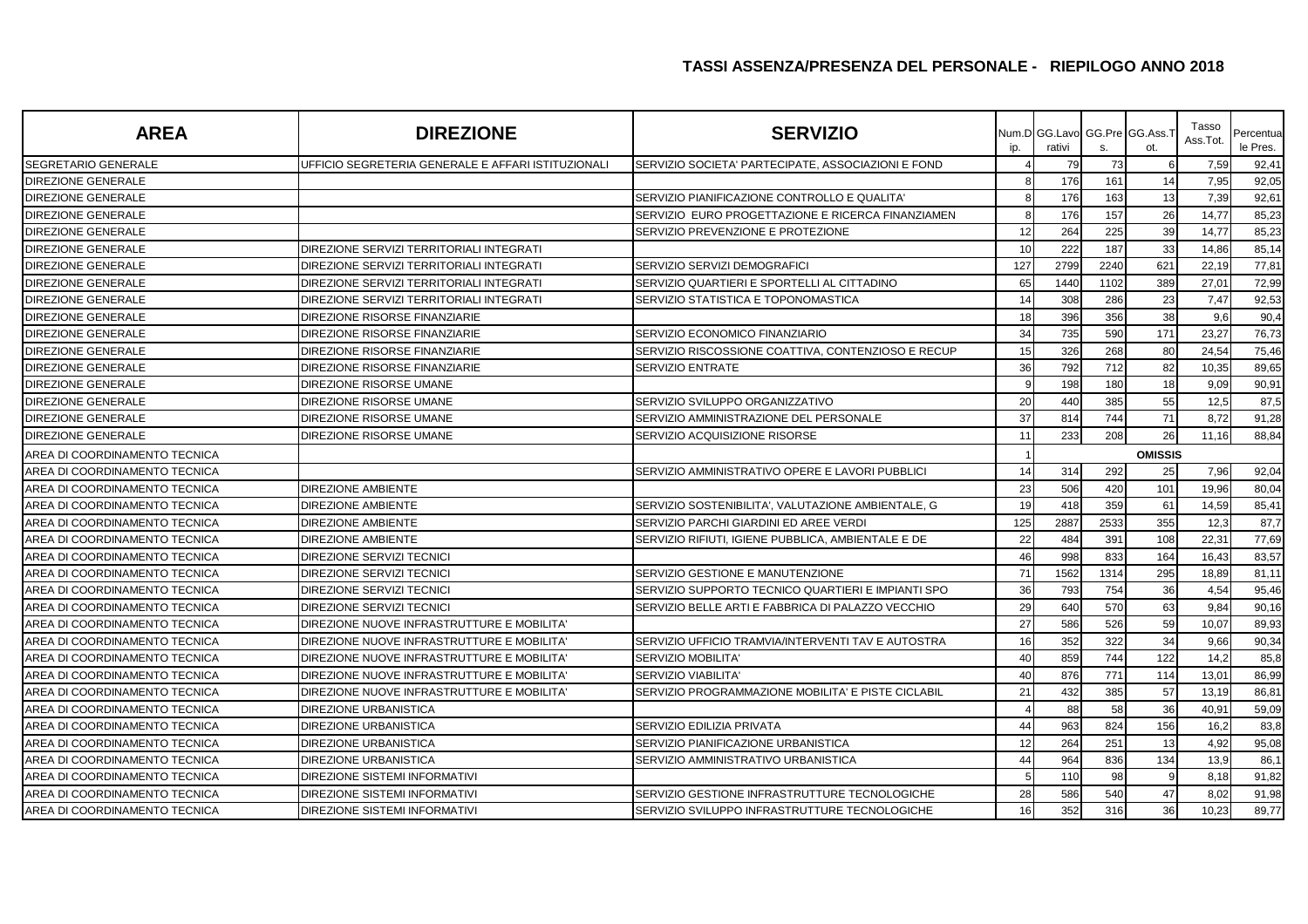| <b>AREA</b>                          | <b>DIREZIONE</b>                         | <b>SERVIZIO</b>                                    | ip. | Num.D GG.Lavo GG.Pre GG.Ass.T<br>rativi |       | ot.     | Tasso<br>Ass.Tot. | Percentual<br>le Pres. |
|--------------------------------------|------------------------------------------|----------------------------------------------------|-----|-----------------------------------------|-------|---------|-------------------|------------------------|
| AREA DI COORDINAMENTO TECNICA        | <b>DIREZIONE SISTEMI INFORMATIVI</b>     | SERVIZIO AMMINISTRATIVO SISTEMI INFORMATIVI        | 13  | 290                                     | 238   | 59      | 20,34             | 79,66                  |
| AREA DI COORDINAMENTO AMMINISTRATIVA |                                          |                                                    | 11  | 242                                     | 227   | 14      | 5,79              | 94,21                  |
| AREA DI COORDINAMENTO AMMINISTRATIVA | <b>DIREZIONE PATRIMONIO IMMOBILIARE</b>  |                                                    | 26  | 572                                     | 509   | 59      | 10,31             | 89,69                  |
| AREA DI COORDINAMENTO AMMINISTRATIVA | <b>DIREZIONE PATRIMONIO IMMOBILIARE</b>  | <b>SERVIZIO CASA</b>                               | 23  | 497                                     | 428   | 79      | 15,9              | 84,1                   |
| AREA DI COORDINAMENTO AMMINISTRATIVA | DIREZIONE PATRIMONIO IMMOBILIARE         | SERVIZIO GESTIONE PATRIMONIO                       | 18  | 378                                     | 328   | 50      | 13,23             | 86,77                  |
| AREA DI COORDINAMENTO AMMINISTRATIVA | DIREZIONE ATTIVITA' ECONOMICHE E TURISMO |                                                    | 23  | 497                                     | 452   | 45      | 9,05              | 90,95                  |
| AREA DI COORDINAMENTO AMMINISTRATIVA | DIREZIONE ATTIVITA' ECONOMICHE E TURISMO | SERVIZIO ATTIVITA' PRODUTTIVE                      | 25  | 541                                     | 481   | 60      | 11,09             | 88,91                  |
| AREA DI COORDINAMENTO AMMINISTRATIVA | DIREZIONE ATTIVITA' ECONOMICHE E TURISMO | SERVIZIO COMMERCIO AREE PUBBLICHE OCCUPAZIONE SUOL | 35  | 770                                     | 676   | 105     | 13,64             | 86,36                  |
| AREA DI COORDINAMENTO AMMINISTRATIVA | DIREZIONE ATTIVITA' ECONOMICHE E TURISMO | SERVIZIO PROMOZIONE ECONOMICA, TURISTICA E LAVORO  |     | 150                                     | 127   | 17      | 11,33             | 88,67                  |
| AREA DI COORDINAMENTO AMMINISTRATIVA | <b>DIREZIONE ISTRUZIONE</b>              |                                                    | 28  | 599                                     | 523   | 86      | 14,36             | 85,64                  |
| AREA DI COORDINAMENTO AMMINISTRATIVA | <b>DIREZIONE ISTRUZIONE</b>              | SERVIZIO SERVIZI ALL' INFANZIA                     | 704 | 17004                                   | 13027 | 2850,67 | 16,76             | 83,24                  |
| AREA DI COORDINAMENTO AMMINISTRATIVA | <b>DIREZIONE ISTRUZIONE</b>              | SERVIZIO SUPPORTO ALLA SCUOLA                      | 42  | 916                                     | 761   | 159     | 17,36             | 82,64                  |
| AREA DI COORDINAMENTO AMMINISTRATIVA | <b>DIREZIONE ISTRUZIONE</b>              | SERVIZIO ATTIVITA' EDUCATIVE E FORMATIVE           | 68  | 1476                                    | 1285  | 204     | 13,82             | 86,18                  |
| AREA DI COORDINAMENTO AMMINISTRATIVA | DIREZIONE CULTURA E SPORT                |                                                    | 21  | 453                                     | 389   | 67      | 14,79             | 85,21                  |
| AREA DI COORDINAMENTO AMMINISTRATIVA | DIREZIONE CULTURA E SPORT                | SERVIZIO BIBLIOTECHE. ARCHIVI E POLITICHE GIOVAN   | 106 | 2406                                    | 2000  | 442     | 18,37             | 81,63                  |
| AREA DI COORDINAMENTO AMMINISTRATIVA | DIREZIONE CULTURA E SPORT                | SERVIZIO MUSEI COMUNALI ED ATTIVITA' CULTURALI     | 28  | 630                                     | 562   | 65      | 10,32             | 89,68                  |
| AREA DI COORDINAMENTO AMMINISTRATIVA | DIREZIONE CULTURA E SPORT                | <b>SERVIZIO SPORT</b>                              | 78  | 1866                                    | 1633  | 190     | 10,18             | 89,82                  |
| AREA DI COORDINAMENTO AMMINISTRATIVA | DIREZIONE SERVIZI SOCIALI                |                                                    | 23  | 489                                     | 389   | 110     | 22,49             | 77,51                  |
| AREA DI COORDINAMENTO AMMINISTRATIVA | DIREZIONE SERVIZI SOCIALI                | SERVIZIO SOCIALE AMMINISTRATIVO                    | 120 | 2611                                    | 2292  | 322     | 12,33             | 87,67                  |
| AREA DI COORDINAMENTO AMMINISTRATIVA | DIREZIONE SERVIZI SOCIALI                | SERVIZIO SOCIALE PROFESSIONALE                     | 135 | 2919                                    | 2381  | 625     | 21,41             | 78,59                  |
| AREA DI COORDINAMENTO AMMINISTRATIVA | DIREZIONE SERVIZI SOCIALI                | SERVIZIO SERVIZI CIMITERIALI                       | 74  | 1880                                    | 1490  | 329     | 17,5              | 82,5                   |

## **giugno-18**

| <b>AREA</b>                 | <b>ZONA</b>                        | <b>SERVZIO</b>                                     | ID.             | rativi |       | Num.D GG.Lavo GG.Pre GG.Ass.T Tasso<br>lot. | Ass.Tot. | Percentua<br>le Pres. |
|-----------------------------|------------------------------------|----------------------------------------------------|-----------------|--------|-------|---------------------------------------------|----------|-----------------------|
|                             | DIREZIONE DEL CONSIGLIO            |                                                    | 47              | 980    | 788   | 176                                         | 17,96    | 82,04                 |
|                             | UFFICIO DEL SINDACO                |                                                    | 31              | 671    | 500   | 185                                         | 27,57    | 72,43                 |
|                             | UFFICIO DEL SINDACO                | UFFICIO DI GABINETTO                               | 51              | 1073   | 911   | 142                                         | 13,23    | 86,77                 |
|                             | UFFICIO DEL SINDACO                | PORTAVOCE DEL SINDACO E UFFICIO STAMPA             | 12 <sup>1</sup> | 252    | 244   | 18 <sup>l</sup>                             | 7,14     | 92,86                 |
|                             | UFFICIO DEL SINDACO                | <b>ISERVIZIO CANALI DI COMUNICAZIONE</b>           |                 | 168    | 131   | 34                                          | 20,24    | 79,76                 |
|                             | UFFICIO DEL SINDACO                | SERVIZIO EVENTI E RELAZIONI INTERNAZIONALI         | 17              | 365    | 323   | 53                                          | 14,52    | 85,48                 |
|                             | UFFICIO DEL SINDACO                | SERVIZIO PROTEZIONE CIVILE                         | 19 <sub>l</sub> | 409    | 335   | 73                                          | 17,85    | 82,15                 |
|                             | DIREZIONE CORPO POLIZIA MUNICIPALE |                                                    | 749             | 18325  | 12731 | 4381                                        | 23,91    | 76,09                 |
|                             | DIREZIONE CORPO POLIZIA MUNICIPALE | SERVIZIO SUPPORTO GIURIDICO AMMINISTRATIVO POLIZIA | 130             | 3119   | 2088  | 760                                         | 24,37    | 75,63                 |
| SEGRETARIO GENERALE         |                                    |                                                    |                 |        |       | <b>OMISSIS</b>                              |          |                       |
| SEGRETARIO GENERALE         | <b>AVVOCATURA</b>                  |                                                    | 14              | 290    | 205   | 90 <sub>1</sub>                             | 31,03    | 68,97                 |
| <b>ISEGRETARIO GENERALE</b> | <b>AVVOCATURA</b>                  | SERVIZIO ASSETTO E TUTELA DEL TERRITORIO           |                 |        |       | <b>OMISSIS</b>                              |          |                       |
| SEGRETARIO GENERALE         | <b>AVVOCATURA</b>                  | SERVIZIO ECONOMICO, PATRIMONIALE E PUBBLICO IMPIEG |                 | 63     | 57    |                                             | 6,35     | 93,65                 |
| <b>SEGRETARIO GENERALE</b>  | <b>AVVOCATURA</b>                  | SERVIZIO LAVORI PUBBLICI E ATTIVITA' CONTRATTUALI  |                 | 63     | 60    |                                             | 4,76     | 95,24                 |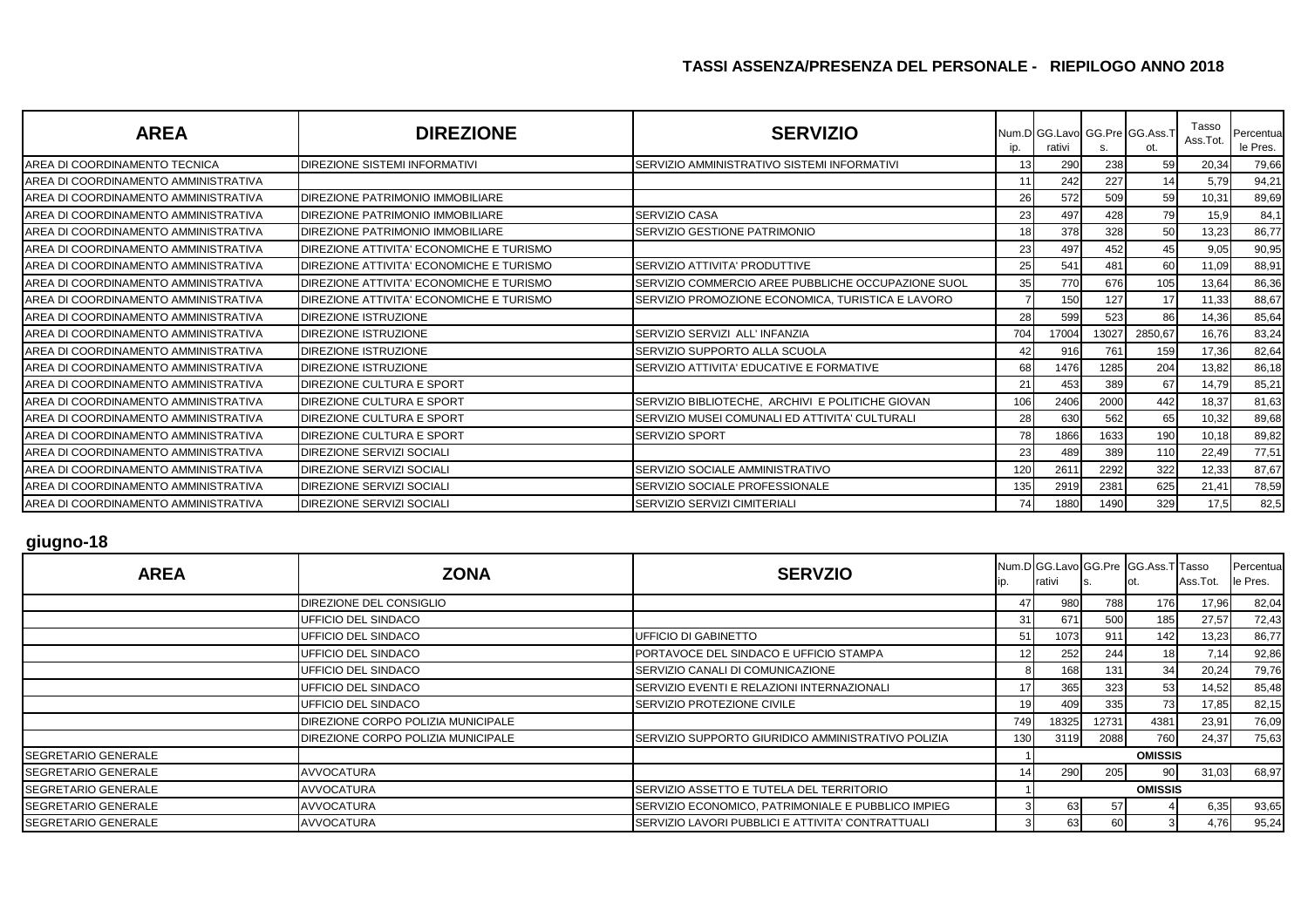| <b>AREA</b>                   | <b>DIREZIONE</b>                                   | <b>SERVIZIO</b>                                    | ip. | Num.D GG.Lavo GG.Pre GG.Ass.<br>rativi | S.   | ot.            | Tasso<br>Ass.Tot. | Percentual<br>le Pres. |
|-------------------------------|----------------------------------------------------|----------------------------------------------------|-----|----------------------------------------|------|----------------|-------------------|------------------------|
| <b>SEGRETARIO GENERALE</b>    | UFFICIO SEGRETERIA GENERALE E AFFARI ISTITUZIONALI |                                                    | 44  | 924                                    | 779  | 140            | 15,15             | 84,85                  |
| <b>SEGRETARIO GENERALE</b>    | UFFICIO SEGRETERIA GENERALE E AFFARI ISTITUZIONALI | SERVIZIO CENTRALE ACQUISTI                         | 98  | 2057                                   | 1670 | 381            | 18,52             | 81,48                  |
| <b>SEGRETARIO GENERALE</b>    | UFFICIO SEGRETERIA GENERALE E AFFARI ISTITUZIONALI | SERVIZIO ANTICORRUZIONE, TRASPARENZA E CONTROLLI   |     | 147                                    | 124  | 21             | 14,29             | 85,71                  |
| <b>SEGRETARIO GENERALE</b>    | UFFICIO SEGRETERIA GENERALE E AFFARI ISTITUZIONALI | SERVIZIO SOCIETA' PARTECIPATE, ASSOCIAZIONI E FOND |     | 76                                     | 50   | 24             | 31,58             | 68,42                  |
| DIREZIONE GENERALE            |                                                    |                                                    |     | 168                                    | 132  | 32             | 19,05             | 80,95                  |
| <b>DIREZIONE GENERALE</b>     |                                                    | SERVIZIO PIANIFICAZIONE CONTROLLO E QUALITA'       |     | 168                                    | 122  | 47             | 27,98             | 72,02                  |
| <b>DIREZIONE GENERALE</b>     |                                                    | SERVIZIO EURO PROGETTAZIONE E RICERCA FINANZIAMEN  |     | 168                                    | 144  | 23             | 13,69             | 86,31                  |
| DIREZIONE GENERALE            |                                                    | SERVIZIO PREVENZIONE E PROTEZIONE                  | 12  | 252                                    | 175  | 79             | 31,35             | 68,65                  |
| DIREZIONE GENERALE            | DIREZIONE SERVIZI TERRITORIALI INTEGRATI           |                                                    | 10  | 214                                    | 160  | 55             | 25,7              | 74,3                   |
| <b>DIREZIONE GENERALE</b>     | DIREZIONE SERVIZI TERRITORIALI INTEGRATI           | SERVIZIO SERVIZI DEMOGRAFICI                       | 127 | 2661                                   | 2056 | 618            | 23,22             | 76,78                  |
| <b>DIREZIONE GENERALE</b>     | DIREZIONE SERVIZI TERRITORIALI INTEGRATI           | SERVIZIO QUARTIERI E SPORTELLI AL CITTADINO        | 66  | 1394                                   | 1058 | 343            | 24,61             | 75,39                  |
| DIREZIONE GENERALE            | DIREZIONE SERVIZI TERRITORIALI INTEGRATI           | SERVIZIO STATISTICA E TOPONOMASTICA                | 14  | 294                                    | 261  | 29             | 9,86              | 90,14                  |
| <b>DIREZIONE GENERALE</b>     | DIREZIONE RISORSE FINANZIARIE                      |                                                    | 18  | 378                                    | 308  | 57             | 15,08             | 84,92                  |
| <b>DIREZIONE GENERALE</b>     | DIREZIONE RISORSE FINANZIARIE                      | SERVIZIO ECONOMICO FINANZIARIO                     | 34  | 705                                    | 530  | 186            | 26,38             | 73,62                  |
| <b>DIREZIONE GENERALE</b>     | DIREZIONE RISORSE FINANZIARIE                      | SERVIZIO RISCOSSIONE COATTIVA, CONTENZIOSO E RECUP | 15  | 310                                    | 226  | 98             | 31,61             | 68,39                  |
| <b>DIREZIONE GENERALE</b>     | DIREZIONE RISORSE FINANZIARIE                      | SERVIZIO ENTRATE                                   | 36  | 756                                    | 596  | 143            | 18,92             | 81,08                  |
| DIREZIONE GENERALE            | <b>DIREZIONE RISORSE UMANE</b>                     |                                                    |     | 189                                    | 161  | 25             | 13,23             | 86,77                  |
| <b>DIREZIONE GENERALE</b>     | DIREZIONE RISORSE UMANE                            | SERVIZIO SVILUPPO ORGANIZZATIVO                    | 20  | 420                                    | 328  | 87             | 20,71             | 79,29                  |
| <b>DIREZIONE GENERALE</b>     | DIREZIONE RISORSE UMANE                            | SERVIZIO AMMINISTRAZIONE DEL PERSONALE             | 37  | 777                                    | 628  | 136            | 17,5              | 82,5                   |
| DIREZIONE GENERALE            | DIREZIONE RISORSE UMANE                            | SERVIZIO ACQUISIZIONE RISORSE                      | 10  | 210                                    | 164  | 43             | 20,48             | 79,52                  |
| AREA DI COORDINAMENTO TECNICA |                                                    |                                                    |     |                                        |      | <b>OMISSIS</b> |                   |                        |
| AREA DI COORDINAMENTO TECNICA |                                                    | SERVIZIO AMMINISTRATIVO OPERE E LAVORI PUBBLICI    | 13  | 274                                    | 225  | 44             | 16,06             | 83,94                  |
| AREA DI COORDINAMENTO TECNICA | <b>DIREZIONE AMBIENTE</b>                          |                                                    | 23  | 482                                    | 367  | 120            | 24,9              | 75,1                   |
| AREA DI COORDINAMENTO TECNICA | <b>DIREZIONE AMBIENTE</b>                          | SERVIZIO SOSTENIBILITA', VALUTAZIONE AMBIENTALE, G | 19  | 395                                    | 297  | 97             | 24,56             | 75,44                  |
| AREA DI COORDINAMENTO TECNICA | <b>DIREZIONE AMBIENTE</b>                          | SERVIZIO PARCHI GIARDINI ED AREE VERDI             | 125 | 2773                                   | 2227 | 562            | 20,27             | 79,73                  |
| AREA DI COORDINAMENTO TECNICA | <b>DIREZIONE AMBIENTE</b>                          | SERVIZIO RIFIUTI, IGIENE PUBBLICA, AMBIENTALE E DE | 22  | 462                                    | 380  | 88             | 19,05             | 80,95                  |
| AREA DI COORDINAMENTO TECNICA | DIREZIONE SERVIZI TECNICI                          |                                                    | 46  | 957                                    | 792  | 158            | 16,51             | 83,49                  |
| AREA DI COORDINAMENTO TECNICA | DIREZIONE SERVIZI TECNICI                          | SERVIZIO GESTIONE E MANUTENZIONE                   | 71  | 1493                                   | 1144 | 359            | 24,05             | 75,95                  |
| AREA DI COORDINAMENTO TECNICA | DIREZIONE SERVIZI TECNICI                          | SERVIZIO SUPPORTO TECNICO QUARTIERI E IMPIANTI SPO | 36  | 758                                    | 636  | 127            | 16,75             | 83,25                  |
| AREA DI COORDINAMENTO TECNICA | <b>DIREZIONE SERVIZI TECNICI</b>                   | SERVIZIO BELLE ARTI E FABBRICA DI PALAZZO VECCHIO  | 29  | 611                                    | 526  | 66             | 10,8              | 89,2                   |
| AREA DI COORDINAMENTO TECNICA | DIREZIONE NUOVE INFRASTRUTTURE E MOBILITA'         |                                                    | 25  | 515                                    | 409  | 104            | 20,19             | 79,81                  |
| AREA DI COORDINAMENTO TECNICA | DIREZIONE NUOVE INFRASTRUTTURE E MOBILITA          | SERVIZIO UFFICIO TRAMVIA/INTERVENTI TAV E AUTOSTRA | 16  | 336                                    | 287  | 44             | 13,1              | 86,9                   |
| AREA DI COORDINAMENTO TECNICA | DIREZIONE NUOVE INFRASTRUTTURE E MOBILITA'         | <b>SERVIZIO MOBILITA</b>                           | 40  | 818                                    | 644  | 152            | 18,58             | 81,42                  |
| AREA DI COORDINAMENTO TECNICA | DIREZIONE NUOVE INFRASTRUTTURE E MOBILITA'         | <b>SERVIZIO VIABILITA'</b>                         | 40  | 831                                    | 658  | 161            | 19,37             | 80,63                  |
| AREA DI COORDINAMENTO TECNICA | DIREZIONE NUOVE INFRASTRUTTURE E MOBILITA          | SERVIZIO PROGRAMMAZIONE MOBILITA' E PISTE CICLABIL | 21  | 412                                    | 330  | 80             | 19,42             | 80,58                  |
| AREA DI COORDINAMENTO TECNICA | <b>DIREZIONE URBANISTICA</b>                       |                                                    |     | 84                                     | 61   | 24             | 28,57             | 71,43                  |
| AREA DI COORDINAMENTO TECNICA | <b>DIREZIONE URBANISTICA</b>                       | SERVIZIO EDILIZIA PRIVATA                          | 44  | 920                                    | 752  | 164            | 17,83             | 82,17                  |
| AREA DI COORDINAMENTO TECNICA | DIREZIONE URBANISTICA                              | SERVIZIO PIANIFICAZIONE URBANISTICA                | 12  | 252                                    | 209  | 38             | 15,08             | 84,92                  |
| AREA DI COORDINAMENTO TECNICA | DIREZIONE URBANISTICA                              | SERVIZIO AMMINISTRATIVO URBANISTICA                | 44  | 919                                    | 765  | 145            | 15,78             | 84,22                  |
| AREA DI COORDINAMENTO TECNICA | <b>DIREZIONE SISTEMI INFORMATIVI</b>               |                                                    |     | 105                                    | 84   | 18             | 17,14             | 82,86                  |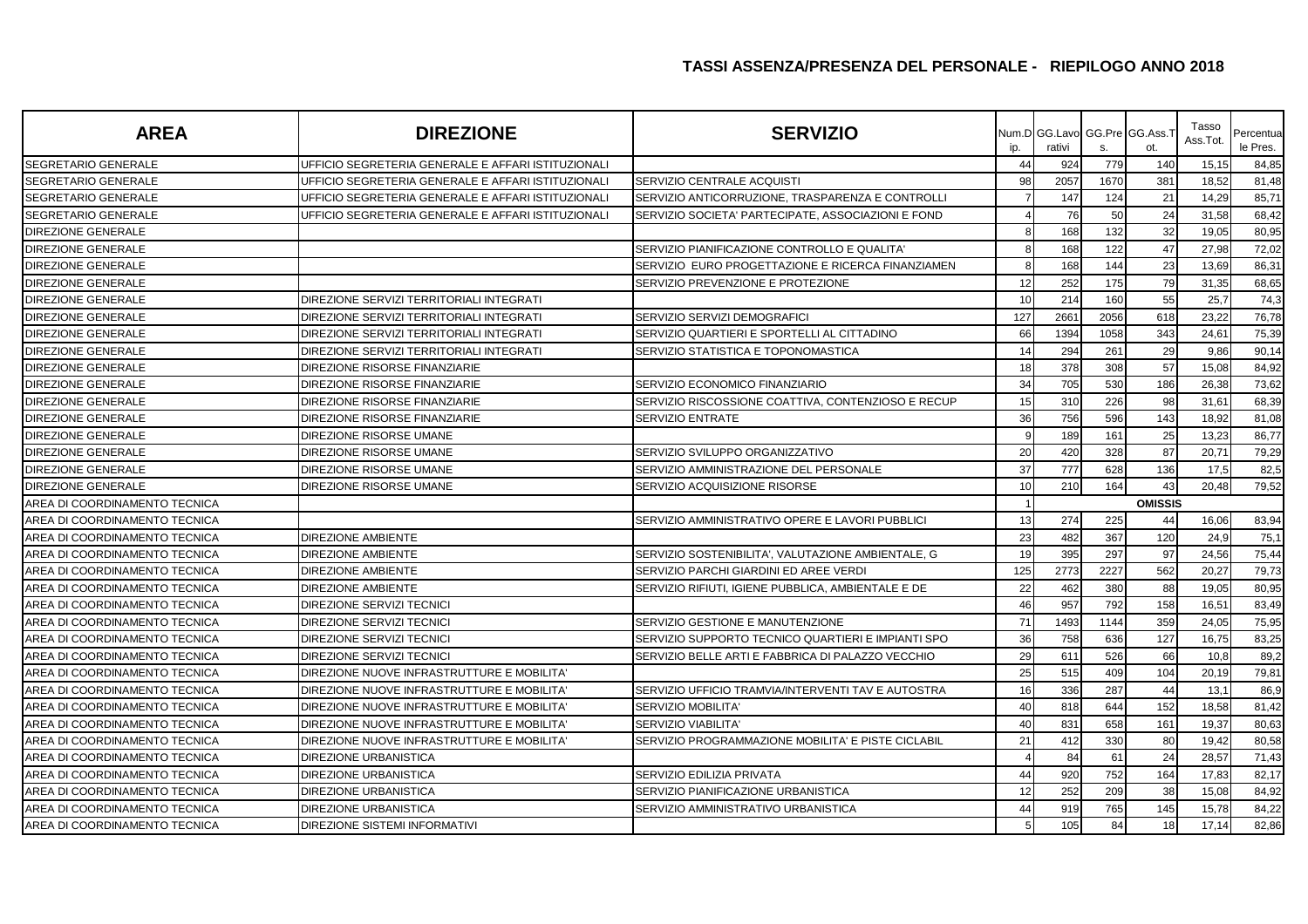| <b>AREA</b>                          | <b>DIREZIONE</b>                         | <b>SERVIZIO</b>                                    | ip. | Num.D GG.Lavo GG.Pre GG.Ass.T<br>rativi | S.    | ot.  | Tasso<br>Ass.Tot. | Percentual<br>le Pres. |
|--------------------------------------|------------------------------------------|----------------------------------------------------|-----|-----------------------------------------|-------|------|-------------------|------------------------|
| AREA DI COORDINAMENTO TECNICA        | DIREZIONE SISTEMI INFORMATIVI            | SERVIZIO GESTIONE INFRASTRUTTURE TECNOLOGICHE      | 28  | 559                                     | 455   | 96   | 17,17             | 82,83                  |
| AREA DI COORDINAMENTO TECNICA        | <b>DIREZIONE SISTEMI INFORMATIVI</b>     | SERVIZIO SVILUPPO INFRASTRUTTURE TECNOLOGICHE      | 16  | 336                                     | 287   | 45   | 13,39             | 86,61                  |
| AREA DI COORDINAMENTO TECNICA        | <b>DIREZIONE SISTEMI INFORMATIVI</b>     | SERVIZIO AMMINISTRATIVO SISTEMI INFORMATIVI        | 13  | 277                                     | 217   | 67   | 24,19             | 75,81                  |
| AREA DI COORDINAMENTO AMMINISTRATIVA |                                          |                                                    | 11  | 231                                     | 189   | 37   | 16,02             | 83,98                  |
| AREA DI COORDINAMENTO AMMINISTRATIVA | DIREZIONE PATRIMONIO IMMOBILIARE         |                                                    | 26  | 546                                     | 468   | 65   | 11,9              | 88,1                   |
| AREA DI COORDINAMENTO AMMINISTRATIVA | <b>DIREZIONE PATRIMONIO IMMOBILIARE</b>  | <b>SERVIZIO CASA</b>                               | 23  | 475                                     | 413   | 54   | 11,37             | 88,63                  |
| AREA DI COORDINAMENTO AMMINISTRATIVA | DIREZIONE PATRIMONIO IMMOBILIARE         | SERVIZIO GESTIONE PATRIMONIO                       | 17  | 340                                     | 274   | 68   | 20                | 80                     |
| AREA DI COORDINAMENTO AMMINISTRATIVA | DIREZIONE ATTIVITA' ECONOMICHE E TURISMO |                                                    | 23  | 476                                     | 396   | 79   | 16,6              | 83,4                   |
| AREA DI COORDINAMENTO AMMINISTRATIVA | DIREZIONE ATTIVITA' ECONOMICHE E TURISMO | SERVIZIO ATTIVITA' PRODUTTIVE                      | 25  | 517                                     | 432   | 79   | 15,28             | 84,72                  |
| AREA DI COORDINAMENTO AMMINISTRATIVA | DIREZIONE ATTIVITA' ECONOMICHE E TURISMO | SERVIZIO COMMERCIO AREE PUBBLICHE OCCUPAZIONE SUOL | 34  | 713                                     | 550   | 168  | 23,56             | 76,44                  |
| AREA DI COORDINAMENTO AMMINISTRATIVA | DIREZIONE ATTIVITA' ECONOMICHE E TURISMO | SERVIZIO PROMOZIONE ECONOMICA, TURISTICA E LAVORO  |     | 143                                     | 115   | 25   | 17,48             | 82,52                  |
| AREA DI COORDINAMENTO AMMINISTRATIVA | <b>DIREZIONE ISTRUZIONE</b>              |                                                    | 27  | 558                                     | 455   | 107  | 19,18             | 80,82                  |
| AREA DI COORDINAMENTO AMMINISTRATIVA | <b>DIREZIONE ISTRUZIONE</b>              | SERVIZIO SERVIZI ALL' INFANZIA                     | 701 | 16230                                   | 12099 | 2978 | 18,35             | 81,65                  |
| AREA DI COORDINAMENTO AMMINISTRATIVA | <b>DIREZIONE ISTRUZIONE</b>              | SERVIZIO SUPPORTO ALLA SCUOLA                      | 39  | 814                                     | 704   | 118  | 14,5              | 85,5                   |
| AREA DI COORDINAMENTO AMMINISTRATIVA | <b>DIREZIONE ISTRUZIONE</b>              | SERVIZIO ATTIVITA' EDUCATIVE E FORMATIVE           | 67  | 1388                                    | 1139  | 246  | 17,72             | 82,28                  |
| AREA DI COORDINAMENTO AMMINISTRATIVA | <b>DIREZIONE CULTURA E SPORT</b>         |                                                    | 21  | 433                                     | 342   | 84   | 19,4              | 80,6                   |
| AREA DI COORDINAMENTO AMMINISTRATIVA | <b>IDIREZIONE CULTURA E SPORT</b>        | SERVIZIO BIBLIOTECHE. ARCHIVI E POLITICHE GIOVAN   | 105 | 2276                                    | 1870  | 403  | 17,71             | 82,29                  |
| AREA DI COORDINAMENTO AMMINISTRATIVA | <b>DIREZIONE CULTURA E SPORT</b>         | SERVIZIO MUSEI COMUNALI ED ATTIVITA' CULTURALI     | 28  | 607                                     | 527   | 82   | 13,51             | 86,49                  |
| AREA DI COORDINAMENTO AMMINISTRATIVA | <b>DIREZIONE CULTURA E SPORT</b>         | <b>SERVIZIO SPORT</b>                              | 77  | 1762                                    | 1496  | 267  | 15,15             | 84,85                  |
| AREA DI COORDINAMENTO AMMINISTRATIVA | <b>DIREZIONE SERVIZI SOCIALI</b>         |                                                    | 23  | 466                                     | 329   | 135  | 28,97             | 71,03                  |
| AREA DI COORDINAMENTO AMMINISTRATIVA | <b>DIREZIONE SERVIZI SOCIALI</b>         | SERVIZIO SOCIALE AMMINISTRATIVO                    | 120 | 2488                                    | 1997  | 484  | 19,45             | 80,55                  |
| AREA DI COORDINAMENTO AMMINISTRATIVA | DIREZIONE SERVIZI SOCIALI                | SERVIZIO SOCIALE PROFESSIONALE                     | 134 | 2766                                    | 2052  | 754  | 27,26             | 72,74                  |
| AREA DI COORDINAMENTO AMMINISTRATIVA | <b>DIREZIONE SERVIZI SOCIALI</b>         | SERVIZIO SERVIZI CIMITERIALI                       | 74  | 1806                                    | 1410  | 372  | 20,6              | 79,4                   |

#### **luglio-18**

| <b>AREA</b>                 | <b>DIREZIONE</b>                   | <b>SERVIZIO</b>                                    | Dip.             | orativi | es.   | Num. GG.Lav GG.Pr GG.Ass.<br>Tot. | Tasso<br>Ass.Tot. uale | Percent<br>Pres. |
|-----------------------------|------------------------------------|----------------------------------------------------|------------------|---------|-------|-----------------------------------|------------------------|------------------|
|                             | DIREZIONE DEL CONSIGLIO            |                                                    | 47               | 1027    | 768   | 236                               | 22,98                  | 77,02            |
|                             | UFFICIO DEL SINDACO                |                                                    | 31               | 701     | 448   | 239                               | 34,09                  | 65,91            |
|                             | UFFICIO DEL SINDACO                | <b>UFFICIO DI GABINETTO</b>                        | 46               | 1146    | 851   | 279                               | 24,35                  | 75,65            |
|                             | UFFICIO DEL SINDACO                | PORTAVOCE DEL SINDACO E UFFICIO STAMPA             | 12I              | 264     | 197   | 67                                | 25,38                  | 74,62            |
|                             | UFFICIO DEL SINDACO                | SERVIZIO CANALI DI COMUNICAZIONE                   |                  | 220     | 171   | 42                                | 19,09                  | 80,91            |
|                             | UFFICIO DEL SINDACO                | <b>ISERVIZIO EVENTI E RELAZIONI INTERNAZIONALI</b> | 17               | 404     | 285   | 107                               | 26,49                  | 73,51            |
|                             | UFFICIO DEL SINDACO                | <b>SERVIZIO PROTEZIONE CIVILE</b>                  | 19 <sup>l</sup>  | 429     | 356   | <b>72</b>                         | 16,78                  | 83,22            |
|                             | DIREZIONE CORPO POLIZIA MUNICIPALE |                                                    | 747              | 19398   | 11742 | 6029                              | 31,08                  | 68,92            |
|                             | DIREZIONE CORPO POLIZIA MUNICIPALE | SERVIZIO SUPPORTO GIURIDICO AMMINISTRATIVO POLIZIA | 130 <sup>1</sup> | 3331    | 1933  | 1061                              | 31,85                  | 68,15            |
| <b>ISEGRETARIO GENERALE</b> |                                    |                                                    |                  |         |       | <b>OMISSIS</b>                    |                        |                  |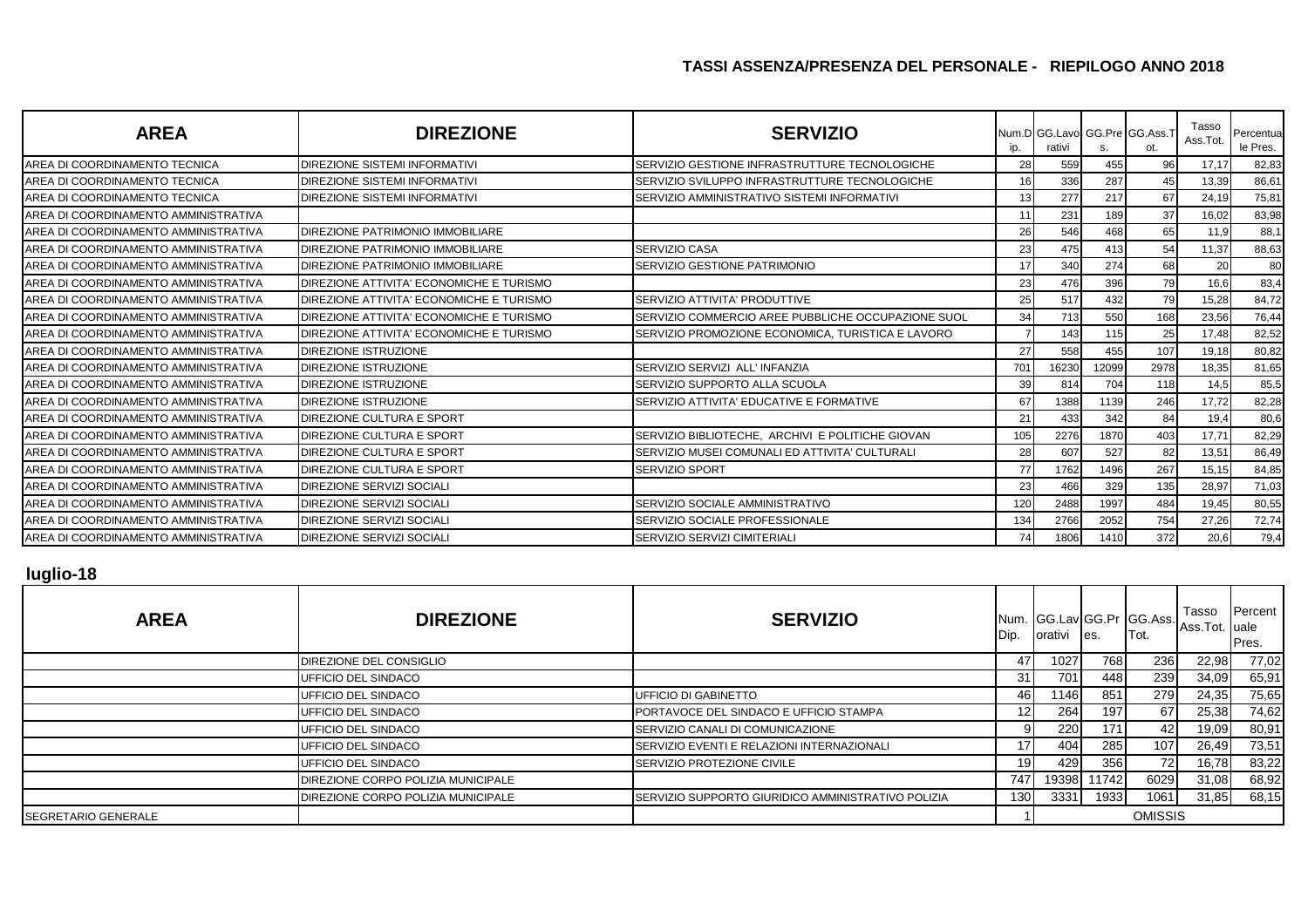| <b>AREA</b>                   | <b>DIREZIONE</b>                                   | <b>SERVIZIO</b>                                    | ip.                   | rativi | s.   | Num.D GG.Lavo GG.Pre GG.Ass.T<br>ot. | Tasso<br>Ass.Tot. | Percentua<br>le Pres. |
|-------------------------------|----------------------------------------------------|----------------------------------------------------|-----------------------|--------|------|--------------------------------------|-------------------|-----------------------|
| SEGRETARIO GENERALE           | <b>AVVOCATURA</b>                                  |                                                    | 16                    | 365    | 255  | 112                                  | 30,68             | 69,32                 |
| SEGRETARIO GENERALE           | <b>AVVOCATURA</b>                                  | SERVIZIO ECONOMICO, PATRIMONIALE E PUBBLICO IMPIEG | 3                     | 66     | 42   | 22                                   | 33,33             | 66,67                 |
| SEGRETARIO GENERALE           | <b>AVVOCATURA</b>                                  | SERVIZIO LAVORI PUBBLICI E ATTIVITA' CONTRATTUALI  | 3                     | 66     | 42   | 24                                   | 36,36             | 63,64                 |
| <b>ISEGRETARIO GENERALE</b>   | UFFICIO SEGRETERIA GENERALE E AFFARI ISTITUZIONALI |                                                    | 47                    | 1209   | 907  | 268                                  | 22,17             | 77,83                 |
| SEGRETARIO GENERALE           | UFFICIO SEGRETERIA GENERALE E AFFARI ISTITUZIONALI | SERVIZIO CENTRALE ACQUISTI                         | 99                    | 2309   | 1440 | 777                                  | 33,65             | 66,35                 |
| <b>SEGRETARIO GENERALE</b>    | UFFICIO SEGRETERIA GENERALE E AFFARI ISTITUZIONALI | SERVIZIO ANTICORRUZIONE, TRASPARENZA E CONTROLLI   | 7                     | 154    | 105  | 51                                   | 33,12             | 66,88                 |
| SEGRETARIO GENERALE           | UFFICIO SEGRETERIA GENERALE E AFFARI ISTITUZIONALI | SERVIZIO SOCIETA' PARTECIPATE, ASSOCIAZIONI E FOND | 4                     | 79     | 55   | 22                                   | 27,85             | 72,15                 |
| <b>DIREZIONE GENERALE</b>     |                                                    |                                                    | 9                     | 264    | 232  | 29                                   | 10,98             | 89,02                 |
| <b>DIREZIONE GENERALE</b>     |                                                    | SERVIZIO PIANIFICAZIONE CONTROLLO E QUALITA'       | 8                     | 198    | 130  | 63                                   | 31,82             | 68,18                 |
| DIREZIONE GENERALE            |                                                    | SERVIZIO EURO PROGETTAZIONE E RICERCA FINANZIAMEN  | 9                     | 198    | 151  | 46                                   | 23,23             | 76,77                 |
| <b>DIREZIONE GENERALE</b>     |                                                    | SERVIZIO PREVENZIONE E PROTEZIONE                  | 10                    | 220    | 153  | 71                                   | 32,27             | 67,73                 |
| <b>DIREZIONE GENERALE</b>     | DIREZIONE SERVIZI TERRITORIALI INTEGRATI           |                                                    | 13                    | 418    | 326  | 90                                   | 21,53             | 78,47                 |
| <b>DIREZIONE GENERALE</b>     | <b>DIREZIONE SERVIZI TERRITORIALI INTEGRATI</b>    | SERVIZIO SERVIZI DEMOGRAFICI                       | 126                   | 2879   | 1960 | 899                                  | 31,23             | 68,77                 |
| DIREZIONE GENERALE            | DIREZIONE SERVIZI TERRITORIALI INTEGRATI           | SERVIZIO QUARTIERI E SPORTELLI AL CITTADINO        | 65                    | 1440   | 1022 | 391                                  | 27,15             | 72,85                 |
| DIREZIONE GENERALE            | DIREZIONE SERVIZI TERRITORIALI INTEGRATI           | SERVIZIO STATISTICA E TOPONOMASTICA                | 14                    | 308    | 202  | 94                                   | 30,52             | 69,48                 |
| DIREZIONE GENERALE            | DIREZIONE RISORSE FINANZIARIE                      |                                                    | 19                    | 440    | 341  | 89                                   | 20,23             | 79,77                 |
| DIREZIONE GENERALE            | DIREZIONE RISORSE FINANZIARIE                      | SERVIZIO ECONOMICO FINANZIARIO                     | 36                    | 779    | 485  | 306                                  | 39,28             | 60,72                 |
| <b>DIREZIONE GENERALE</b>     | DIREZIONE RISORSE FINANZIARIE                      | SERVIZIO RISCOSSIONE COATTIVA, CONTENZIOSO E RECUP | 15                    | 326    | 190  | 149                                  | 45,71             | 54,29                 |
| DIREZIONE GENERALE            | DIREZIONE RISORSE FINANZIARIE                      | SERVIZIO ENTRATE                                   | 36                    | 792    | 527  | 250                                  | 31,57             | 68,43                 |
| <b>DIREZIONE GENERALE</b>     | <b>DIREZIONE RISORSE UMANE</b>                     |                                                    | 10                    | 308    | 268  | 37                                   | 12,01             | 87,99                 |
| <b>DIREZIONE GENERALE</b>     | DIREZIONE RISORSE UMANE                            | SERVIZIO SVILUPPO ORGANIZZATIVO                    | 22                    | 484    | 352  | 133                                  | 27,48             | 72,52                 |
| DIREZIONE GENERALE            | DIREZIONE RISORSE UMANE                            | SERVIZIO AMMINISTRAZIONE DEL PERSONALE             | 37                    | 836    | 634  | 187                                  | 22,37             | 77,63                 |
| <b>DIREZIONE GENERALE</b>     | DIREZIONE RISORSE UMANE                            | SERVIZIO ACQUISIZIONE RISORSE                      | 10                    | 242    | 171  | 66                                   | 27,27             | 72,73                 |
| AREA DI COORDINAMENTO TECNICA |                                                    |                                                    |                       |        |      | <b>OMISSIS</b>                       |                   |                       |
| AREA DI COORDINAMENTO TECNICA |                                                    | SERVIZIO AMMINISTRATIVO OPERE E LAVORI PUBBLICI    | 15                    | 330    | 245  | 88                                   | 26,67             | 73,33                 |
| AREA DI COORDINAMENTO TECNICA | <b>DIREZIONE AMBIENTE</b>                          |                                                    | 24                    | 615    | 488  | 116                                  | 18,86             | 81,14                 |
| AREA DI COORDINAMENTO TECNICA | <b>DIREZIONE AMBIENTE</b>                          | SERVIZIO SOSTENIBILITA', VALUTAZIONE AMBIENTALE, G | 18                    | 396    | 276  | 117                                  | 29,55             | 70,45                 |
| AREA DI COORDINAMENTO TECNICA | <b>DIREZIONE AMBIENTE</b>                          | SERVIZIO PARCHI GIARDINI ED AREE VERDI             | 125                   | 2934   | 2017 | 944                                  | 32,17             | 67,83                 |
| AREA DI COORDINAMENTO TECNICA | <b>DIREZIONE AMBIENTE</b>                          | SERVIZIO RIFIUTI, IGIENE PUBBLICA, AMBIENTALE E DE | 21                    | 484    | 340  | 141                                  | 29,13             | 70,87                 |
| AREA DI COORDINAMENTO TECNICA | <b>DIREZIONE SERVIZI TECNICI</b>                   |                                                    | 46                    | 1002   | 718  | 252                                  | 25,15             | 74,85                 |
| AREA DI COORDINAMENTO TECNICA | <b>DIREZIONE SERVIZI TECNICI</b>                   | SERVIZIO GESTIONE E MANUTENZIONE                   | 70                    | 1540   | 1162 | 369                                  | 23,96             | 76,04                 |
| AREA DI COORDINAMENTO TECNICA | <b>DIREZIONE SERVIZI TECNICI</b>                   | SERVIZIO SUPPORTO TECNICO QUARTIERI E IMPIANTI SPO | 36                    | 792    | 626  | 160                                  | 20,2              | 79,8                  |
| AREA DI COORDINAMENTO TECNICA | <b>DIREZIONE SERVIZI TECNICI</b>                   | SERVIZIO BELLE ARTI E FABBRICA DI PALAZZO VECCHIO  | 29                    | 640    | 488  | 134                                  | 20,94             | 79,06                 |
| AREA DI COORDINAMENTO TECNICA | DIREZIONE NUOVE INFRASTRUTTURE E MOBILITA'         |                                                    | 26                    | 608    | 468  | 134                                  | 22,04             | 77,96                 |
| AREA DI COORDINAMENTO TECNICA | DIREZIONE NUOVE INFRASTRUTTURE E MOBILITA'         | SERVIZIO UFFICIO TRAMVIA/INTERVENTI TAV E AUTOSTRA | 16                    | 352    | 238  | 104                                  | 29,55             | 70,45                 |
| AREA DI COORDINAMENTO TECNICA | DIREZIONE NUOVE INFRASTRUTTURE E MOBILITA'         | <b>SERVIZIO MOBILITA'</b>                          | 40                    | 858    | 566  | 277                                  | 32,28             | 67,72                 |
| AREA DI COORDINAMENTO TECNICA | DIREZIONE NUOVE INFRASTRUTTURE E MOBILITA'         | <b>SERVIZIO VIABILITA'</b>                         | 40                    | 893    | 621  | 248                                  | 27,77             | 72,23                 |
| AREA DI COORDINAMENTO TECNICA | DIREZIONE NUOVE INFRASTRUTTURE E MOBILITA'         | SERVIZIO PROGRAMMAZIONE MOBILITA' E PISTE CICLABIL | 20                    | 440    | 303  | 127                                  | 28,86             | 71,14                 |
| AREA DI COORDINAMENTO TECNICA | <b>DIREZIONE URBANISTICA</b>                       |                                                    | $\boldsymbol{\Delta}$ | 154    | 104  | 48                                   | 31,17             | 68,83                 |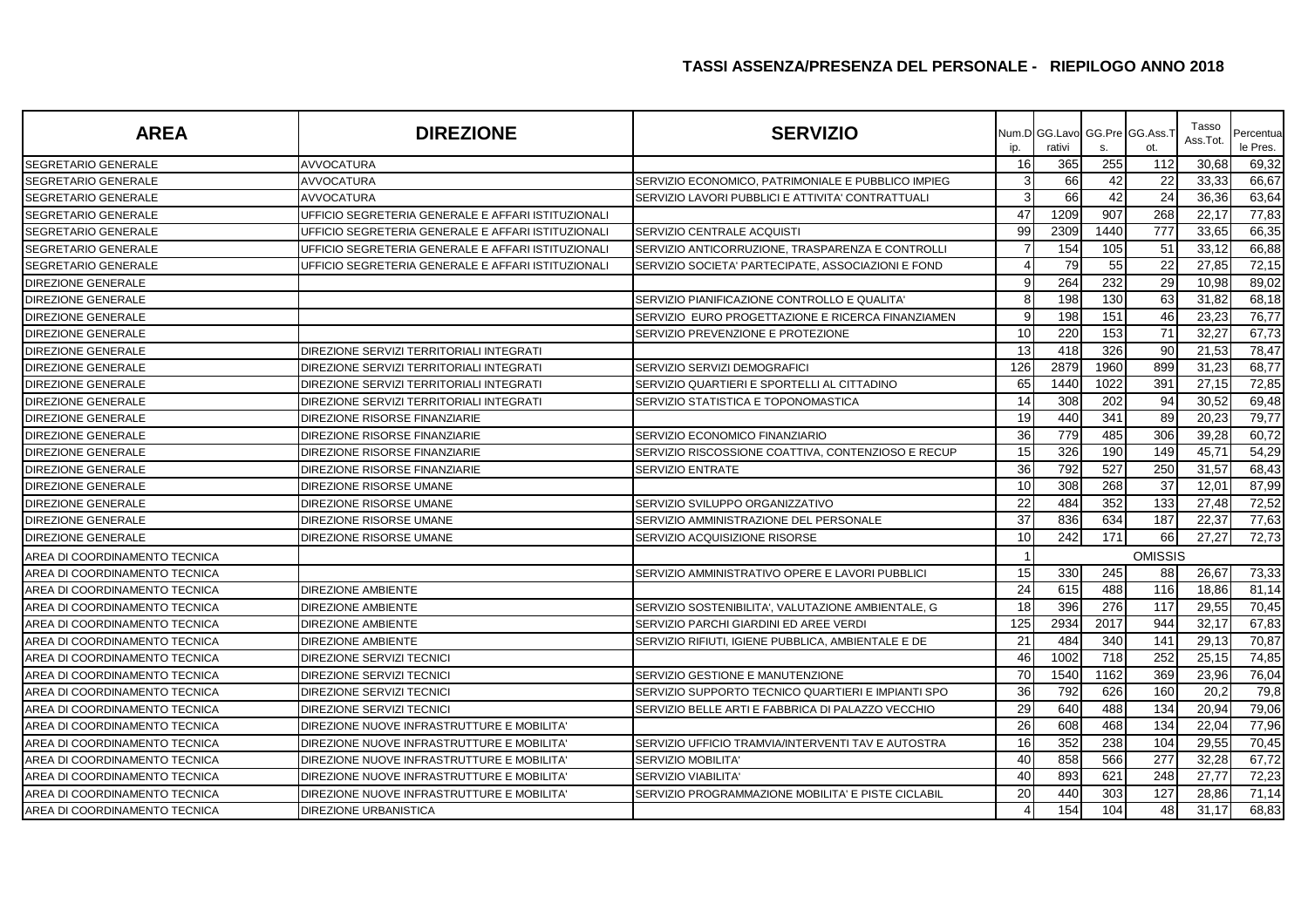| <b>AREA</b>                          | <b>DIREZIONE</b>                         | <b>SERVIZIO</b>                                      |     | Num.D GG.Lavo GG.Pre GG.Ass.1<br>rativi |      |      | Tasso<br>Ass.Tot. | Percentua<br>le Pres. |
|--------------------------------------|------------------------------------------|------------------------------------------------------|-----|-----------------------------------------|------|------|-------------------|-----------------------|
| AREA DI COORDINAMENTO TECNICA        | <b>DIREZIONE URBANISTICA</b>             | SERVIZIO EDILIZIA PRIVATA                            | 42  | 942                                     | 733  | 205  | 21,76             | 78,24                 |
| AREA DI COORDINAMENTO TECNICA        | <b>DIREZIONE URBANISTICA</b>             | SERVIZIO PIANIFICAZIONE URBANISTICA                  | 12  | 264                                     | 220  | 38   | 14,39             | 85,61                 |
| AREA DI COORDINAMENTO TECNICA        | <b>DIREZIONE URBANISTICA</b>             | SERVIZIO AMMINISTRATIVO URBANISTICA                  | 46  | 1052                                    | 752  | 313  | 29,75             | 70,25                 |
| AREA DI COORDINAMENTO TECNICA        | <b>DIREZIONE SISTEMI INFORMATIVI</b>     |                                                      |     | 154                                     | 119  | 30   | 19,48             | 80,52                 |
| AREA DI COORDINAMENTO TECNICA        | <b>DIREZIONE SISTEMI INFORMATIVI</b>     | SERVIZIO GESTIONE INFRASTRUTTURE TECNOLOGICHE        | 28  | 607                                     | 389  | 217  | 35,75             | 64,25                 |
| AREA DI COORDINAMENTO TECNICA        | <b>DIREZIONE SISTEMI INFORMATIVI</b>     | <b>SERVIZIO SVILUPPO INFRASTRUTTURE TECNOLOGICHE</b> | 16  | 352                                     | 263  | 83   | 23,58             | 76,42                 |
| AREA DI COORDINAMENTO TECNICA        | <b>DIREZIONE SISTEMI INFORMATIVI</b>     | SERVIZIO AMMINISTRATIVO SISTEMI INFORMATIVI          | 14  | 312                                     | 228  | 90   | 28,85             | 71,15                 |
| AREA DI COORDINAMENTO AMMINISTRATIVA |                                          |                                                      | 12  | 264                                     | 218  | 43   | 16,29             | 83,71                 |
| AREA DI COORDINAMENTO AMMINISTRATIVA | DIREZIONE PATRIMONIO IMMOBILIARE         |                                                      | 26  | 638                                     | 491  | 135  | 21,16             | 78,84                 |
| AREA DI COORDINAMENTO AMMINISTRATIVA | DIREZIONE PATRIMONIO IMMOBILIARE         | <b>SERVIZIO CASA</b>                                 | 24  | 563                                     | 392  | 150  | 26,64             | 73,36                 |
| AREA DI COORDINAMENTO AMMINISTRATIVA | <b>DIREZIONE PATRIMONIO IMMOBILIARE</b>  | SERVIZIO GESTIONE PATRIMONIO                         | 18  | 379                                     | 278  | 94   | 24,8              | 75,2                  |
| AREA DI COORDINAMENTO AMMINISTRATIVA | DIREZIONE ATTIVITA' ECONOMICHE E TURISMO |                                                      | 23  | 563                                     | 414  | 153  | 27,18             | 72,82                 |
| AREA DI COORDINAMENTO AMMINISTRATIVA | DIREZIONE ATTIVITA' ECONOMICHE E TURISMO | <b>SERVIZIO ATTIVITA' PRODUTTIVE</b>                 | 26  | 563                                     | 383  | 186  | 33,04             | 66,96                 |
| AREA DI COORDINAMENTO AMMINISTRATIVA | DIREZIONE ATTIVITA' ECONOMICHE E TURISMO | SERVIZIO COMMERCIO AREE PUBBLICHE OCCUPAZIONE SUOL   | 35  | 814                                     | 585  | 22'  | 27,15             | 72,85                 |
| AREA DI COORDINAMENTO AMMINISTRATIVA | DIREZIONE ATTIVITA' ECONOMICHE E TURISMO | SERVIZIO PROMOZIONE ECONOMICA, TURISTICA E LAVORO    |     | 149                                     | 103  | 43   | 28,86             | 71,14                 |
| AREA DI COORDINAMENTO AMMINISTRATIVA | <b>DIREZIONE ISTRUZIONE</b>              |                                                      | 29  | 827                                     | 594  | 248  | 29,99             | 70,01                 |
| AREA DI COORDINAMENTO AMMINISTRATIVA | <b>DIREZIONE ISTRUZIONE</b>              | SERVIZIO SERVIZI ALL' INFANZIA                       | 698 | 7397                                    | 8363 | 7614 | 43,77             | 56,23                 |
| AREA DI COORDINAMENTO AMMINISTRATIVA | <b>DIREZIONE ISTRUZIONE</b>              | SERVIZIO SUPPORTO ALLA SCUOLA                        | 40  | 897                                     | 665  | 230  | 25,64             | 74,36                 |
| AREA DI COORDINAMENTO AMMINISTRATIVA | <b>DIREZIONE ISTRUZIONE</b>              | SERVIZIO ATTIVITA' EDUCATIVE E FORMATIVE             | 67  | 1454                                    | 982  | 476  | 32,74             | 67,26                 |
| AREA DI COORDINAMENTO AMMINISTRATIVA | DIREZIONE CULTURA E SPORT                |                                                      | 21  | 541                                     | 424  | 115  | 21,26             | 78,74                 |
| AREA DI COORDINAMENTO AMMINISTRATIVA | DIREZIONE CULTURA E SPORT                | SERVIZIO BIBLIOTECHE, ARCHIVI E POLITICHE GIOVAN     | 104 | 2359                                    | 1679 | 641  | 27,17             | 72,83                 |
| AREA DI COORDINAMENTO AMMINISTRATIVA | DIREZIONE CULTURA E SPORT                | SERVIZIO MUSEI COMUNALI ED ATTIVITA' CULTURALI       | 28  | 744                                     | 575  | 161  | 21,64             | 78,36                 |
| AREA DI COORDINAMENTO AMMINISTRATIVA | DIREZIONE CULTURA E SPORT                | <b>SERVIZIO SPORT</b>                                | 78  | 1920                                    | 1335 | 559  | 29,11             | 70,89                 |
| AREA DI COORDINAMENTO AMMINISTRATIVA | <b>DIREZIONE SERVIZI SOCIALI</b>         |                                                      | 23  | 532                                     | 311  | 219  | 41,17             | 58,83                 |
| AREA DI COORDINAMENTO AMMINISTRATIVA | <b>DIREZIONE SERVIZI SOCIALI</b>         | SERVIZIO SOCIALE AMMINISTRATIVO                      | 115 | 2720                                    | 1856 | 863  | 31,73             | 68,27                 |
| AREA DI COORDINAMENTO AMMINISTRATIVA | <b>DIREZIONE SERVIZI SOCIALI</b>         | SERVIZIO SOCIALE PROFESSIONALE                       | 139 | 3120                                    | 1907 | 1290 | 41,35             | 58,65                 |
| AREA DI COORDINAMENTO AMMINISTRATIVA | DIREZIONE SERVIZI SOCIALI                | SERVIZIO SERVIZI CIMITERIALI                         | 74  | 1992                                    | 1395 | 572  | 28,71             | 71,29                 |

# **agosto-18**

| <b>AREA</b> | <b>DIREZIONE</b>        | <b>SERVIZIO</b>                            | Num.<br>Dip.    | GG.Lav<br>orativi | GG.Pr<br>les. | GG.Ass.<br>Tot. | Tasso<br>Ass.Tot. Pres. | Percent<br><b>luale</b> |
|-------------|-------------------------|--------------------------------------------|-----------------|-------------------|---------------|-----------------|-------------------------|-------------------------|
|             | DIREZIONE DEL CONSIGLIO |                                            |                 | 1044              | 539           | 475             | 45,5                    | 54,5                    |
|             | UFFICIO DEL SINDACO     |                                            | 30I             | 679               | 349           | 303             | 44,62                   | 55,38                   |
|             | UFFICIO DEL SINDACO     | UFFICIO DI GABINETTO                       | -49'            | 1080              | 540           | 503             | 46,57                   | 53,43                   |
|             | UFFICIO DEL SINDACO     | PORTAVOCE DEL SINDACO E UFFICIO STAMPA     | 12 <sub>1</sub> | 264               | 153           | 107             | 40,53                   | 59,47                   |
|             | UFFICIO DEL SINDACO     | SERVIZIO CANALI DI COMUNICAZIONE           |                 | 198               | 143           | 54              | 27,27                   | 72,73                   |
|             | UFFICIO DEL SINDACO     | SERVIZIO EVENTI E RELAZIONI INTERNAZIONALI |                 | 382               | 220           | 140             | 36,65                   | 63,35                   |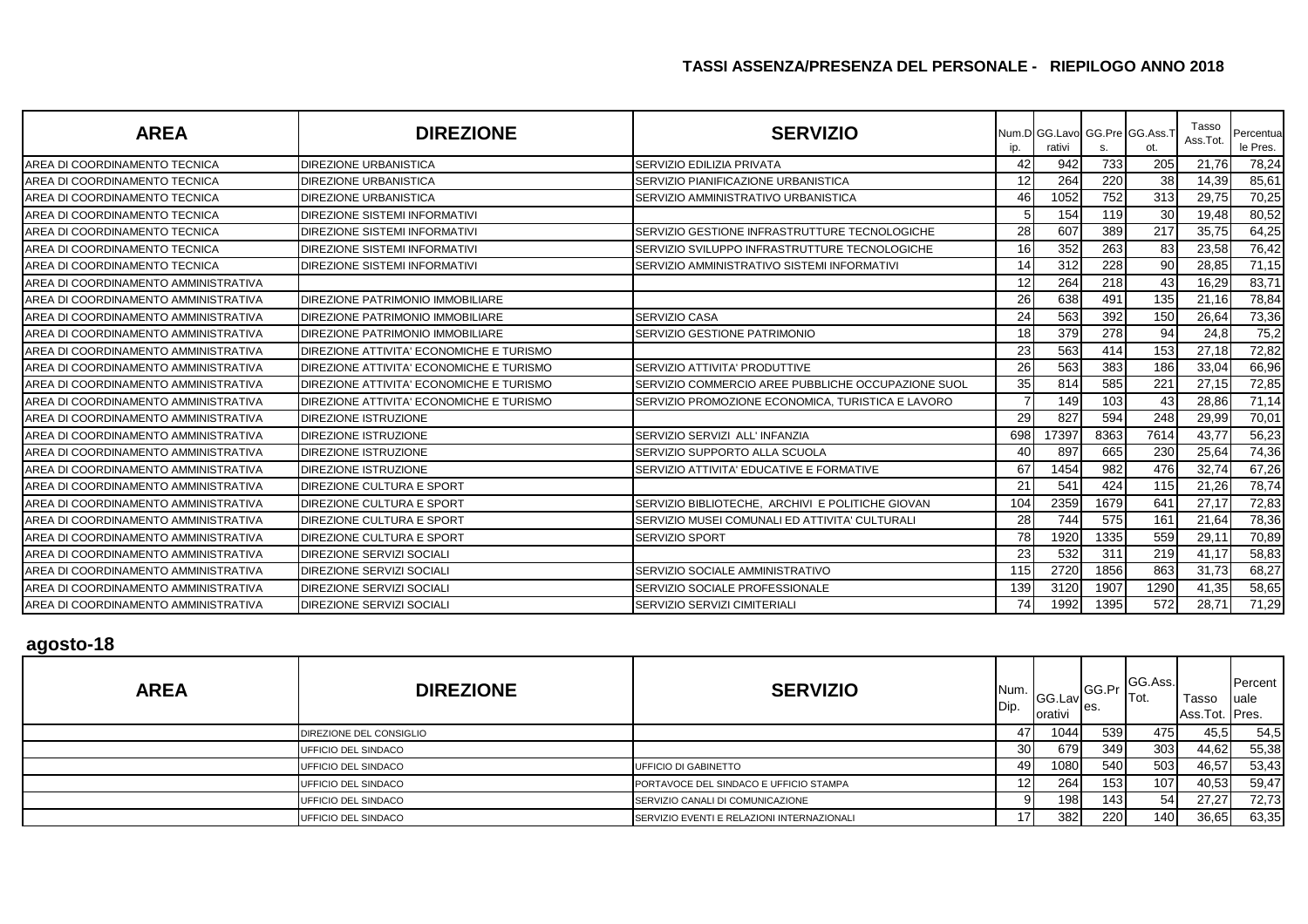| <b>AREA</b>                   | <b>DIREZIONE</b>                                   | <b>SERVIZIO</b>                                    | ip.                     | Num.D GG.Lavo<br>rativi | s.    | GG.Pre GG.Ass.1<br>ot. | Tasso<br>Ass.Tot. | Percentua<br>le Pres. |
|-------------------------------|----------------------------------------------------|----------------------------------------------------|-------------------------|-------------------------|-------|------------------------|-------------------|-----------------------|
|                               | UFFICIO DEL SINDACO                                | SERVIZIO PROTEZIONE CIVILE                         | 19                      | 428                     | 236   | 186                    | 43,46             | 56,54                 |
|                               | DIREZIONE CORPO POLIZIA MUNICIPALE                 |                                                    | 743                     | 19221                   | 11448 | 6405                   | 33,32             | 66,68                 |
|                               | DIREZIONE CORPO POLIZIA MUNICIPALE                 | SERVIZIO SUPPORTO GIURIDICO AMMINISTRATIVO POLIZIA | 130                     | 3319                    | 2001  | 1124                   | 33,87             | 66,13                 |
| SEGRETARIO GENERALE           |                                                    |                                                    |                         |                         |       | <b>OMISSIS</b>         |                   |                       |
| SEGRETARIO GENERALE           | <b>AVVOCATURA</b>                                  |                                                    | 16                      | 343                     | 229   | 119                    | 34,69             | 65,31                 |
| SEGRETARIO GENERALE           | AVVOCATURA                                         | SERVIZIO ECONOMICO, PATRIMONIALE E PUBBLICO IMPIEG | 3                       | 66                      | 39    | 25                     | 37,88             | 62,12                 |
| SEGRETARIO GENERALE           | <b>AVVOCATURA</b>                                  | SERVIZIO LAVORI PUBBLICI E ATTIVITA' CONTRATTUALI  | $\mathbf{3}$            | 66                      | 33    | 32                     | 48,48             | 51,52                 |
| SEGRETARIO GENERALE           | UFFICIO SEGRETERIA GENERALE E AFFARI ISTITUZIONALI |                                                    | 47                      | 1033                    | 635   | 361                    | 34,95             | 65,05                 |
| SEGRETARIO GENERALE           | UFFICIO SEGRETERIA GENERALE E AFFARI ISTITUZIONALI | SERVIZIO CENTRALE ACQUISTI                         | 96                      | 2220                    | 1216  | 840                    | 37,84             | 62,16                 |
| SEGRETARIO GENERALE           | UFFICIO SEGRETERIA GENERALE E AFFARI ISTITUZIONALI | SERVIZIO ANTICORRUZIONE, TRASPARENZA E CONTROLLI   |                         | 154                     | 100   | 50                     | 32,47             | 67,53                 |
| SEGRETARIO GENERALE           | UFFICIO SEGRETERIA GENERALE E AFFARI ISTITUZIONALI | SERVIZIO SOCIETA' PARTECIPATE, ASSOCIAZIONI E FOND | $\overline{\mathbf{A}}$ | 79                      | 53    | 24                     | 30,38             | 69,62                 |
| DIREZIONE GENERALE            |                                                    |                                                    | 9                       | 198                     | 119   | 75                     | 37,88             | 62,12                 |
| DIREZIONE GENERALE            |                                                    | SERVIZIO PIANIFICAZIONE CONTROLLO E QUALITA'       | 8                       | 176                     | 91    | 88                     | 50                | 50                    |
| DIREZIONE GENERALE            |                                                    | SERVIZIO EURO PROGETTAZIONE E RICERCA FINANZIAMEN  | 8                       | 176                     | 88    | 85                     | 48,3              | $\overline{51,7}$     |
| DIREZIONE GENERALE            |                                                    | SERVIZIO PREVENZIONE E PROTEZIONE                  | 10                      | 220                     | 112   | 105                    | 47,73             | 52,27                 |
| DIREZIONE GENERALE            | DIREZIONE SERVIZI TERRITORIALI INTEGRATI           |                                                    | 12                      | 286                     | 192   | 85                     | 29,72             | 70,28                 |
| DIREZIONE GENERALE            | DIREZIONE SERVIZI TERRITORIALI INTEGRATI           | SERVIZIO SERVIZI DEMOGRAFICI                       | 125                     | 2784                    | 1651  | 1108                   | 39,8              | 60,2                  |
| DIREZIONE GENERALE            | DIREZIONE SERVIZI TERRITORIALI INTEGRATI           | SERVIZIO QUARTIERI E SPORTELLI AL CITTADINO        | 65                      | 1430                    | 799   | 618                    | 43,22             | 56,78                 |
| DIREZIONE GENERALE            | DIREZIONE SERVIZI TERRITORIALI INTEGRATI           | SERVIZIO STATISTICA E TOPONOMASTICA                | 14                      | 352                     | 195   | 151                    | 42,9              | 57,1                  |
| DIREZIONE GENERALE            | DIREZIONE RISORSE FINANZIARIE                      |                                                    | 18                      | 396                     | 244   | 141                    | 35,61             | 64,39                 |
| DIREZIONE GENERALE            | DIREZIONE RISORSE FINANZIARIE                      | SERVIZIO ECONOMICO FINANZIARIO                     | 36                      | 800                     | 461   | 333                    | 41,63             | 58,37                 |
| DIREZIONE GENERALE            | DIREZIONE RISORSE FINANZIARIE                      | SERVIZIO RISCOSSIONE COATTIVA, CONTENZIOSO E RECUP | 15                      | 325                     | 158   | 181                    | 55,69             | 44,31                 |
| DIREZIONE GENERALE            | DIREZIONE RISORSE FINANZIARIE                      | SERVIZIO ENTRATE                                   | 35                      | 770                     | 447   | 296                    | 38,44             | 61,56                 |
| DIREZIONE GENERALE            | DIREZIONE RISORSE UMANE                            |                                                    | 10                      | 242                     | 160   | 77                     | 31,82             | 68,18                 |
| DIREZIONE GENERALE            | DIREZIONE RISORSE UMANE                            | SERVIZIO SVILUPPO ORGANIZZATIVO                    | 22                      | 506                     | 293   | 197                    | 38,93             | 61,07                 |
| DIREZIONE GENERALE            | DIREZIONE RISORSE UMANE                            | SERVIZIO AMMINISTRAZIONE DEL PERSONALE             | 36                      | 792                     | 482   | 288                    | 36,36             | 63,64                 |
| <b>DIREZIONE GENERALE</b>     | DIREZIONE RISORSE UMANE                            | SERVIZIO ACQUISIZIONE RISORSE                      | 9                       | 198                     | 135   | 58                     | 29,29             | 70,71                 |
| AREA DI COORDINAMENTO TECNICA |                                                    |                                                    |                         |                         |       | <b>OMISSIS</b>         |                   |                       |
| AREA DI COORDINAMENTO TECNICA |                                                    | SERVIZIO AMMINISTRATIVO OPERE E LAVORI PUBBLICI    | 15                      | 330                     | 195   | 132                    | 40                | 60                    |
| AREA DI COORDINAMENTO TECNICA | DIREZIONE AMBIENTE                                 |                                                    | 24                      | 571                     | 390   | 165                    | 28,9              | 71,1                  |
| AREA DI COORDINAMENTO TECNICA | <b>DIREZIONE AMBIENTE</b>                          | SERVIZIO SOSTENIBILITA', VALUTAZIONE AMBIENTALE, G | 18                      | 528                     | 316   | 190                    | 35,98             | 64,02                 |
| AREA DI COORDINAMENTO TECNICA | DIREZIONE AMBIENTE                                 | SERVIZIO PARCHI GIARDINI ED AREE VERDI             | 126                     | 2975                    | 2013  | 975                    | 32,77             | 67,23                 |
| AREA DI COORDINAMENTO TECNICA | <b>DIREZIONE AMBIENTE</b>                          | SERVIZIO RIFIUTI, IGIENE PUBBLICA, AMBIENTALE E DE | 21                      | 506                     | 340   | 165                    | 32.61             | 67,39                 |
| AREA DI COORDINAMENTO TECNICA | DIREZIONE SERVIZI TECNICI                          |                                                    | 46                      | 1003                    | 566   | 407                    | 40,58             | 59,42                 |
| AREA DI COORDINAMENTO TECNICA | DIREZIONE SERVIZI TECNICI                          | SERVIZIO GESTIONE E MANUTENZIONE                   | 70                      | 1562                    | 966   | 555                    | 35,53             | 64,47                 |
| AREA DI COORDINAMENTO TECNICA | DIREZIONE SERVIZI TECNICI                          | SERVIZIO SUPPORTO TECNICO QUARTIERI E IMPIANTI SPO | 36                      | 817                     | 520   | 283                    | 34,64             | 65,36                 |
| AREA DI COORDINAMENTO TECNICA | DIREZIONE SERVIZI TECNICI                          | SERVIZIO BELLE ARTI E FABBRICA DI PALAZZO VECCHIO  | 29                      | 640                     | 378   | 247                    | 38,59             | 61,41                 |
| AREA DI COORDINAMENTO TECNICA | DIREZIONE NUOVE INFRASTRUTTURE E MOBILITA'         |                                                    | 27                      | 650                     | 409   | 223                    | 34,31             | 65,69                 |
| AREA DI COORDINAMENTO TECNICA | DIREZIONE NUOVE INFRASTRUTTURE E MOBILITA          | SERVIZIO UFFICIO TRAMVIA/INTERVENTI TAV E AUTOSTRA | 16                      | 352                     | 220   | 117                    | 33,24             | 66,76                 |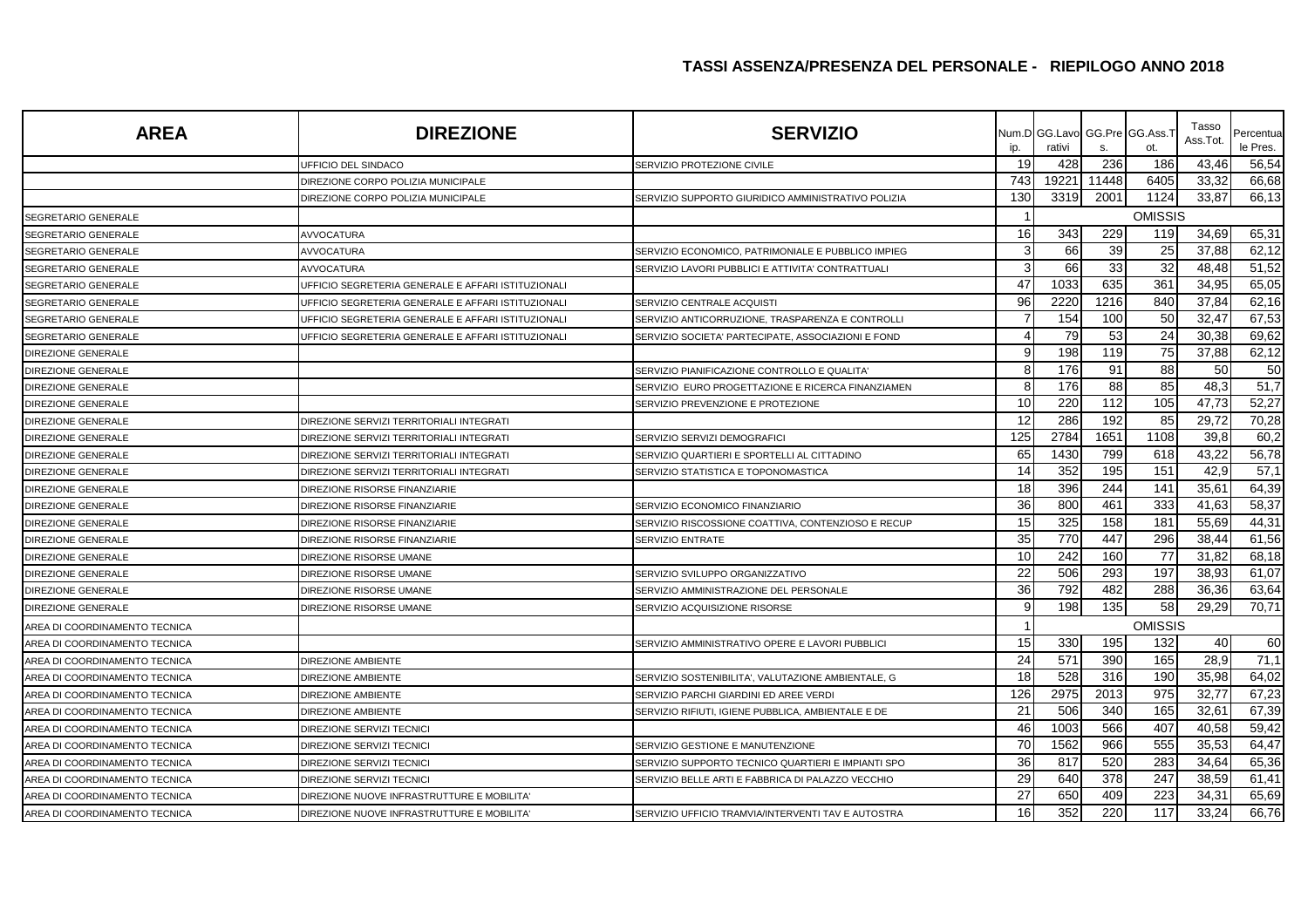| <b>AREA</b>                          | <b>DIREZIONE</b>                           | <b>SERVIZIO</b>                                    | ID. | Num.D GG.Lavo<br>rativi | s.   | GG Pre GG Ass.<br>ot. | Tasso<br>Ass.Tot. | Percentua<br>le Pres. |
|--------------------------------------|--------------------------------------------|----------------------------------------------------|-----|-------------------------|------|-----------------------|-------------------|-----------------------|
| AREA DI COORDINAMENTO TECNICA        | DIREZIONE NUOVE INFRASTRUTTURE E MOBILITA' | SERVIZIO MOBILITA'                                 | 41  | 924                     | 565  | 328                   | 35,5              | 64,5                  |
| AREA DI COORDINAMENTO TECNICA        | DIREZIONE NUOVE INFRASTRUTTURE E MOBILITA' | SERVIZIO VIABILITA'                                | 40  | 871                     | 553  | 301                   | 34,56             | 65,44                 |
| AREA DI COORDINAMENTO TECNICA        | DIREZIONE NUOVE INFRASTRUTTURE E MOBILITA' | SERVIZIO PROGRAMMAZIONE MOBILITA' E PISTE CICLABIL | 20  | 440                     | 238  | 190                   | 43,18             | 56,82                 |
| AREA DI COORDINAMENTO TECNICA        | <b>DIREZIONE URBANISTICA</b>               |                                                    |     | 88                      | 42   | 45                    | 51,14             | 48,86                 |
| AREA DI COORDINAMENTO TECNICA        | <b>DIREZIONE URBANISTICA</b>               | SERVIZIO EDILIZIA PRIVATA                          | 41  | 919                     | 581  | 316                   | 34,39             | 65,61                 |
| AREA DI COORDINAMENTO TECNICA        | <b>DIREZIONE URBANISTICA</b>               | SERVIZIO PIANIFICAZIONE URBANISTICA                | 12  | 264                     | 145  | 111                   | 42,05             | 57,95                 |
| AREA DI COORDINAMENTO TECNICA        | DIREZIONE URBANISTICA                      | SERVIZIO AMMINISTRATIVO URBANISTICA                | 46  | 1006                    | 583  | 417                   | 41,45             | 58,55                 |
| AREA DI COORDINAMENTO TECNICA        | <b>DIREZIONE SISTEMI INFORMATIVI</b>       |                                                    |     | 110                     | 73   | 40                    | 36,36             | 63,64                 |
| AREA DI COORDINAMENTO TECNICA        | DIREZIONE SISTEMI INFORMATIVI              | SERVIZIO GESTIONE INFRASTRUTTURE TECNOLOGICHE      | 27  | 576                     | 367  | 207                   | 35,94             | 64,06                 |
| AREA DI COORDINAMENTO TECNICA        | DIREZIONE SISTEMI INFORMATIVI              | SERVIZIO SVILUPPO INFRASTRUTTURE TECNOLOGICHE      | 16  | 352                     | 224  | 122                   | 34,66             | 65,34                 |
| AREA DI COORDINAMENTO TECNICA        | DIREZIONE SISTEMI INFORMATIVI              | SERVIZIO AMMINISTRATIVO SISTEMI INFORMATIVI        | 14  | 312                     | 157  | 152                   | 48,72             | 51,28                 |
| AREA DI COORDINAMENTO AMMINISTRATIVA |                                            |                                                    | 12  | 264                     | 137  | 117                   | 44,32             | 55,68                 |
| AREA DI COORDINAMENTO AMMINISTRATIVA | DIREZIONE PATRIMONIO IMMOBILIARE           |                                                    | 26  | 572                     | 320  | 24'                   | 42,13             | 57,87                 |
| AREA DI COORDINAMENTO AMMINISTRATIVA | DIREZIONE PATRIMONIO IMMOBILIARE           | <b>SERVIZIO CASA</b>                               | 25  | 564                     | 363  | 20 <sup>2</sup>       | 35,64             | 64,36                 |
| AREA DI COORDINAMENTO AMMINISTRATIVA | DIREZIONE PATRIMONIO IMMOBILIARE           | SERVIZIO GESTIONE PATRIMONIO                       | 18  | 400                     | 225  | 162                   | 40,5              | 59,5                  |
| AREA DI COORDINAMENTO AMMINISTRATIVA | DIREZIONE ATTIVITA' ECONOMICHE E TURISMO   |                                                    | 23  | 497                     | 303  | 178                   | 35,81             | 64,19                 |
| AREA DI COORDINAMENTO AMMINISTRATIVA | DIREZIONE ATTIVITA' ECONOMICHE E TURISMO   | SERVIZIO ATTIVITA' PRODUTTIVE                      | 26  | 563                     | 291  | 28'                   | 49,91             | 50,09                 |
| AREA DI COORDINAMENTO AMMINISTRATIVA | DIREZIONE ATTIVITA' ECONOMICHE E TURISMO   | SERVIZIO COMMERCIO AREE PUBBLICHE OCCUPAZIONE SUOL | 35  | 770                     | 434  | 327                   | 42,47             | 57,53                 |
| AREA DI COORDINAMENTO AMMINISTRATIVA | DIREZIONE ATTIVITA' ECONOMICHE E TURISMO   | SERVIZIO PROMOZIONE ECONOMICA, TURISTICA E LAVORO  |     | 150                     | 90   | 58                    | 38,67             | 61,33                 |
| AREA DI COORDINAMENTO AMMINISTRATIVA | <b>DIREZIONE ISTRUZIONE</b>                |                                                    | 26  | 572                     | 357  | 206                   | 36,01             | 63,99                 |
| AREA DI COORDINAMENTO AMMINISTRATIVA | <b>DIREZIONE ISTRUZIONE</b>                | SERVIZIO SERVIZI ALL'INFANZIA                      | 694 | 18537                   | 3478 | 14810                 | 79,89             | 20,11                 |
| AREA DI COORDINAMENTO AMMINISTRATIVA | <b>DIREZIONE ISTRUZIONE</b>                | SERVIZIO SUPPORTO ALLA SCUOLA                      | 40  | 897                     | 485  | 406                   | 45,26             | 54,74                 |
| AREA DI COORDINAMENTO AMMINISTRATIVA | <b>DIREZIONE ISTRUZIONE</b>                | SERVIZIO ATTIVITA' EDUCATIVE E FORMATIVE           | 68  | 1509                    | 628  | 872                   | 57,79             | 42,21                 |
| AREA DI COORDINAMENTO AMMINISTRATIVA | DIREZIONE CULTURA E SPORT                  |                                                    | 21  | 453                     | 257  | 182                   | 40,18             | 59,82                 |
| AREA DI COORDINAMENTO AMMINISTRATIVA | DIREZIONE CULTURA E SPORT                  | SERVIZIO BIBLIOTECHE, ARCHIVI E POLITICHE GIOVAN   | 102 | 2320                    | 1108 | 1196                  | 51,55             | 48,45                 |
| AREA DI COORDINAMENTO AMMINISTRATIVA | DIREZIONE CULTURA E SPORT                  | SERVIZIO MUSEI COMUNALI ED ATTIVITA' CULTURALI     | 28  | 685                     | 436  | 245                   | 35,77             | 64,23                 |
| AREA DI COORDINAMENTO AMMINISTRATIVA | DIREZIONE CULTURA E SPORT                  | SERVIZIO SPORT                                     | 78  | 1909                    | 1139 | 753                   | 39,44             | 60,56                 |
| AREA DI COORDINAMENTO AMMINISTRATIVA | <b>DIREZIONE SERVIZI SOCIALI</b>           |                                                    | 23  | 488                     | 285  | 189                   | 38,73             | 61,27                 |
| AREA DI COORDINAMENTO AMMINISTRATIVA | DIREZIONE SERVIZI SOCIALI                  | SERVIZIO SOCIALE AMMINISTRATIVO                    | 113 | 2475                    | 1524 | 906                   | 36,61             | 63,39                 |
| AREA DI COORDINAMENTO AMMINISTRATIVA | DIREZIONE SERVIZI SOCIALI                  | SERVIZIO SOCIALE PROFESSIONALE                     | 137 | 3096                    | 1703 | 1445                  | 46,67             | 53,33                 |
| AREA DI COORDINAMENTO AMMINISTRATIVA | <b>DIREZIONE SERVIZI SOCIALI</b>           | SERVIZIO SERVIZI CIMITERIALI                       | 74  | 1878                    | 1195 | 654                   | 34,82             | 65,18                 |

### **settembre-18**

| <b>AREA</b> | <b>DIREZIONE</b>        | <b>SERVIZIO</b> | Dip. | Num. GG.Lav GG.Pr<br>orativi | es. | GG.Ass.<br>Tot. | Ass.Tot. uale | Tasso Percent<br>Pres. |
|-------------|-------------------------|-----------------|------|------------------------------|-----|-----------------|---------------|------------------------|
|             | DIREZIONE DEL CONSIGLIO |                 | 471  | 967                          | 788 | 167             | 17,27         | 82,73                  |
|             | UFFICIO DEL SINDACO     |                 | 31 I | 684                          | 548 | 143             | 20,91         | 79,09                  |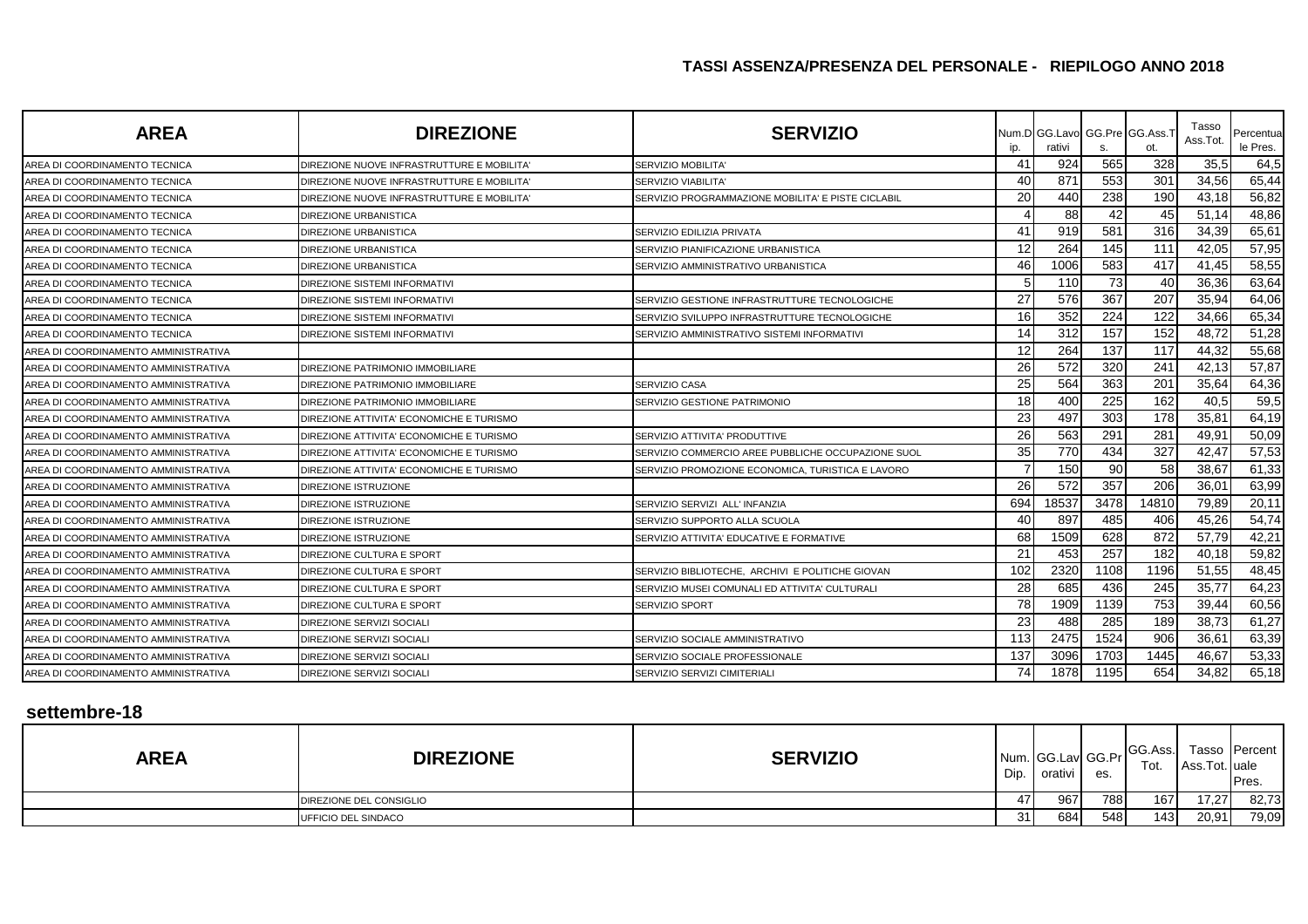| <b>AREA</b>                   | <b>DIREZIONE</b>                                   | <b>SERVIZIO</b>                                    |                       | Num.D GG.Lavo |       | GG.Pre GG.Ass.T | Tasso<br>Ass.Tot. | Percentua       |
|-------------------------------|----------------------------------------------------|----------------------------------------------------|-----------------------|---------------|-------|-----------------|-------------------|-----------------|
|                               |                                                    |                                                    | ip.                   | rativi        | S.    | ot.             |                   | le Pres.        |
|                               | UFFICIO DEL SINDACO                                | UFFICIO DI GABINETTO                               | 50                    | 1039          | 920   | 125             | 12,03             | 87,97           |
|                               | UFFICIO DEL SINDACO                                | PORTAVOCE DEL SINDACO E UFFICIO STAMPA             | 12                    | 240           | 214   | 31              | 12,92             | 87,08           |
|                               | UFFICIO DEL SINDACO                                | SERVIZIO CANALI DI COMUNICAZIONE                   | 9                     | 180           | 143   | 33              | 18,33             | 81,67           |
|                               | UFFICIO DEL SINDACO                                | SERVIZIO EVENTI E RELAZIONI INTERNAZIONALI         | 17                    | 370           | 328   | 56              | 15,14             | 84,86           |
|                               | UFFICIO DEL SINDACO                                | SERVIZIO PROTEZIONE CIVILE                         | 19                    | 393           | 335   | 67              | 17.05             | 82,95           |
|                               | DIREZIONE CORPO POLIZIA MUNICIPALE                 |                                                    | 744                   | 18647         | 13627 | 3474            | 18,63             | 81,37           |
|                               | DIREZIONE CORPO POLIZIA MUNICIPALE                 | SERVIZIO SUPPORTO GIURIDICO AMMINISTRATIVO POLIZIA | 130                   | 3125          | 2310  | 572             | 18,3              | 81,7            |
| SEGRETARIO GENERALE           |                                                    |                                                    |                       |               |       | <b>OMISSIS</b>  |                   |                 |
| SEGRETARIO GENERALE           | <b>AVVOCATURA</b>                                  |                                                    | 16                    | 332           | 261   | 79              | 23,8              | 76,2            |
| SEGRETARIO GENERALE           | <b>AVVOCATURA</b>                                  | SERVIZIO ECONOMICO, PATRIMONIALE E PUBBLICO IMPIEG | 3                     | 60            | 54    | 6               | 10                | 90              |
| SEGRETARIO GENERALE           | <b>AVVOCATURA</b>                                  | SERVIZIO LAVORI PUBBLICI E ATTIVITA' CONTRATTUALI  | 3                     | 60            | 52    | 8               | 13,33             | 86,67           |
| SEGRETARIO GENERALE           | UFFICIO SEGRETERIA GENERALE E AFFARI ISTITUZIONALI |                                                    | 46                    | 982           | 828   | 151             | 15,38             | 84,62           |
| SEGRETARIO GENERALE           | UFFICIO SEGRETERIA GENERALE E AFFARI ISTITUZIONALI | SERVIZIO CENTRALE ACQUISTI                         | 96                    | 2043          | 1490  | 391             | 19,14             | 80,86           |
| SEGRETARIO GENERALE           | UFFICIO SEGRETERIA GENERALE E AFFARI ISTITUZIONAL  | SERVIZIO ANTICORRUZIONE, TRASPARENZA E CONTROLLI   | 8                     | 160           | 129   | 28              | 17,5              | 82,5            |
| SEGRETARIO GENERALE           | UFFICIO SEGRETERIA GENERALE E AFFARI ISTITUZIONALI | SERVIZIO SOCIETA' PARTECIPATE, ASSOCIAZIONI E FOND | $\boldsymbol{\Delta}$ | 72            | 62    | 9               | 12,5              | 87,5            |
| <b>DIREZIONE GENERALE</b>     |                                                    |                                                    | $\mathsf{R}$          | 180           | 155   | 23              | 12,78             | 87,22           |
| DIREZIONE GENERALE            |                                                    | SERVIZIO PIANIFICAZIONE CONTROLLO E QUALITA'       | 9                     | 180           | 154   | 26              | 14,44             | 85,56           |
| <b>DIREZIONE GENERALE</b>     |                                                    | SERVIZIO EURO PROGETTAZIONE E RICERCA FINANZIAMEN  | 9                     | 180           | 163   | 19              | 10,56             | 89,44           |
| DIREZIONE GENERALE            |                                                    | SERVIZIO PREVENZIONE E PROTEZIONE                  | 10                    | 200           | 153   | 52              | 26                | $\overline{74}$ |
| DIREZIONE GENERALE            | DIREZIONE SERVIZI TERRITORIALI INTEGRATI           |                                                    | 11                    | 280           | 254   | 24              | 8,57              | 91,43           |
| DIREZIONE GENERALE            | DIREZIONE SERVIZI TERRITORIALI INTEGRATI           | SERVIZIO SERVIZI DEMOGRAFICI                       | 125                   | 2624          | 2102  | 538             | 20,5              | 79,5            |
| <b>DIREZIONE GENERALE</b>     | DIREZIONE SERVIZI TERRITORIALI INTEGRATI           | SERVIZIO QUARTIERI E SPORTELLI AL CITTADINO        | 63                    | 1289          | 1097  | 196             | 15,21             | 84,79           |
| DIREZIONE GENERALE            | DIREZIONE SERVIZI TERRITORIALI INTEGRATI           | SERVIZIO STATISTICA E TOPONOMASTICA                | 14                    | 280           | 224   | 55              | 19,64             | 80,36           |
| <b>DIREZIONE GENERALE</b>     | DIREZIONE RISORSE FINANZIARIE                      |                                                    | 18                    | 420           | 352   | 70              | 16.67             | 83,33           |
| DIREZIONE GENERALE            | DIREZIONE RISORSE FINANZIARIE                      | SERVIZIO ECONOMICO FINANZIARIO                     | 36                    | 768           | 617   | 161             | 20,96             | 79,04           |
| DIREZIONE GENERALE            | DIREZIONE RISORSE FINANZIARIE                      | SERVIZIO RISCOSSIONE COATTIVA, CONTENZIOSO E RECUP | 15                    | 336           | 266   | 91              | 27,08             | 72,92           |
| DIREZIONE GENERALE            | DIREZIONE RISORSE FINANZIARIE                      | SERVIZIO ENTRATE                                   | 36                    | 720           | 608   | 105             | 14,58             | 85,42           |
| DIREZIONE GENERALE            | DIREZIONE RISORSE UMANE                            |                                                    | 10                    | 200           | 169   | 29              | 14,5              | 85,5            |
| DIREZIONE GENERALE            | DIREZIONE RISORSE UMANE                            | SERVIZIO SVILUPPO ORGANIZZATIVO                    | 21                    | 480           | 404   | 72              | 15                | 85              |
| DIREZIONE GENERALE            | DIREZIONE RISORSE UMANE                            | SERVIZIO AMMINISTRAZIONE DEL PERSONALE             | 36                    | 760           | 637   | 120             | 15,79             | 84,21           |
| DIREZIONE GENERALE            | DIREZIONE RISORSE UMANE                            | SERVIZIO ACQUISIZIONE RISORSE                      | 9                     | 180           | 156   | 22              | 12,22             | 87,78           |
| AREA DI COORDINAMENTO TECNICA |                                                    |                                                    |                       |               |       | <b>OMISSIS</b>  |                   |                 |
| AREA DI COORDINAMENTO TECNICA |                                                    | SERVIZIO AMMINISTRATIVO OPERE E LAVORI PUBBLICI    | 15                    | 300           | 249   | 59              | 19,67             | 80,33           |
| AREA DI COORDINAMENTO TECNICA | <b>DIREZIONE AMBIENTE</b>                          |                                                    | 24                    | 522           | 435   | 82              | 15,71             | 84,29           |
| AREA DI COORDINAMENTO TECNICA | DIREZIONE AMBIENTE                                 | SERVIZIO SOSTENIBILITA', VALUTAZIONE AMBIENTALE, G | 18                    | 360           | 300   | 51              | 14,17             | 85,83           |
| AREA DI COORDINAMENTO TECNICA | <b>DIREZIONE AMBIENTE</b>                          | SERVIZIO PARCHI GIARDINI ED AREE VERDI             | 124                   | 2781          | 2299  | 476             | 17,12             | 82,88           |
| AREA DI COORDINAMENTO TECNICA | DIREZIONE AMBIENTE                                 | SERVIZIO RIFIUTI, IGIENE PUBBLICA, AMBIENTALE E DE | 21                    | 480           | 405   | 76              | 15,83             | 84,17           |
| AREA DI COORDINAMENTO TECNICA | DIREZIONE SERVIZI TECNICI                          |                                                    | 48                    | 942           | 774   | 155             | 16,45             | 83,55           |
| AREA DI COORDINAMENTO TECNICA | DIREZIONE SERVIZI TECNICI                          | SERVIZIO GESTIONE E MANUTENZIONE                   | 70                    | 1454          | 1102  | 363             | 24,97             | 75,03           |
| AREA DI COORDINAMENTO TECNICA | DIREZIONE SERVIZI TECNICI                          | SERVIZIO SUPPORTO TECNICO QUARTIERI E IMPIANTI SPO | 36                    | 725           | 616   | 118             | 16,28             | 83,72           |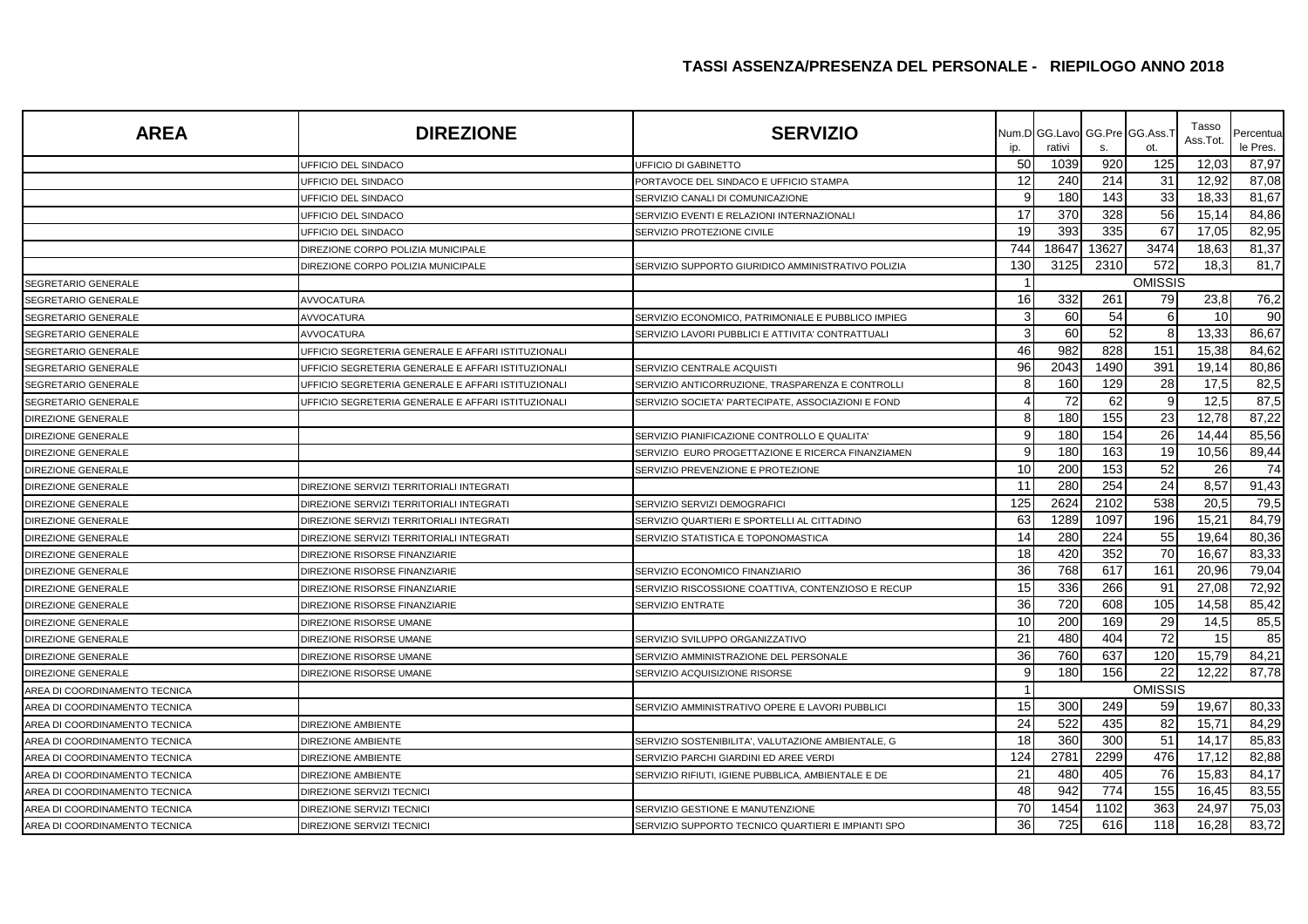| <b>AREA</b>                          | <b>DIREZIONE</b>                           | <b>SERVIZIO</b>                                    | ip. | Num.D GG.Lavo GG.Pre GG.Ass.<br>rativi | S.    | ot.  | Tasso<br>Ass.Tot | Percentual<br>le Pres. |
|--------------------------------------|--------------------------------------------|----------------------------------------------------|-----|----------------------------------------|-------|------|------------------|------------------------|
| AREA DI COORDINAMENTO TECNICA        | DIREZIONE SERVIZI TECNICI                  | SERVIZIO BELLE ARTI E FABBRICA DI PALAZZO VECCHIO  | 29  | 602                                    | 515   | 75   | 12,46            | 87,54                  |
| AREA DI COORDINAMENTO TECNICA        | DIREZIONE NUOVE INFRASTRUTTURE E MOBILITA  |                                                    | 27  | 612                                    | 498   | 103  | 16,83            | 83,17                  |
| AREA DI COORDINAMENTO TECNICA        | DIREZIONE NUOVE INFRASTRUTTURE E MOBILITA  | SERVIZIO UFFICIO TRAMVIA/INTERVENTI TAV E AUTOSTRA | 16  | 342                                    | 281   | 43   | 12,57            | 87,43                  |
| AREA DI COORDINAMENTO TECNICA        | DIREZIONE NUOVE INFRASTRUTTURE E MOBILITA' | SERVIZIO MOBILITA'                                 | 41  | 820                                    | 686   | 137  | 16,71            | 83,29                  |
| AREA DI COORDINAMENTO TECNICA        | DIREZIONE NUOVE INFRASTRUTTURE E MOBILITA' | SERVIZIO VIABILITA'                                | 40  | 792                                    | 647   | 129  | 16,29            | 83,71                  |
| AREA DI COORDINAMENTO TECNICA        | DIREZIONE NUOVE INFRASTRUTTURE E MOBILITA' | SERVIZIO PROGRAMMAZIONE MOBILITA' E PISTE CICLABIL | 20  | 420                                    | 362   | 53   | 12,62            | 87,38                  |
| AREA DI COORDINAMENTO TECNICA        | <b>DIREZIONE URBANISTICA</b>               |                                                    |     | 100                                    | 87    | 12   | 12               | 88                     |
| AREA DI COORDINAMENTO TECNICA        | DIREZIONE URBANISTICA                      | SERVIZIO EDILIZIA PRIVATA                          | 41  | 836                                    | 690   | 147  | 17,58            | 82,42                  |
| AREA DI COORDINAMENTO TECNICA        | DIREZIONE URBANISTICA                      | SERVIZIO PIANIFICAZIONE URBANISTICA                | 11  | 220                                    | 184   | 33   | 15               | 85                     |
| AREA DI COORDINAMENTO TECNICA        | DIREZIONE URBANISTICA                      | SERVIZIO AMMINISTRATIVO URBANISTICA                | 46  | 956                                    | 772   | 201  | 21,03            | 78,97                  |
| AREA DI COORDINAMENTO TECNICA        | DIREZIONE SISTEMI INFORMATIVI              |                                                    | 5   | 100                                    | 88    | 14   | 14               | 86                     |
| AREA DI COORDINAMENTO TECNICA        | DIREZIONE SISTEMI INFORMATIVI              | SERVIZIO GESTIONE INFRASTRUTTURE TECNOLOGICHE      | 27  | 544                                    | 467   | 73   | 13,42            | 86,58                  |
| AREA DI COORDINAMENTO TECNICA        | DIREZIONE SISTEMI INFORMATIVI              | SERVIZIO SVILUPPO INFRASTRUTTURE TECNOLOGICHE      | 16  | 320                                    | 286   | 31   | 9,69             | 90,31                  |
| AREA DI COORDINAMENTO TECNICA        | <b>DIREZIONE SISTEMI INFORMATIVI</b>       | SERVIZIO AMMINISTRATIVO SISTEMI INFORMATIVI        | 14  | 285                                    | 220   | 74   | 25,96            | 74,04                  |
| AREA DI COORDINAMENTO AMMINISTRATIVA |                                            |                                                    | 12  | 240                                    | 228   | g    | 3,75             | 96,25                  |
| AREA DI COORDINAMENTO AMMINISTRATIVA | DIREZIONE PATRIMONIO IMMOBILIARE           |                                                    | 26  | 520                                    | 432   | 89   | 17,12            | 82,88                  |
| AREA DI COORDINAMENTO AMMINISTRATIVA | DIREZIONE PATRIMONIO IMMOBILIARE           | SERVIZIO CASA                                      | 25  | 492                                    | 378   | 113  | 22,97            | 77,03                  |
| AREA DI COORDINAMENTO AMMINISTRATIVA | DIREZIONE PATRIMONIO IMMOBILIARE           | SERVIZIO GESTIONE PATRIMONIO                       | 18  | 364                                    | 269   | 101  | 27,75            | 72,25                  |
| AREA DI COORDINAMENTO AMMINISTRATIVA | DIREZIONE ATTIVITA' ECONOMICHE E TURISMO   |                                                    | 23  | 452                                    | 373   | 74   | 16,37            | 83,63                  |
| AREA DI COORDINAMENTO AMMINISTRATIVA | DIREZIONE ATTIVITA' ECONOMICHE E TURISMO   | SERVIZIO ATTIVITA' PRODUTTIVE                      | 26  | 512                                    | 398   | 131  | 25,59            | 74,41                  |
| AREA DI COORDINAMENTO AMMINISTRATIVA | DIREZIONE ATTIVITA' ECONOMICHE E TURISMO   | SERVIZIO COMMERCIO AREE PUBBLICHE OCCUPAZIONE SUOL | 35  | 720                                    | 599   | 132  | 18,33            | 81,67                  |
| AREA DI COORDINAMENTO AMMINISTRATIVA | DIREZIONE ATTIVITA' ECONOMICHE E TURISMO   | SERVIZIO PROMOZIONE ECONOMICA, TURISTICA E LAVORO  |     | 136                                    | 114   | 15   | 11,03            | 88,97                  |
| AREA DI COORDINAMENTO AMMINISTRATIVA | DIREZIONE ISTRUZIONE                       |                                                    | 28  | 560                                    | 497   | 60   | 10,71            | 89,29                  |
| AREA DI COORDINAMENTO AMMINISTRATIVA | <b>DIREZIONE ISTRUZIONE</b>                | SERVIZIO SERVIZI ALL'INFANZIA                      | 688 | 17174                                  | 13139 | 2303 | 13,41            | 86,59                  |
| AREA DI COORDINAMENTO AMMINISTRATIVA | DIREZIONE ISTRUZIONE                       | SERVIZIO SUPPORTO ALLA SCUOLA                      | 40  | 817                                    | 709   | 112  | 13,71            | 86,29                  |
| AREA DI COORDINAMENTO AMMINISTRATIVA | DIREZIONE ISTRUZIONE                       | SERVIZIO ATTIVITA' EDUCATIVE E FORMATIVE           | 68  | 1376                                   | 1159  | 224  | 16.28            | 83,72                  |
| AREA DI COORDINAMENTO AMMINISTRATIVA | DIREZIONE CULTURA E SPORT                  |                                                    | 21  | 422                                    | 325   | 105  | 24,88            | 75,12                  |
| AREA DI COORDINAMENTO AMMINISTRATIVA | DIREZIONE CULTURA E SPORT                  | SERVIZIO BIBLIOTECHE. ARCHIVI E POLITICHE GIOVAN   | 102 | 2169                                   | 1804  | 388  | 17,89            | 82,11                  |
| AREA DI COORDINAMENTO AMMINISTRATIVA | DIREZIONE CULTURA E SPORT                  | SERVIZIO MUSEI COMUNALI ED ATTIVITA' CULTURALI     | 28  | 664                                    | 570   | 91   | 13,7             | 86,3                   |
| AREA DI COORDINAMENTO AMMINISTRATIVA | DIREZIONE CULTURA E SPORT                  | SERVIZIO SPORT                                     | 77  | 1781                                   | 1504  | 263  | 14,77            | 85,23                  |
| AREA DI COORDINAMENTO AMMINISTRATIVA | DIREZIONE SERVIZI SOCIALI                  |                                                    | 24  | 484                                    | 379   | 98   | 20,25            | 79,75                  |
| AREA DI COORDINAMENTO AMMINISTRATIVA | DIREZIONE SERVIZI SOCIALI                  | SERVIZIO SOCIALE AMMINISTRATIVO                    | 110 | 2232                                   | 1776  | 461  | 20,65            | 79,35                  |
| AREA DI COORDINAMENTO AMMINISTRATIVA | DIREZIONE SERVIZI SOCIALI                  | SERVIZIO SOCIALE PROFESSIONALE                     | 142 | 3024                                   | 2327  | 743  | 24,57            | 75,43                  |
| AREA DI COORDINAMENTO AMMINISTRATIVA | DIREZIONE SERVIZI SOCIALI                  | SERVIZIO SERVIZI CIMITERIALI                       | 74  | 1887                                   | 1403  | 456  | 24,17            | 75,83                  |

## **ottobre-18**

| <b>AREA</b> | <b>DIREZIONE</b>                           | <b>OFDV0716</b> | Num.D | . I GG<br>$\sim$ $\sim$<br>rativi | .J.Lavol GG ⊡ | $\sim$ $\sim$ $\sim$<br>. a I GG.ASS | Tasso<br><b>A</b> $\sim$<br>Tot. | Percentua<br>o Droc |
|-------------|--------------------------------------------|-----------------|-------|-----------------------------------|---------------|--------------------------------------|----------------------------------|---------------------|
|             | <b>EZIONE DEL CONSIGLIO</b><br><b>DIRF</b> |                 | 47    | 1116                              | 937           | 166                                  | 14.87                            | 85.13               |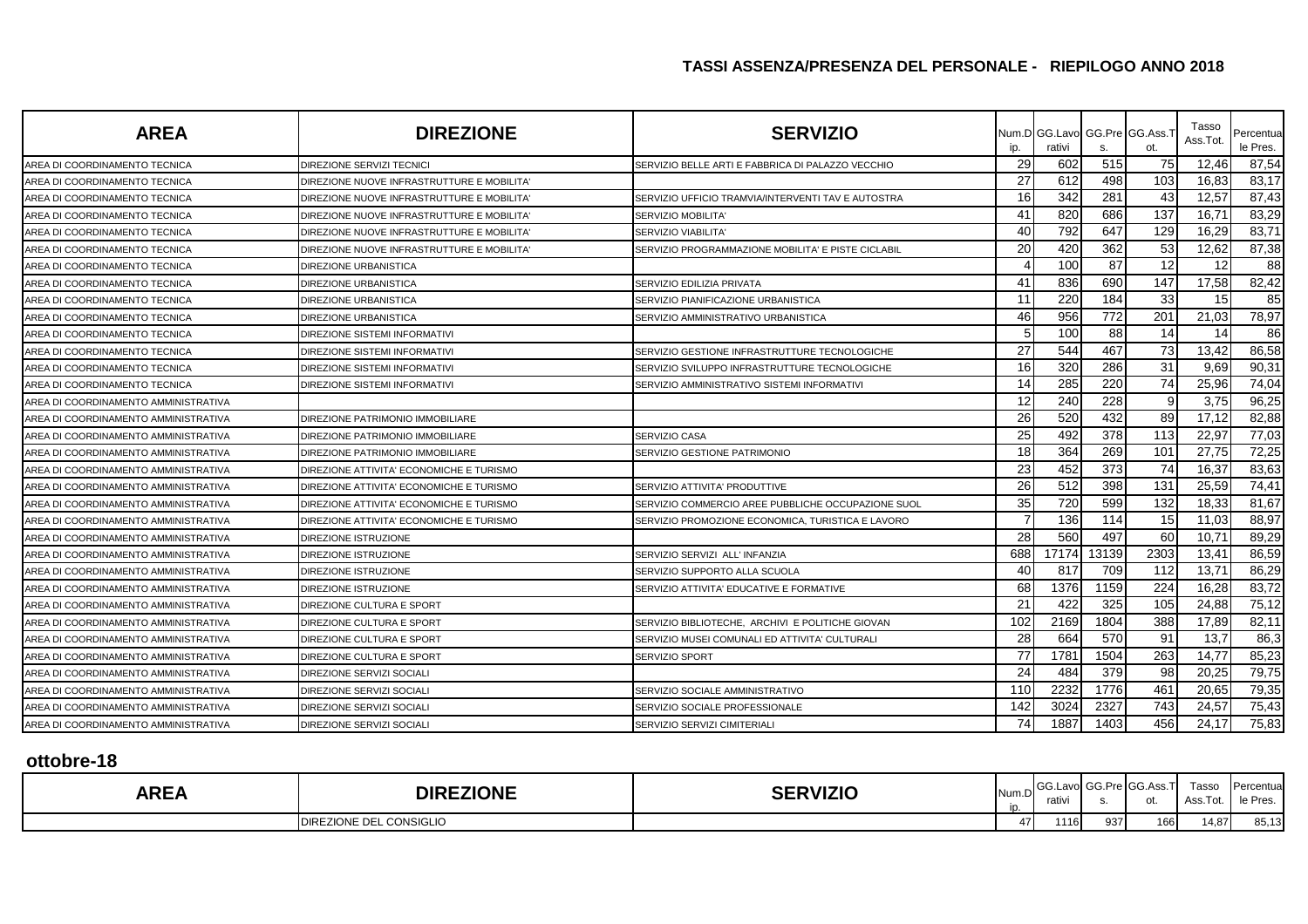| <b>AREA</b>                   | <b>DIREZIONE</b>                                   | <b>SERVIZIO</b>                                    | ip. | rativi | s.    | Num.D GG.Lavo GG.Pre GG.Ass.T<br>ot. | Tasso<br>Ass.Tot. | Percentua<br>le Pres. |
|-------------------------------|----------------------------------------------------|----------------------------------------------------|-----|--------|-------|--------------------------------------|-------------------|-----------------------|
|                               | UFFICIO DEL SINDACO                                |                                                    | 32  | 805    | 674   | 134                                  | 16,65             | 83,35                 |
|                               | UFFICIO DEL SINDACO                                | UFFICIO DI GABINETTO                               | 50  | 1267   | 1162  | 96                                   | 7,58              | 92,42                 |
|                               | UFFICIO DEL SINDACO                                | PORTAVOCE DEL SINDACO E UFFICIO STAMPA             | 12  | 276    | 263   | 14                                   | 5,07              | 94,93                 |
|                               | UFFICIO DEL SINDACO                                | SERVIZIO CANALI DI COMUNICAZIONE                   |     | 207    | 177   | 25                                   | 12,08             | 87,92                 |
|                               | UFFICIO DEL SINDACO                                | SERVIZIO EVENTI E RELAZIONI INTERNAZIONALI         | 17  | 445    | 364   | 50                                   | 11,24             | 88,76                 |
|                               | UFFICIO DEL SINDACO                                | SERVIZIO PROTEZIONE CIVILE                         | 18  | 421    | 372   | 57                                   | 13,54             | 86,46                 |
|                               | DIREZIONE CORPO POLIZIA MUNICIPALE                 |                                                    | 738 | 2027'  | 15981 | 2390                                 | 11,79             | 88,21                 |
|                               | DIREZIONE CORPO POLIZIA MUNICIPALE                 | SERVIZIO SUPPORTO GIURIDICO AMMINISTRATIVO POLIZIA | 132 | 3464   | 2713  | 470                                  | 13,57             | 86,43                 |
| SEGRETARIO GENERALE           |                                                    |                                                    |     |        |       | <b>OMISSIS</b>                       |                   |                       |
| SEGRETARIO GENERALE           | <b>AVVOCATURA</b>                                  |                                                    | 15  | 336    | 238   | 102                                  | 30,36             | 69,64                 |
| SEGRETARIO GENERALE           | <b>AVVOCATURA</b>                                  | SERVIZIO ECONOMICO, PATRIMONIALE E PUBBLICO IMPIEG |     | 69     | 68    |                                      | 1,45              | 98,55                 |
| SEGRETARIO GENERALE           | AVVOCATURA                                         | SERVIZIO LAVORI PUBBLICI E ATTIVITA' CONTRATTUALI  |     | 69     | 67    |                                      | 1,45              | 98,55                 |
| SEGRETARIO GENERALE           | UFFICIO SEGRETERIA GENERALE E AFFARI ISTITUZIONALI |                                                    | 45  | 1212   | 1137  | 86                                   | 7,1               | 92,9                  |
| SEGRETARIO GENERALE           | UFFICIO SEGRETERIA GENERALE E AFFARI ISTITUZIONALI | SERVIZIO CENTRALE ACQUISTI                         | 95  | 2253   | 1929  | 329                                  | 14,6              | 85,4                  |
| SEGRETARIO GENERALE           | UFFICIO SEGRETERIA GENERALE E AFFARI ISTITUZIONALI | SERVIZIO ANTICORRUZIONE, TRASPARENZA E CONTROLLI   |     | 184    | 168   | 18                                   | 9,78              | 90,22                 |
| SEGRETARIO GENERALE           | UFFICIO SEGRETERIA GENERALE E AFFARI ISTITUZIONALI | SERVIZIO SOCIETA' PARTECIPATE, ASSOCIAZIONI E FOND |     | 83     | 66    | 17                                   | 20,48             | 79,52                 |
| DIREZIONE GENERALE            |                                                    |                                                    |     | 184    | 168   | 15                                   | 8,15              | 91,85                 |
| <b>DIREZIONE GENERALE</b>     |                                                    | SERVIZIO PIANIFICAZIONE CONTROLLO E QUALITA'       |     | 207    | 188   | 17                                   | 8,21              | 91,79                 |
| DIREZIONE GENERALE            |                                                    | SERVIZIO EURO PROGETTAZIONE E RICERCA FINANZIAMEN  |     | 230    | 212   | 22                                   | 9,57              | 90,43                 |
| DIREZIONE GENERALE            |                                                    | SERVIZIO PREVENZIONE E PROTEZIONE                  | 10  | 230    | 196   | 38                                   | 16,52             | 83,48                 |
| DIREZIONE GENERALE            | DIREZIONE SERVIZI TERRITORIALI INTEGRATI           |                                                    | 11  | 303    | 253   | 48                                   | 15,84             | 84,16                 |
| DIREZIONE GENERALE            | DIREZIONE SERVIZI TERRITORIALI INTEGRATI           | SERVIZIO SERVIZI DEMOGRAFICI                       | 124 | 2904   | 2406  | 525                                  | 18,08             | 81,92                 |
| <b>DIREZIONE GENERALE</b>     | DIREZIONE SERVIZI TERRITORIALI INTEGRATI           | SERVIZIO QUARTIERI E SPORTELLI AL CITTADINO        | 66  | 1594   | 1350  | 226                                  | 14,18             | 85,82                 |
| DIREZIONE GENERALE            | DIREZIONE SERVIZI TERRITORIALI INTEGRATI           | SERVIZIO STATISTICA E TOPONOMASTICA                | 14  | 644    | 603   | 38                                   | 5,9               | 94,1                  |
| <b>DIREZIONE GENERALE</b>     | DIREZIONE RISORSE FINANZIARIE                      |                                                    | 18  | 437    | 386   | 55                                   | 12,59             | 87,41                 |
| DIREZIONE GENERALE            | DIREZIONE RISORSE FINANZIARIE                      | SERVIZIO ECONOMICO FINANZIARIO                     | 35  | 815    | 692   | 117                                  | 14,36             | 85,64                 |
| DIREZIONE GENERALE            | DIREZIONE RISORSE FINANZIARIE                      | SERVIZIO RISCOSSIONE COATTIVA, CONTENZIOSO E RECUP | 15  | 341    | 279   | 84                                   | 24,63             | 75,37                 |
| DIREZIONE GENERALE            | DIREZIONE RISORSE FINANZIARIE                      | <b>SERVIZIO ENTRATE</b>                            | 36  | 828    | 740   | 76                                   | 9,18              | 90,82                 |
| DIREZIONE GENERALE            | DIREZIONE RISORSE UMANE                            |                                                    | 10  | 253    | 236   | 14                                   | 5,53              | 94,47                 |
| DIREZIONE GENERALE            | DIREZIONE RISORSE UMANE                            | SERVIZIO SVILUPPO ORGANIZZATIVO                    | 21  | 506    | 473   | 31                                   | 6,13              | 93,87                 |
| DIREZIONE GENERALE            | DIREZIONE RISORSE UMANE                            | SERVIZIO AMMINISTRAZIONE DEL PERSONALE             | 36  | 851    | 786   | 67                                   | 7,87              | 92,13                 |
| <b>DIREZIONE GENERALE</b>     | DIREZIONE RISORSE UMANE                            | SERVIZIO ACQUISIZIONE RISORSE                      | R   | 184    | 179   | $\overline{7}$                       | 3,8               | 96,2                  |
| AREA DI COORDINAMENTO TECNICA |                                                    |                                                    |     |        |       | <b>OMISSIS</b>                       |                   |                       |
| AREA DI COORDINAMENTO TECNICA |                                                    | SERVIZIO AMMINISTRATIVO OPERE E LAVORI PUBBLICI    | 15  | 345    | 308   | 43                                   | 12,46             | 87,54                 |
| AREA DI COORDINAMENTO TECNICA | DIREZIONE AMBIENTE                                 |                                                    | 24  | 551    | 518   | 36                                   | 6,53              | 93,47                 |
| AREA DI COORDINAMENTO TECNICA | DIREZIONE AMBIENTE                                 | SERVIZIO SOSTENIBILITA', VALUTAZIONE AMBIENTALE, G | 17  | 414    | 361   | 41                                   | 9,9               | 90,1                  |
| AREA DI COORDINAMENTO TECNICA | DIREZIONE AMBIENTE                                 | SERVIZIO PARCHI GIARDINI ED AREE VERDI             | 125 | 3042   | 2602  | 441                                  | 14,5              | 85,5                  |
| AREA DI COORDINAMENTO TECNICA | DIREZIONE AMBIENTE                                 | SERVIZIO RIFIUTI, IGIENE PUBBLICA, AMBIENTALE E DE | 21  | 483    | 422   | 62                                   | 12,84             | 87,16                 |
| AREA DI COORDINAMENTO TECNICA | DIREZIONE SERVIZI TECNICI                          |                                                    | 47  | 1088   | 953   | 130                                  | 11.95             | 88,05                 |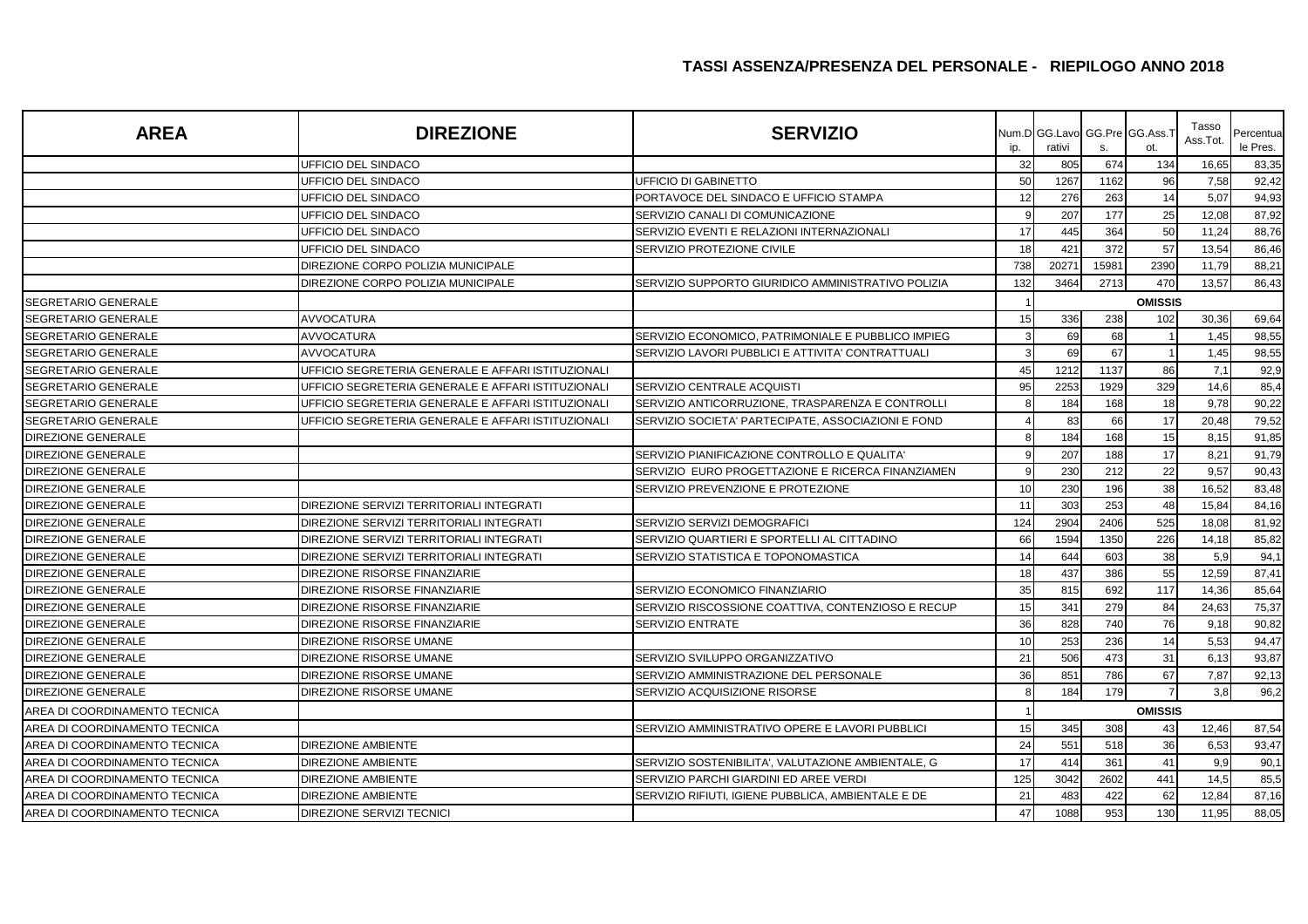| <b>AREA</b>                          | <b>DIREZIONE</b>                           | <b>SERVIZIO</b>                                    | ip.            | Num.D GG.Lavo<br>rativi | s.    | GG.Pre GG.Ass.1<br>ot. | Tasso<br>Ass.Tot. | Percentua<br>le Pres. |
|--------------------------------------|--------------------------------------------|----------------------------------------------------|----------------|-------------------------|-------|------------------------|-------------------|-----------------------|
| AREA DI COORDINAMENTO TECNICA        | DIREZIONE SERVIZI TECNICI                  | SERVIZIO GESTIONE E MANUTENZIONE                   | 69             | 1612                    | 1393  | 215                    | 13,34             | 86,66                 |
| AREA DI COORDINAMENTO TECNICA        | DIREZIONE SERVIZI TECNICI                  | SERVIZIO SUPPORTO TECNICO QUARTIERI E IMPIANTI SPO | 36             | 828                     | 768   | 63                     | 7,61              | 92,39                 |
| AREA DI COORDINAMENTO TECNICA        | DIREZIONE SERVIZI TECNICI                  | SERVIZIO BELLE ARTI E FABBRICA DI PALAZZO VECCHIO  | 28             | 646                     | 570   | 61                     | 9,44              | 90,56                 |
| AREA DI COORDINAMENTO TECNICA        | DIREZIONE NUOVE INFRASTRUTTURE E MOBILITA' |                                                    | 28             | 636                     | 578   | 59                     | 9,28              | 90,72                 |
| AREA DI COORDINAMENTO TECNICA        | DIREZIONE NUOVE INFRASTRUTTURE E MOBILITA' | SERVIZIO UFFICIO TRAMVIA/INTERVENTI TAV E AUTOSTRA | 15             | 368                     | 341   | 21                     | 5,71              | 94,29                 |
| AREA DI COORDINAMENTO TECNICA        | DIREZIONE NUOVE INFRASTRUTTURE E MOBILITA' | SERVIZIO MOBILITA'                                 | 42             | 967                     | 829   | 139                    | 14,37             | 85,63                 |
| AREA DI COORDINAMENTO TECNICA        | DIREZIONE NUOVE INFRASTRUTTURE E MOBILITA' | <b>SERVIZIO VIABILITA'</b>                         | 40             | 957                     | 843   | 110                    | 11,49             | 88,51                 |
| AREA DI COORDINAMENTO TECNICA        | DIREZIONE NUOVE INFRASTRUTTURE E MOBILITA' | SERVIZIO PROGRAMMAZIONE MOBILITA' E PISTE CICLABIL | 20             | 483                     | 455   | 31                     | 6,42              | 93,58                 |
| AREA DI COORDINAMENTO TECNICA        | <b>DIREZIONE URBANISTICA</b>               |                                                    |                | 92                      | 80    | 11                     | 11,96             | 88,04                 |
| AREA DI COORDINAMENTO TECNICA        | <b>DIREZIONE URBANISTICA</b>               | SERVIZIO EDILIZIA PRIVATA                          | 41             | 939                     | 828   | 119                    | 12,67             | 87,33                 |
| AREA DI COORDINAMENTO TECNICA        | <b>DIREZIONE URBANISTICA</b>               | SERVIZIO PIANIFICAZIONE URBANISTICA                | 10             | 230                     | 211   | 17                     | 7,39              | 92,61                 |
| AREA DI COORDINAMENTO TECNICA        | <b>DIREZIONE URBANISTICA</b>               | SERVIZIO AMMINISTRATIVO URBANISTICA                | 44             | 1031                    | 866   | 160                    | 15,52             | 84,48                 |
| AREA DI COORDINAMENTO TECNICA        | DIREZIONE SISTEMI INFORMATIVI              |                                                    |                | 138                     | 129   |                        | 6,52              | 93,48                 |
| AREA DI COORDINAMENTO TECNICA        | DIREZIONE SISTEMI INFORMATIVI              | SERVIZIO GESTIONE INFRASTRUTTURE TECNOLOGICHE      | 27             | 672                     | 548   | 127                    | 18,9              | 81,1                  |
| AREA DI COORDINAMENTO TECNICA        | DIREZIONE SISTEMI INFORMATIVI              | SERVIZIO SVILUPPO INFRASTRUTTURE TECNOLOGICHE      | 16             | 368                     | 334   | 33                     | 8,97              | 91,03                 |
| AREA DI COORDINAMENTO TECNICA        | DIREZIONE SISTEMI INFORMATIVI              | SERVIZIO AMMINISTRATIVO SISTEMI INFORMATIVI        | 14             | 326                     | 273   | 65                     | 19,94             | 80,06                 |
| AREA DI COORDINAMENTO AMMINISTRATIVA |                                            |                                                    | 12             | 276                     | 260   | 14                     | 5,07              | 94,93                 |
| AREA DI COORDINAMENTO AMMINISTRATIVA | DIREZIONE PATRIMONIO IMMOBILIARE           |                                                    | 26             | 598                     | 517   | 81                     | 13,55             | 86,45                 |
| AREA DI COORDINAMENTO AMMINISTRATIVA | DIREZIONE PATRIMONIO IMMOBILIARE           | SERVIZIO CASA                                      | 25             | 589                     | 511   | 77                     | 13,07             | 86,93                 |
| AREA DI COORDINAMENTO AMMINISTRATIVA | DIREZIONE PATRIMONIO IMMOBILIARE           | SERVIZIO GESTIONE PATRIMONIO                       | 18             | 396                     | 368   | 30                     | 7,58              | 92,42                 |
| AREA DI COORDINAMENTO AMMINISTRATIVA | DIREZIONE ATTIVITA' ECONOMICHE E TURISMO   |                                                    | 23             | 520                     | 458   | 59                     | 11,35             | 88,65                 |
| AREA DI COORDINAMENTO AMMINISTRATIVA | DIREZIONE ATTIVITA' ECONOMICHE E TURISMO   | SERVIZIO ATTIVITA' PRODUTTIVE                      | 26             | 589                     | 491   | 111                    | 18,85             | 81,15                 |
| AREA DI COORDINAMENTO AMMINISTRATIVA | DIREZIONE ATTIVITA' ECONOMICHE E TURISMO   | SERVIZIO COMMERCIO AREE PUBBLICHE OCCUPAZIONE SUOL | 35             | 805                     | 701   | 114                    | 14,16             | 85,84                 |
| AREA DI COORDINAMENTO AMMINISTRATIVA | DIREZIONE ATTIVITA' ECONOMICHE E TURISMO   | SERVIZIO PROMOZIONE ECONOMICA, TURISTICA E LAVORO  | $\overline{7}$ | 156                     | 140   | 17                     | 10,9              | 89,1                  |
| AREA DI COORDINAMENTO AMMINISTRATIVA | <b>DIREZIONE ISTRUZIONE</b>                |                                                    | 28             | 621                     | 581   | 46                     | 7,41              | 92,59                 |
| AREA DI COORDINAMENTO AMMINISTRATIVA | <b>DIREZIONE ISTRUZIONE</b>                | SERVIZIO SERVIZI ALL' INFANZIA                     | 688            | 17758                   | 13870 | 2711                   | 15,27             | 84,73                 |
| AREA DI COORDINAMENTO AMMINISTRATIVA | <b>DIREZIONE ISTRUZIONE</b>                | SERVIZIO SUPPORTO ALLA SCUOLA                      | 39             | 892                     | 773   | 114                    | 12,78             | 87,22                 |
| AREA DI COORDINAMENTO AMMINISTRATIVA | <b>DIREZIONE ISTRUZIONE</b>                | SERVIZIO ATTIVITA' EDUCATIVE E FORMATIVE           | 67             | 1574                    | 1359  | 217                    | 13,79             | 86,21                 |
| AREA DI COORDINAMENTO AMMINISTRATIVA | DIREZIONE CULTURA E SPORT                  |                                                    | 21             | 497                     | 429   | 69                     | 13,88             | 86,12                 |
| AREA DI COORDINAMENTO AMMINISTRATIVA | DIREZIONE CULTURA E SPORT                  | SERVIZIO BIBLIOTECHE, ARCHIVI E POLITICHE GIOVAN   | 100            | 2449                    | 2108  | 351                    | 14,33             | 85,67                 |
| AREA DI COORDINAMENTO AMMINISTRATIVA | DIREZIONE CULTURA E SPORT                  | SERVIZIO MUSEI COMUNALI ED ATTIVITA' CULTURALI     | 28             | 659                     | 596   | 57                     | 8,65              | 91,35                 |
| AREA DI COORDINAMENTO AMMINISTRATIVA | DIREZIONE CULTURA E SPORT                  | SERVIZIO SPORT                                     | 75             | 1900                    | 1676  | 182                    | 9,58              | 90,42                 |
| AREA DI COORDINAMENTO AMMINISTRATIVA | DIREZIONE SERVIZI SOCIALI                  |                                                    | 24             | 534                     | 457   | 62                     | 11,61             | 88,39                 |
| AREA DI COORDINAMENTO AMMINISTRATIVA | DIREZIONE SERVIZI SOCIALI                  | SERVIZIO SOCIALE AMMINISTRATIVO                    | 110            | 2638                    | 2329  | 303                    | 11,49             | 88,51                 |
| AREA DI COORDINAMENTO AMMINISTRATIVA | <b>DIREZIONE SERVIZI SOCIALI</b>           | SERVIZIO SOCIALE PROFESSIONALE                     | 142            | 3379                    | 2849  | 550                    | 16,28             | 83,72                 |
| AREA DI COORDINAMENTO AMMINISTRATIVA | <b>DIREZIONE SERVIZI SOCIALI</b>           | SERVIZIO SERVIZI CIMITERIALI                       | 74             | 2060                    | 1716  | 310                    | 15,05             | 84,95                 |

### **novembre-18**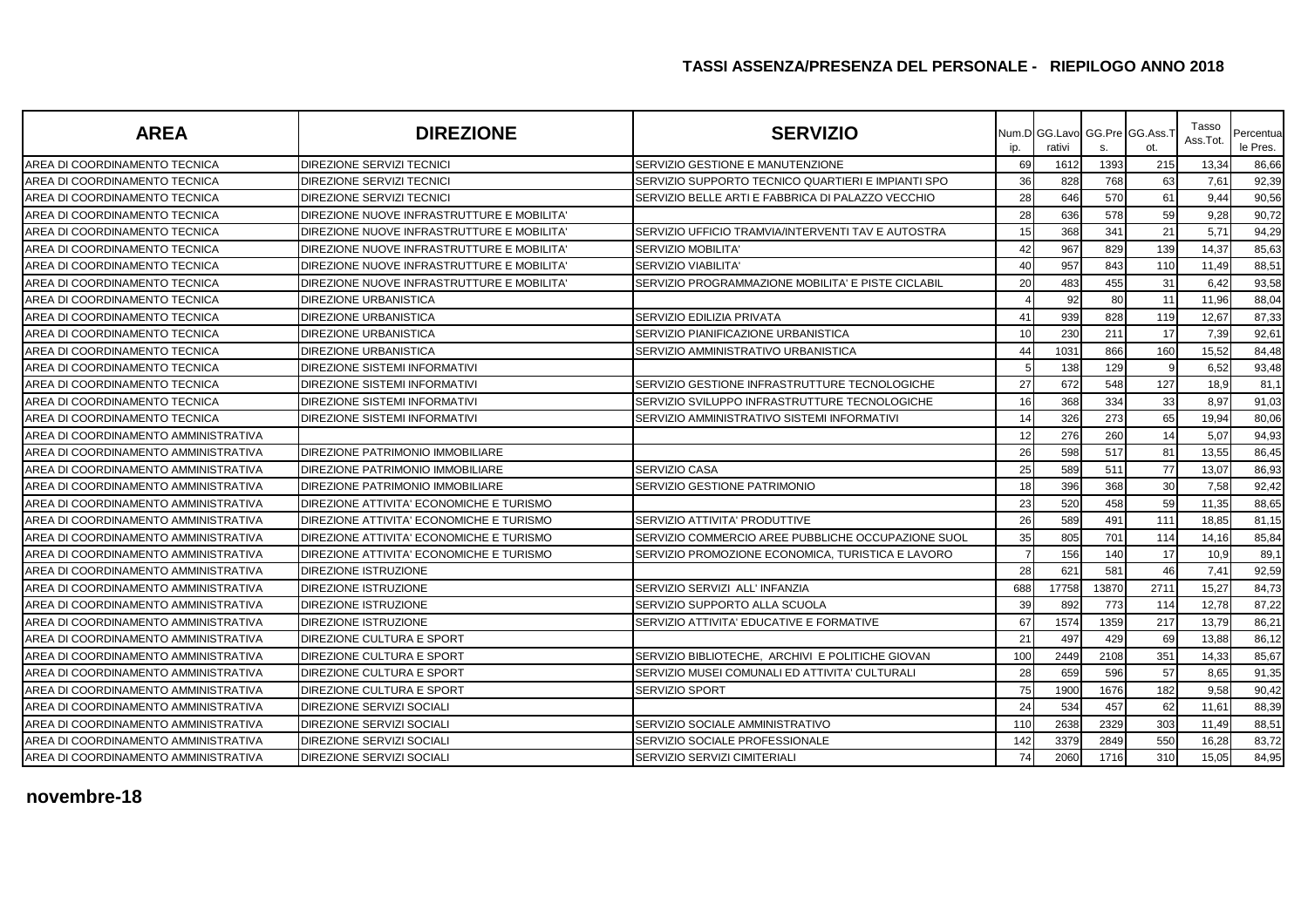| <b>AREA</b>                   | <b>DIREZIONE</b>                                   | <b>SERVIZIO</b>                                    | ip.          | Num.D GG.Lavo<br>rativi | S.    | GG.Pre GG.Ass.<br>ot.  | Tasso<br>Ass.Tot. | Percentua<br>le Pres. |
|-------------------------------|----------------------------------------------------|----------------------------------------------------|--------------|-------------------------|-------|------------------------|-------------------|-----------------------|
| <b>AREA</b>                   | <b>DIREZIONE</b>                                   | <b>SERVIZIO</b>                                    | ip.          | Num.D GG.Lavo<br>rativi | S.    | GG.Pre GG.Ass.1<br>ot. | Tasso<br>Ass.Tot. | Percentua<br>le Pres. |
|                               | DIREZIONE DEL CONSIGLIO                            |                                                    | 47           | 976                     | 778   | 163                    | 16,7              | 83,3                  |
|                               | UFFICIO DEL SINDACO                                |                                                    | 32           | 694                     | 548   | 162                    | 23,34             | 76,66                 |
|                               | UFFICIO DEL SINDACO                                | UFFICIO DI GABINETTO                               | 51           | 1073                    | 937   | 133                    | 12,4              | 87,6                  |
|                               | UFFICIO DEL SINDACO                                | PORTAVOCE DEL SINDACO E UFFICIO STAMPA             | 12           | 252                     | 235   | 23                     | 9,13              | 90,87                 |
|                               | UFFICIO DEL SINDACO                                | SERVIZIO CANALI DI COMUNICAZIONE                   | q            | 189                     | 174   | 11                     | 5,82              | 94,18                 |
|                               | UFFICIO DEL SINDACO                                | SERVIZIO EVENTI E RELAZIONI INTERNAZIONALI         | 17           | 365                     | 337   | 39                     | 10,68             | 89,32                 |
|                               | UFFICIO DEL SINDACO                                | SERVIZIO PROTEZIONE CIVILE                         | 18           | 388                     | 354   | 35                     | 9,02              | 90,98                 |
|                               | DIREZIONE CORPO POLIZIA MUNICIPALE                 |                                                    | 757          | 18099                   | 14106 | 2765                   | 15,28             | 84,72                 |
|                               | DIREZIONE CORPO POLIZIA MUNICIPALE                 | SERVIZIO SUPPORTO GIURIDICO AMMINISTRATIVO POLIZIA | 132          | 3160                    | 2446  | 497                    | 15,73             | 84,27                 |
| <b>SEGRETARIO GENERALE</b>    |                                                    |                                                    |              |                         |       | <b>OMISSIS</b>         |                   |                       |
| <b>SEGRETARIO GENERALE</b>    | <b>AVVOCATURA</b>                                  |                                                    | 16           | 327                     | 290   | 36                     | 11,01             | 88,99                 |
| <b>SEGRETARIO GENERALE</b>    | AVVOCATURA                                         | SERVIZIO ECONOMICO, PATRIMONIALE E PUBBLICO IMPIEG |              | 63                      | 58    | 5                      | 7,94              | 92,06                 |
| SEGRETARIO GENERALE           | <b>AVVOCATURA</b>                                  | SERVIZIO LAVORI PUBBLICI E ATTIVITA' CONTRATTUALI  |              | 63                      | 49    | 19                     | 30,16             | 69,84                 |
| SEGRETARIO GENERALE           | UFFICIO SEGRETERIA GENERALE E AFFARI ISTITUZIONALI |                                                    | 46           | 958                     | 840   | 123                    | 12,84             | 87,16                 |
| <b>SEGRETARIO GENERALE</b>    | UFFICIO SEGRETERIA GENERALE E AFFARI ISTITUZIONALI | SERVIZIO CENTRALE ACQUISTI                         | 95           | 2008                    | 1702  | 320                    | 15,94             | 84,06                 |
| SEGRETARIO GENERALE           | UFFICIO SEGRETERIA GENERALE E AFFARI ISTITUZIONALI | SERVIZIO ANTICORRUZIONE, TRASPARENZA E CONTROLLI   |              | 168                     | 157   | 13                     | 7,74              | 92,26                 |
| SEGRETARIO GENERALE           | UFFICIO SEGRETERIA GENERALE E AFFARI ISTITUZIONALI | SERVIZIO SOCIETA' PARTECIPATE, ASSOCIAZIONI E FOND |              | 76                      | 68    |                        | 11,84             | 88,16                 |
| DIREZIONE GENERALE            |                                                    |                                                    | q            | 168                     | 154   | 12                     | 7,14              | 92,86                 |
| <b>DIREZIONE GENERALE</b>     |                                                    | SERVIZIO PIANIFICAZIONE CONTROLLO E QUALITA'       |              | 189                     | 169   | 22                     | 11,64             | 88,36                 |
| <b>DIREZIONE GENERALE</b>     |                                                    | SERVIZIO EURO PROGETTAZIONE E RICERCA FINANZIAMEN  | 9            | 189                     | 173   | 15                     | 7,94              | 92,06                 |
| DIREZIONE GENERALE            |                                                    | SERVIZIO PREVENZIONE E PROTEZIONE                  | 10           | 210                     | 188   | 23                     | 10,95             | 89,05                 |
| <b>DIREZIONE GENERALE</b>     | DIREZIONE SERVIZI TERRITORIALI INTEGRATI           |                                                    | 11           | 232                     | 203   | 27                     | 11,64             | 88,36                 |
| <b>DIREZIONE GENERALE</b>     | DIREZIONE SERVIZI TERRITORIALI INTEGRATI           | SERVIZIO SERVIZI DEMOGRAFICI                       | 122          | 2567                    | 2121  | 471                    | 18,35             | 81,65                 |
| <b>DIREZIONE GENERALE</b>     | DIREZIONE SERVIZI TERRITORIALI INTEGRATI           | SERVIZIO QUARTIERI E SPORTELLI AL CITTADINO        | 67           | 141'                    | 1182  | 202                    | 14,32             | 85,68                 |
| DIREZIONE GENERALE            | DIREZIONE SERVIZI TERRITORIALI INTEGRATI           | SERVIZIO STATISTICA E TOPONOMASTICA                | 13           | 273                     | 239   | 37                     | 13,55             | 86,45                 |
| <b>DIREZIONE GENERALE</b>     | DIREZIONE RISORSE FINANZIARIE                      |                                                    | 18           | 361                     | 321   | 43                     | 11,91             | 88,09                 |
| <b>DIREZIONE GENERALE</b>     | DIREZIONE RISORSE FINANZIARIE                      | SERVIZIO ECONOMICO FINANZIARIO                     | 34           | 701                     | 603   | 94                     | 13,41             | 86,59                 |
| <b>DIREZIONE GENERALE</b>     | DIREZIONE RISORSE FINANZIARIE                      | SERVIZIO RISCOSSIONE COATTIVA, CONTENZIOSO E RECUP | 15           | 310                     | 246   | 84                     | 27,1              | 72,9                  |
| <b>DIREZIONE GENERALE</b>     | DIREZIONE RISORSE FINANZIARIE                      | <b>SERVIZIO ENTRATE</b>                            | 34           | 715                     | 650   | 59                     | 8,25              | 91,75                 |
| DIREZIONE GENERALE            | DIREZIONE RISORSE UMANE                            |                                                    | 10           | 210                     | 193   | 15                     | 7,14              | 92,86                 |
| <b>DIREZIONE GENERALE</b>     | DIREZIONE RISORSE UMANE                            | SERVIZIO SVILUPPO ORGANIZZATIVO                    | 21           | 441                     | 389   | 47                     | 10,66             | 89,34                 |
| <b>DIREZIONE GENERALE</b>     | DIREZIONE RISORSE UMANE                            | SERVIZIO AMMINISTRAZIONE DEL PERSONALE             | 36           | 756                     | 677   | 76                     | 10,05             | 89,95                 |
| DIREZIONE GENERALE            | DIREZIONE RISORSE UMANE                            | SERVIZIO ACQUISIZIONE RISORSE                      | $\mathbf{q}$ | 188                     | 167   | 19                     | 10,11             | 89,89                 |
| AREA DI COORDINAMENTO TECNICA |                                                    |                                                    |              |                         |       | <b>OMISSIS</b>         |                   |                       |
| AREA DI COORDINAMENTO TECNICA |                                                    | SERVIZIO AMMINISTRATIVO OPERE E LAVORI PUBBLICI    | 15           | 315                     | 275   | 46                     | 14,6              | 85,4                  |
| AREA DI COORDINAMENTO TECNICA | <b>DIREZIONE AMBIENTE</b>                          |                                                    | 24           | 503                     | 425   | 71                     | 14,12             | 85,88                 |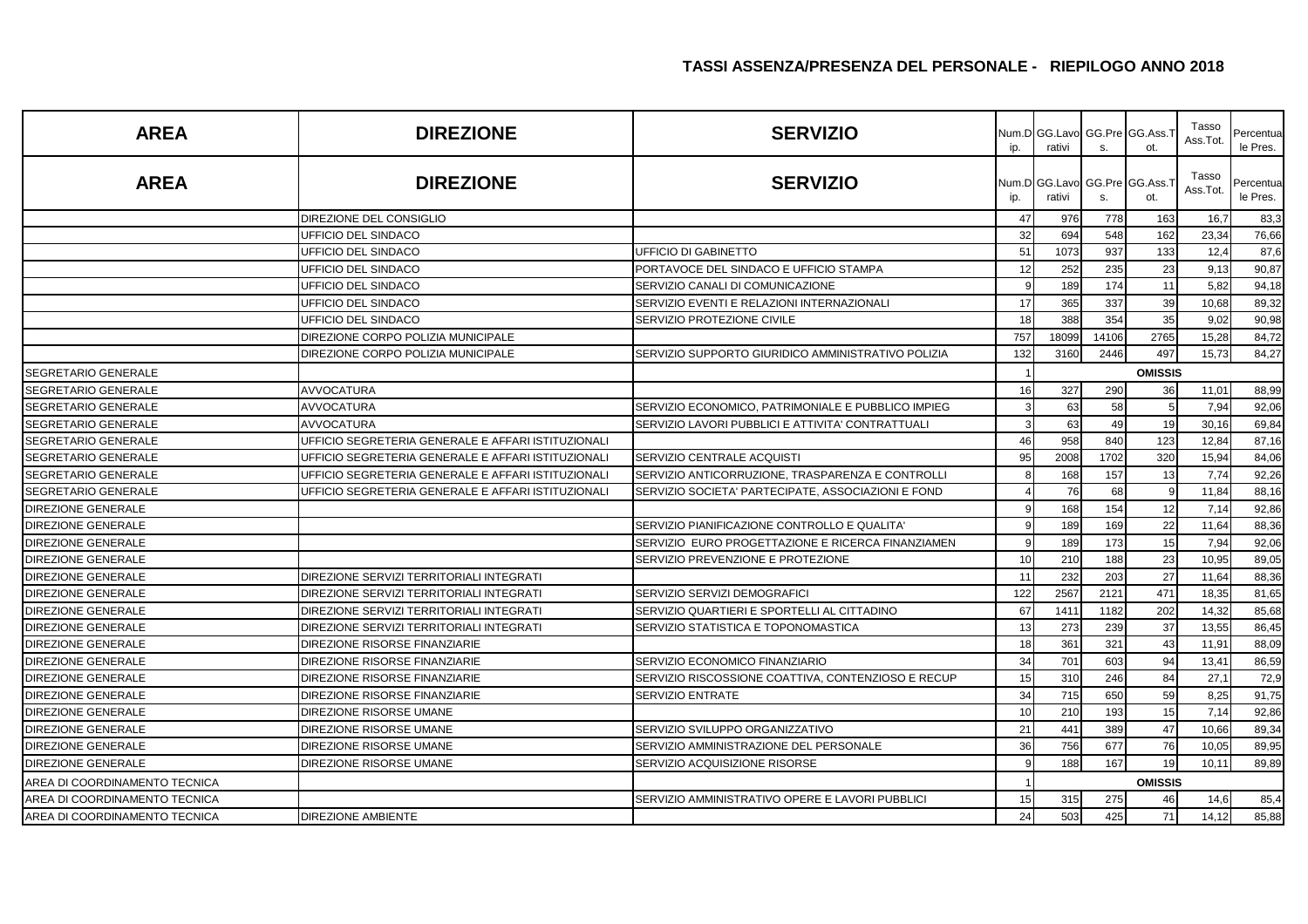| <b>AREA</b>                          | <b>DIREZIONE</b>                           | <b>SERVIZIO</b>                                    | ip. | Num.DIGG.Lavo<br>rativi | S.    | GG.Pre GG.Ass.<br>ot. | Tasso<br>Ass.Tot. | Percentua<br>le Pres. |
|--------------------------------------|--------------------------------------------|----------------------------------------------------|-----|-------------------------|-------|-----------------------|-------------------|-----------------------|
| AREA DI COORDINAMENTO TECNICA        | <b>DIREZIONE AMBIENTE</b>                  | SERVIZIO SOSTENIBILITA', VALUTAZIONE AMBIENTALE, G | 17  | 367                     | 316   | 40                    | 10,9              | 89,1                  |
| AREA DI COORDINAMENTO TECNICA        | <b>DIREZIONE AMBIENTE</b>                  | SERVIZIO PARCHI GIARDINI ED AREE VERDI             | 125 | 2776                    | 2315  | 461                   | 16,61             | 83,39                 |
| AREA DI COORDINAMENTO TECNICA        | <b>DIREZIONE AMBIENTE</b>                  | SERVIZIO RIFIUTI, IGIENE PUBBLICA, AMBIENTALE E DE | 21  | 441                     | 373   | 79                    | 17,91             | 82,09                 |
| AREA DI COORDINAMENTO TECNICA        | DIREZIONE SERVIZI TECNICI                  |                                                    | 48  | 1000                    | 819   | 191                   | 19,1              | 80,9                  |
| AREA DI COORDINAMENTO TECNICA        | DIREZIONE SERVIZI TECNICI                  | SERVIZIO GESTIONE E MANUTENZIONE                   | 69  | 1443                    | 1230  | 199                   | 13,79             | 86,21                 |
| AREA DI COORDINAMENTO TECNICA        | DIREZIONE SERVIZI TECNICI                  | SERVIZIO SUPPORTO TECNICO QUARTIERI E IMPIANTI SPO | 36  | 758                     | 657   | 99                    | 13,06             | 86,94                 |
| AREA DI COORDINAMENTO TECNICA        | DIREZIONE SERVIZI TECNICI                  | SERVIZIO BELLE ARTI E FABBRICA DI PALAZZO VECCHIO  | 28  | 590                     | 503   | 68                    | 11,53             | 88,47                 |
| AREA DI COORDINAMENTO TECNICA        | DIREZIONE NUOVE INFRASTRUTTURE E MOBILITA' |                                                    | 30  | 630                     | 564   | 65                    | 10,32             | 89,68                 |
| AREA DI COORDINAMENTO TECNICA        | DIREZIONE NUOVE INFRASTRUTTURE E MOBILITA' | SERVIZIO UFFICIO TRAMVIA/INTERVENTI TAV E AUTOSTRA | 15  | 315                     | 285   | 25                    | 7,94              | 92,06                 |
| AREA DI COORDINAMENTO TECNICA        | DIREZIONE NUOVE INFRASTRUTTURE E MOBILITA' | <b>SERVIZIO MOBILITA'</b>                          | 42  | 860                     | 694   | 154                   | 17,91             | 82,09                 |
| AREA DI COORDINAMENTO TECNICA        | DIREZIONE NUOVE INFRASTRUTTURE E MOBILITA' | <b>SERVIZIO VIABILITA</b>                          | 43  | 894                     | 787   | 95                    | 10,63             | 89,37                 |
| AREA DI COORDINAMENTO TECNICA        | DIREZIONE NUOVE INFRASTRUTTURE E MOBILITA' | SERVIZIO PROGRAMMAZIONE MOBILITA' E PISTE CICLABIL | 22  | 462                     | 427   | 36                    | 7,79              | 92,21                 |
| AREA DI COORDINAMENTO TECNICA        | <b>DIREZIONE URBANISTICA</b>               |                                                    |     | 88                      | 79    | <b>q</b>              | 10,23             | 89,77                 |
| AREA DI COORDINAMENTO TECNICA        | <b>DIREZIONE URBANISTICA</b>               | SERVIZIO EDILIZIA PRIVATA                          | 42  | 870                     | 692   | 177                   | 20,34             | 79,66                 |
| AREA DI COORDINAMENTO TECNICA        | DIREZIONE URBANISTICA                      | SERVIZIO PIANIFICAZIONE URBANISTICA                | 10  | 202                     | 187   | 12                    | 5,94              | 94,06                 |
| AREA DI COORDINAMENTO TECNICA        | <b>DIREZIONE URBANISTICA</b>               | SERVIZIO AMMINISTRATIVO URBANISTICA                | 45  | 940                     | 784   | 153                   | 16,28             | 83,72                 |
| AREA DI COORDINAMENTO TECNICA        | <b>DIREZIONE SISTEMI INFORMATIVI</b>       |                                                    |     | 108                     | 99    |                       | 7,41              | 92,59                 |
| AREA DI COORDINAMENTO TECNICA        | DIREZIONE SISTEMI INFORMATIVI              | SERVIZIO GESTIONE INFRASTRUTTURE TECNOLOGICHE      | 28  | 569                     | 508   | 66                    | 11,6              | 88,4                  |
| AREA DI COORDINAMENTO TECNICA        | DIREZIONE SISTEMI INFORMATIVI              | SERVIZIO SVILUPPO INFRASTRUTTURE TECNOLOGICHE      | 19  | 399                     | 361   | 35                    | 8,77              | 91,23                 |
| AREA DI COORDINAMENTO TECNICA        | <b>DIREZIONE SISTEMI INFORMATIVI</b>       | SERVIZIO AMMINISTRATIVO SISTEMI INFORMATIVI        | 13  | 277                     | 209   | 72                    | 25,99             | 74,01                 |
| AREA DI COORDINAMENTO AMMINISTRATIVA |                                            |                                                    | 11  | 232                     | 199   | 29                    | 12,5              | 87,5                  |
| AREA DI COORDINAMENTO AMMINISTRATIVA | DIREZIONE PATRIMONIO IMMOBILIARE           |                                                    | 26  | 549                     | 469   | 83                    | 15,12             | 84,88                 |
| AREA DI COORDINAMENTO AMMINISTRATIVA | DIREZIONE PATRIMONIO IMMOBILIARE           | <b>SERVIZIO CASA</b>                               | 25  | 517                     | 479   | 34                    | 6,58              | 93,42                 |
| AREA DI COORDINAMENTO AMMINISTRATIVA | DIREZIONE PATRIMONIO IMMOBILIARE           | SERVIZIO GESTIONE PATRIMONIO                       | 18  | 366                     | 326   | 38                    | 10,38             | 89,62                 |
| AREA DI COORDINAMENTO AMMINISTRATIVA | DIREZIONE ATTIVITA' ECONOMICHE E TURISMO   |                                                    | 24  | 496                     | 420   | 67                    | 13,51             | 86,49                 |
| AREA DI COORDINAMENTO AMMINISTRATIVA | DIREZIONE ATTIVITA' ECONOMICHE E TURISMO   | <b>SERVIZIO ATTIVITA' PRODUTTIVE</b>               | 26  | 538                     | 431   | 116                   | 21,56             | 78,44                 |
| AREA DI COORDINAMENTO AMMINISTRATIVA | DIREZIONE ATTIVITA' ECONOMICHE E TURISMO   | SERVIZIO COMMERCIO AREE PUBBLICHE OCCUPAZIONE SUOL | 35  | 735                     | 620   | 123                   | 16,73             | 83,27                 |
| AREA DI COORDINAMENTO AMMINISTRATIVA | DIREZIONE ATTIVITA' ECONOMICHE E TURISMO   | SERVIZIO PROMOZIONE ECONOMICA, TURISTICA E LAVORO  |     | 143                     | 115   | 20                    | 13,99             | 86,01                 |
| AREA DI COORDINAMENTO AMMINISTRATIVA | <b>DIREZIONE ISTRUZIONE</b>                |                                                    | 28  | 567                     | 522   | 43                    | 7,58              | 92,42                 |
| AREA DI COORDINAMENTO AMMINISTRATIVA | DIREZIONE ISTRUZIONE                       | SERVIZIO SERVIZI ALL' INFANZIA                     | 868 | 20078                   | 15277 | 3408                  | 16,97             | 83,03                 |
| AREA DI COORDINAMENTO AMMINISTRATIVA | <b>DIREZIONE ISTRUZIONE</b>                | SERVIZIO SUPPORTO ALLA SCUOLA                      | 39  | 814                     | 699   | 92                    | 11,3              | 88,7                  |
| AREA DI COORDINAMENTO AMMINISTRATIVA | <b>DIREZIONE ISTRUZIONE</b>                | SERVIZIO ATTIVITA' EDUCATIVE E FORMATIVE           | 68  | 1400                    | 1123  | 301                   | 21.5              | 78,5                  |
| AREA DI COORDINAMENTO AMMINISTRATIVA | DIREZIONE CULTURA E SPORT                  |                                                    | 22  | 448                     | 359   | 78                    | 17,41             | 82,59                 |
| AREA DI COORDINAMENTO AMMINISTRATIVA | DIREZIONE CULTURA E SPORT                  | SERVIZIO BIBLIOTECHE. ARCHIVI E POLITICHE GIOVAN   | 96  | 2070                    | 1738  | 339                   | 16,38             | 83,62                 |
| AREA DI COORDINAMENTO AMMINISTRATIVA | DIREZIONE CULTURA E SPORT                  | SERVIZIO MUSEI COMUNALI ED ATTIVITA' CULTURALI     | 28  | 609                     | 526   | 85                    | 13,96             | 86,04                 |
| AREA DI COORDINAMENTO AMMINISTRATIVA | DIREZIONE CULTURA E SPORT                  | <b>SERVIZIO SPORT</b>                              | 75  | 1729                    | 1505  | 204                   | 11,8              | 88,2                  |
| AREA DI COORDINAMENTO AMMINISTRATIVA | DIREZIONE SERVIZI SOCIALI                  |                                                    | 25  | 508                     | 443   | 66                    | 12,99             | 87,01                 |
| AREA DI COORDINAMENTO AMMINISTRATIVA | DIREZIONE SERVIZI SOCIALI                  | SERVIZIO SOCIALE AMMINISTRATIVO                    | 110 | 2278                    | 1915  | 351                   | 15,41             | 84,59                 |
| AREA DI COORDINAMENTO AMMINISTRATIVA | DIREZIONE SERVIZI SOCIALI                  | SERVIZIO SOCIALE PROFESSIONALE                     | 179 | 3705                    | 3093  | 636                   | 17,17             | 82,83                 |
| AREA DI COORDINAMENTO AMMINISTRATIVA | <b>DIREZIONE SERVIZI SOCIALI</b>           | SERVIZIO SERVIZI CIMITERIALI                       | 72  | 1762                    | 1493  | 245                   | 13,9              | 86,1                  |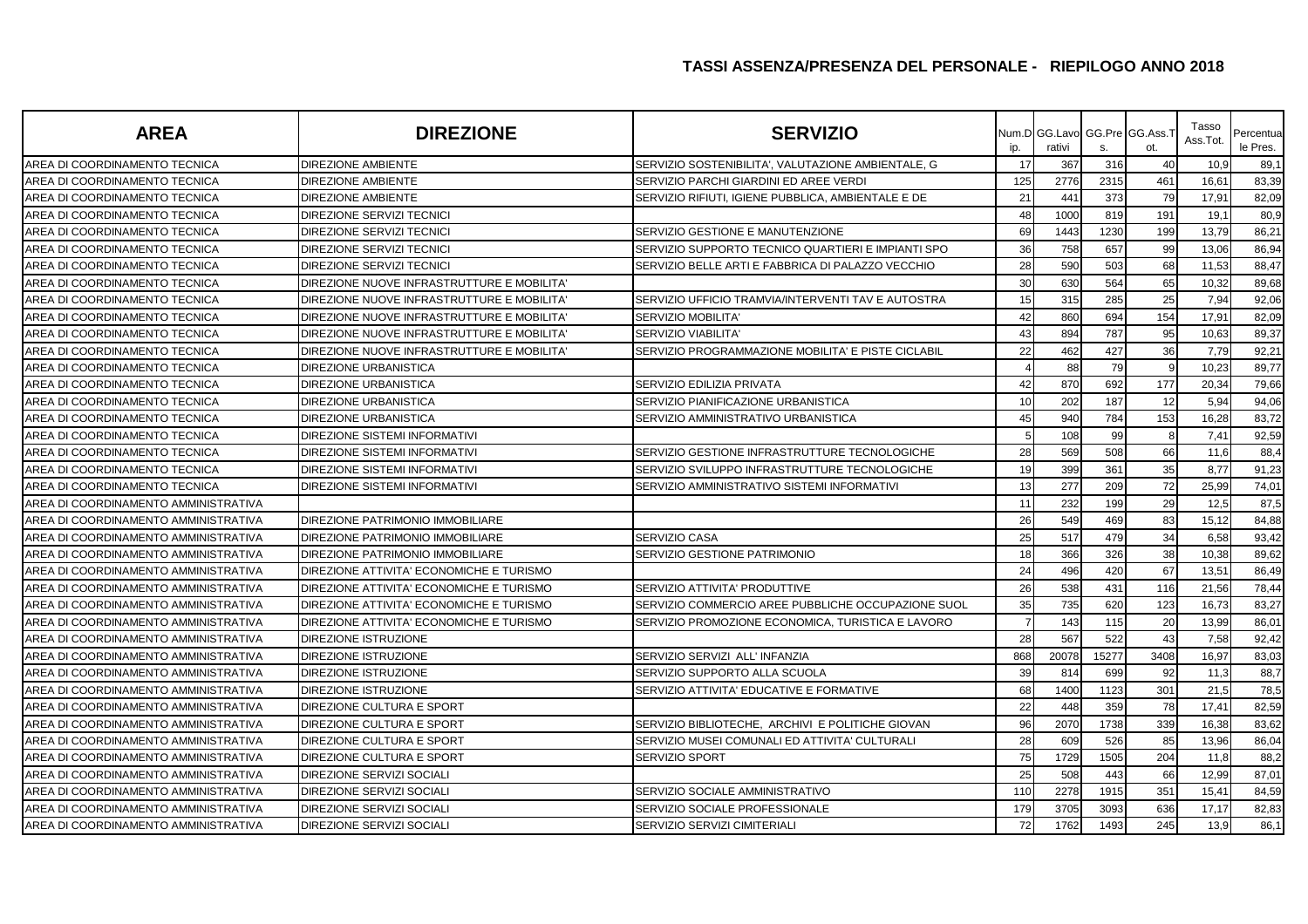| ARE/ | -------<br>ЭIF<br>INI<br>. | -----<br>ZK | Num<br><b>ID.</b> | .nlcc<br>rativ. | - -<br>PreIG | Acc<br>. נטטו<br>. | Tasso<br>. | --<br>יו וסטוי |
|------|----------------------------|-------------|-------------------|-----------------|--------------|--------------------|------------|----------------|
|------|----------------------------|-------------|-------------------|-----------------|--------------|--------------------|------------|----------------|

**dicembre-18**

| <b>AREA</b>                   | <b>DIREZIONE</b>                                   | <b>SERVIZIO</b>                                    | ip. | rativi         |       | Num.D GG.Lavo GG.Pre GG.Ass.T Tasso<br>ot. | Ass.Tot. | Percentua<br>le Pres. |
|-------------------------------|----------------------------------------------------|----------------------------------------------------|-----|----------------|-------|--------------------------------------------|----------|-----------------------|
|                               | DIREZIONE DEL CONSIGLIO                            |                                                    | 47  | 881            | 631   | 235                                        | 26,67    | 73,33                 |
|                               | UFFICIO DEL SINDACO                                |                                                    | 30  | 584            | 456   | 150                                        | 25,68    | 74,32                 |
|                               | UFFICIO DEL SINDACO                                | UFFICIO DI GABINETTO                               | 51  | 972            | 781   | 177                                        | 18,21    | 81,79                 |
|                               | UFFICIO DEL SINDACO                                | PORTAVOCE DEL SINDACO E UFFICIO STAMPA             | 12  | 228            | 210   | 28                                         | 12,28    | 87,72                 |
|                               | UFFICIO DEL SINDACO                                | SERVIZIO CANALI DI COMUNICAZIONE                   | q   | 171            | 134   | 32                                         | 18,71    | 81,29                 |
|                               | UFFICIO DEL SINDACO                                | SERVIZIO EVENTI E RELAZIONI INTERNAZIONALI         | 17  | 331            | 273   | 68                                         | 20,54    | 79,46                 |
|                               | UFFICIO DEL SINDACO                                | SERVIZIO PROTEZIONE CIVILE                         | 18  | 351            | 265   | 88                                         | 25,07    | 74,93                 |
|                               | DIREZIONE CORPO POLIZIA MUNICIPALE                 |                                                    | 726 | 16339          | 11343 | 4457                                       | 27,28    | 72,72                 |
|                               | DIREZIONE CORPO POLIZIA MUNICIPALE                 | SERVIZIO SUPPORTO GIURIDICO AMMINISTRATIVO POLIZIA | 132 | 2896           | 2003  | 749                                        | 25,86    | 74,14                 |
| <b>SEGRETARIO GENERALE</b>    |                                                    |                                                    |     |                |       | <b>OMISSIS</b>                             |          |                       |
| <b>SEGRETARIO GENERALE</b>    | <b>AVVOCATURA</b>                                  |                                                    | 16  | 294            | 227   | 65                                         | 22,11    | 77,89                 |
| <b>SEGRETARIO GENERALE</b>    | <b>AVVOCATURA</b>                                  | SERVIZIO ECONOMICO, PATRIMONIALE E PUBBLICO IMPIEG |     | 57             | 49    | 8                                          | 14,04    | 85,96                 |
| <b>SEGRETARIO GENERALE</b>    | <b>AVVOCATURA</b>                                  | SERVIZIO LAVORI PUBBLICI E ATTIVITA' CONTRATTUALI  |     | 57             | 50    |                                            | 14,04    | 85,96                 |
| <b>SEGRETARIO GENERALE</b>    | UFFICIO SEGRETERIA GENERALE E AFFARI ISTITUZIONALI |                                                    | 47  | 890            | 690   | 195                                        | 21,91    | 78,09                 |
| <b>SEGRETARIO GENERALE</b>    | UFFICIO SEGRETERIA GENERALE E AFFARI ISTITUZIONALI | SERVIZIO CENTRALE ACQUISTI                         | 97  | 1852           | 1396  | 447                                        | 24,14    | 75,86                 |
| <b>SEGRETARIO GENERALE</b>    | UFFICIO SEGRETERIA GENERALE E AFFARI ISTITUZIONALI | SERVIZIO ANTICORRUZIONE, TRASPARENZA E CONTROLLI   |     | 152            | 113   | 34                                         | 22,37    | 77,63                 |
| SEGRETARIO GENERALE           | UFFICIO SEGRETERIA GENERALE E AFFARI ISTITUZIONALI | SERVIZIO SOCIETA' PARTECIPATE, ASSOCIAZIONI E FOND |     | 69             | 64    |                                            | 7,25     | 92,75                 |
| <b>DIREZIONE GENERALE</b>     |                                                    |                                                    |     | 154            | 117   | 34                                         | 22,08    | 77,92                 |
| <b>DIREZIONE GENERALE</b>     |                                                    | SERVIZIO PIANIFICAZIONE CONTROLLO E QUALITA'       |     | 171            | 129   | 39                                         | 22,81    | 77,19                 |
| DIREZIONE GENERALE            |                                                    | SERVIZIO EURO PROGETTAZIONE E RICERCA FINANZIAMEN  |     | 171            | 141   | 29                                         | 16,96    | 83,04                 |
| <b>DIREZIONE GENERALE</b>     |                                                    | SERVIZIO PREVENZIONE E PROTEZIONE                  | 10  | 190            | 157   | 33                                         | 17,37    | 82,63                 |
| <b>DIREZIONE GENERALE</b>     | DIREZIONE SERVIZI TERRITORIALI INTEGRATI           |                                                    | 11  | 218            | 178   | 36                                         | 16,51    | 83,49                 |
| <b>DIREZIONE GENERALE</b>     | DIREZIONE SERVIZI TERRITORIALI INTEGRATI           | SERVIZIO SERVIZI DEMOGRAFICI                       | 125 | 2375           | 1796  | 601                                        | 25,31    | 74,69                 |
| <b>DIREZIONE GENERALE</b>     | DIREZIONE SERVIZI TERRITORIALI INTEGRATI           | SERVIZIO QUARTIERI E SPORTELLI AL CITTADINO        | 69  | 1316           | 995   | 308                                        | 23,4     | 76,6                  |
| DIREZIONE GENERALE            | DIREZIONE SERVIZI TERRITORIALI INTEGRATI           | SERVIZIO STATISTICA E TOPONOMASTICA                | 13  | 248            | 192   | 47                                         | 18,95    | 81,05                 |
| DIREZIONE GENERALE            | DIREZIONE RISORSE FINANZIARIE                      |                                                    | 18  | 342            | 285   | 50                                         | 14,62    | 85,38                 |
| DIREZIONE GENERALE            | DIREZIONE RISORSE FINANZIARIE                      | SERVIZIO ECONOMICO FINANZIARIO                     | 34  | 633            | 475   | 120                                        | 18,96    | 81,04                 |
| DIREZIONE GENERALE            | DIREZIONE RISORSE FINANZIARIE                      | SERVIZIO RISCOSSIONE COATTIVA, CONTENZIOSO E RECUP | 15  | 281            | 209   | 96                                         | 34,16    | 65,84                 |
| <b>DIREZIONE GENERALE</b>     | DIREZIONE RISORSE FINANZIARIE                      | <b>SERVIZIO ENTRATE</b>                            | 34  | 646            | 502   | 118                                        | 18,27    | 81,73                 |
| <b>DIREZIONE GENERALE</b>     | DIREZIONE RISORSE UMANE                            |                                                    | 11  | 202            | 159   | 35                                         | 17,33    | 82,67                 |
| <b>DIREZIONE GENERALE</b>     | DIREZIONE RISORSE UMANE                            | SERVIZIO SVILUPPO ORGANIZZATIVO                    | 21  | 397            | 317   | 73                                         | 18,39    | 81,61                 |
| <b>DIREZIONE GENERALE</b>     | DIREZIONE RISORSE UMANE                            | SERVIZIO AMMINISTRAZIONE DEL PERSONALE             | 36  | 684            | 548   | 130                                        | 19,01    | 80,99                 |
| <b>DIREZIONE GENERALE</b>     | DIREZIONE RISORSE UMANE                            | SERVIZIO ACQUISIZIONE RISORSE                      |     | 171            | 146   | 23                                         | 13,45    | 86,55                 |
| AREA DI COORDINAMENTO TECNICA |                                                    |                                                    |     | <b>OMISSIS</b> |       |                                            |          |                       |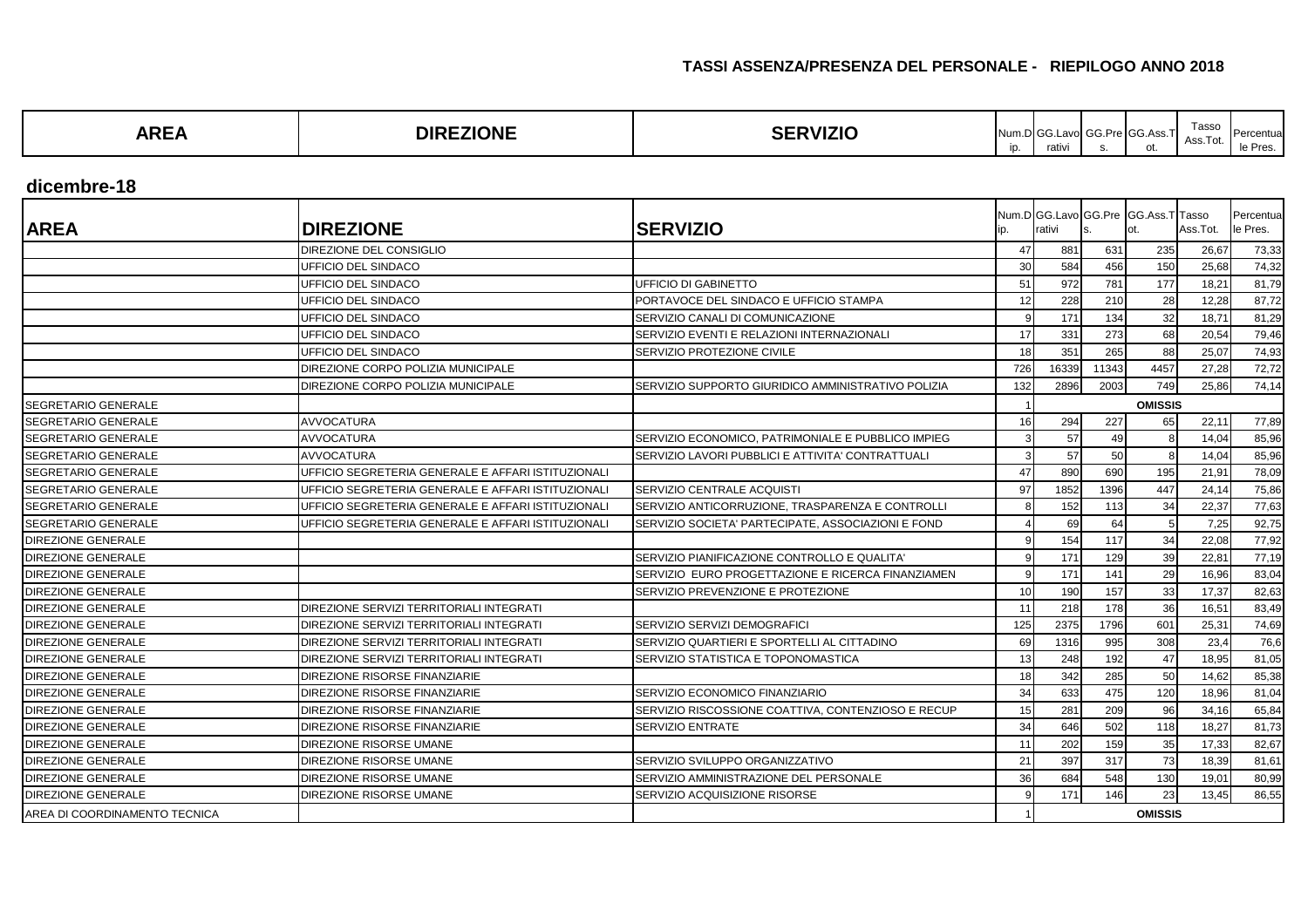| <b>AREA</b>                          | <b>DIREZIONE</b>                           | <b>SERVIZIO</b>                                    | ip. | Num.D GG.Lavo<br>rativi | S.   | GG.Pre GG.Ass.<br>ot. | Tasso<br>Ass.Tot. | Percentua<br>le Pres. |
|--------------------------------------|--------------------------------------------|----------------------------------------------------|-----|-------------------------|------|-----------------------|-------------------|-----------------------|
| AREA DI COORDINAMENTO TECNICA        |                                            | SERVIZIO AMMINISTRATIVO OPERE E LAVORI PUBBLICI    | 15  | 285                     | 248  | 45                    | 15,79             | 84,21                 |
| AREA DI COORDINAMENTO TECNICA        | <b>DIREZIONE AMBIENTE</b>                  |                                                    | 24  | 455                     | 367  | 94                    | 20,66             | 79,34                 |
| AREA DI COORDINAMENTO TECNICA        | <b>DIREZIONE AMBIENTE</b>                  | SERVIZIO SOSTENIBILITA', VALUTAZIONE AMBIENTALE, G | 18  | 351                     | 279  | 67                    | 19,09             | 80,91                 |
| AREA DI COORDINAMENTO TECNICA        | <b>DIREZIONE AMBIENTE</b>                  | SERVIZIO PARCHI GIARDINI ED AREE VERDI             | 125 | 2426                    | 1928 | 474                   | 19,54             | 80,46                 |
| AREA DI COORDINAMENTO TECNICA        | <b>DIREZIONE AMBIENTE</b>                  | SERVIZIO RIFIUTI, IGIENE PUBBLICA, AMBIENTALE E DE | 21  | 399                     | 312  | 99                    | 24,81             | 75,19                 |
| AREA DI COORDINAMENTO TECNICA        | DIREZIONE SERVIZI TECNICI                  |                                                    | 48  | 905                     | 690  | 208                   | 22,98             | 77,02                 |
| AREA DI COORDINAMENTO TECNICA        | DIREZIONE SERVIZI TECNICI                  | SERVIZIO GESTIONE E MANUTENZIONE                   | 69  | 1305                    | 1020 | 260                   | 19,92             | 80,08                 |
| AREA DI COORDINAMENTO TECNICA        | DIREZIONE SERVIZI TECNICI                  | SERVIZIO SUPPORTO TECNICO QUARTIERI E IMPIANTI SPO | 36  | 685                     | 509  | 175                   | 25,55             | 74,45                 |
| AREA DI COORDINAMENTO TECNICA        | DIREZIONE SERVIZI TECNICI                  | SERVIZIO BELLE ARTI E FABBRICA DI PALAZZO VECCHIO  | 28  | 531                     | 427  | 92                    | 17,33             | 82,67                 |
| AREA DI COORDINAMENTO TECNICA        | DIREZIONE NUOVE INFRASTRUTTURE E MOBILITA' |                                                    | 30  | 566                     | 444  | 97                    | 17,14             | 82,86                 |
| AREA DI COORDINAMENTO TECNICA        | DIREZIONE NUOVE INFRASTRUTTURE E MOBILITA' | SERVIZIO UFFICIO TRAMVIA/INTERVENTI TAV E AUTOSTRA | 15  | 285                     | 231  | 47                    | 16,49             | 83,51                 |
| AREA DI COORDINAMENTO TECNICA        | DIREZIONE NUOVE INFRASTRUTTURE E MOBILITA' | <b>SERVIZIO MOBILITA'</b>                          | 42  | 778                     | 608  | 167                   | 21,47             | 78,53                 |
| AREA DI COORDINAMENTO TECNICA        | DIREZIONE NUOVE INFRASTRUTTURE E MOBILITA' | <b>SERVIZIO VIABILITA</b>                          | 38  | 713                     | 551  | 145                   | 20,34             | 79,66                 |
| AREA DI COORDINAMENTO TECNICA        | DIREZIONE NUOVE INFRASTRUTTURE E MOBILITA' | SERVIZIO PROGRAMMAZIONE MOBILITA' E PISTE CICLABIL | 20  | 380                     | 293  | 79                    | 20,79             | 79,21                 |
| AREA DI COORDINAMENTO TECNICA        | DIREZIONE URBANISTICA                      |                                                    |     | 82                      | 65   | 16                    | 19,51             | 80,49                 |
| AREA DI COORDINAMENTO TECNICA        | <b>DIREZIONE URBANISTICA</b>               | SERVIZIO EDILIZIA PRIVATA                          | 42  | 794                     | 574  | 207                   | 26,07             | 73,93                 |
| AREA DI COORDINAMENTO TECNICA        | <b>DIREZIONE URBANISTICA</b>               | SERVIZIO PIANIFICAZIONE URBANISTICA                | 10  | 190                     | 153  | 34                    | 17,89             | 82,11                 |
| AREA DI COORDINAMENTO TECNICA        | <b>DIREZIONE URBANISTICA</b>               | SERVIZIO AMMINISTRATIVO URBANISTICA                | 45  | 849                     | 636  | 213                   | 25,09             | 74,91                 |
| AREA DI COORDINAMENTO TECNICA        | DIREZIONE SISTEMI INFORMATIVI              |                                                    |     | 95                      | 77   | 16                    | 16,84             | 83,16                 |
| AREA DI COORDINAMENTO TECNICA        | <b>DIREZIONE SISTEMI INFORMATIVI</b>       | SERVIZIO GESTIONE INFRASTRUTTURE TECNOLOGICHE      | 27  | 499                     | 412  | 84                    | 16,83             | 83,17                 |
| AREA DI COORDINAMENTO TECNICA        | <b>DIREZIONE SISTEMI INFORMATIVI</b>       | SERVIZIO SVILUPPO INFRASTRUTTURE TECNOLOGICHE      | 16  | 300                     | 229  | 65                    | 21,67             | 78,33                 |
| AREA DI COORDINAMENTO TECNICA        | DIREZIONE SISTEMI INFORMATIVI              | SERVIZIO AMMINISTRATIVO SISTEMI INFORMATIVI        | 13  | 251                     | 185  | 73                    | 29,08             | 70,92                 |
| AREA DI COORDINAMENTO AMMINISTRATIVA |                                            |                                                    | 11  | 209                     | 168  | 38                    | 18,18             | 81,82                 |
| AREA DI COORDINAMENTO AMMINISTRATIVA | DIREZIONE PATRIMONIO IMMOBILIARE           |                                                    | 26  | 494                     | 347  | 149                   | 30,16             | 69,84                 |
| AREA DI COORDINAMENTO AMMINISTRATIVA | DIREZIONE PATRIMONIO IMMOBILIARE           | <b>SERVIZIO CASA</b>                               | 25  | 468                     | 354  | 110                   | 23,5              | 76,5                  |
| AREA DI COORDINAMENTO AMMINISTRATIVA | DIREZIONE PATRIMONIO IMMOBILIARE           | SERVIZIO GESTIONE PATRIMONIO                       | 19  | 347                     | 253  | 77                    | 22,19             | 77,81                 |
| AREA DI COORDINAMENTO AMMINISTRATIVA | DIREZIONE ATTIVITA' ECONOMICHE E TURISMO   |                                                    | 24  | 451                     | 335  | 107                   | 23,73             | 76,27                 |
| AREA DI COORDINAMENTO AMMINISTRATIVA | DIREZIONE ATTIVITA' ECONOMICHE E TURISMO   | SERVIZIO ATTIVITA' PRODUTTIVE                      | 25  | 471                     | 335  | 149                   | 31,63             | 68,37                 |
| AREA DI COORDINAMENTO AMMINISTRATIVA | DIREZIONE ATTIVITA' ECONOMICHE E TURISMO   | SERVIZIO COMMERCIO AREE PUBBLICHE OCCUPAZIONE SUOL | 35  | 665                     | 512  | 154                   | 23,16             | 76,84                 |
| AREA DI COORDINAMENTO AMMINISTRATIVA | DIREZIONE ATTIVITA' ECONOMICHE E TURISMO   | SERVIZIO PROMOZIONE ECONOMICA, TURISTICA E LAVORO  | 7   | 128                     | 104  | 24                    | 18,75             | 81,25                 |
| AREA DI COORDINAMENTO AMMINISTRATIVA | <b>DIREZIONE ISTRUZIONE</b>                |                                                    | 28  | 515                     | 396  | 111                   | 21,55             | 78,45                 |
| AREA DI COORDINAMENTO AMMINISTRATIVA | DIREZIONE ISTRUZIONE                       | SERVIZIO SERVIZI ALL' INFANZIA                     | 697 | 1471'                   | 9990 | 355C                  | 24,13             | 75,87                 |
| AREA DI COORDINAMENTO AMMINISTRATIVA | DIREZIONE ISTRUZIONE                       | SERVIZIO SUPPORTO ALLA SCUOLA                      | 39  | 736                     | 531  | 173                   | 23,51             | 76,49                 |
| AREA DI COORDINAMENTO AMMINISTRATIVA | DIREZIONE ISTRUZIONE                       | SERVIZIO ATTIVITA' EDUCATIVE E FORMATIVE           | 68  | 1269                    | 848  | 418                   | 32,94             | 67,06                 |
| AREA DI COORDINAMENTO AMMINISTRATIVA | DIREZIONE CULTURA E SPORT                  |                                                    | 22  | 408                     | 300  | 110                   | 26,96             | 73,04                 |
| AREA DI COORDINAMENTO AMMINISTRATIVA | DIREZIONE CULTURA E SPORT                  | SERVIZIO BIBLIOTECHE, ARCHIVI E POLITICHE GIOVAN   | 97  | 1904                    | 1398 | 486                   | 25,53             | 74,47                 |
| AREA DI COORDINAMENTO AMMINISTRATIVA | DIREZIONE CULTURA E SPORT                  | SERVIZIO MUSEI COMUNALI ED ATTIVITA' CULTURALI     | 29  | 585                     | 474  | 119                   | 20,34             | 79,66                 |
| AREA DI COORDINAMENTO AMMINISTRATIVA | DIREZIONE CULTURA E SPORT                  | <b>SERVIZIO SPORT</b>                              | 76  | 1602                    | 1219 | 377                   | 23,53             | 76,47                 |
| AREA DI COORDINAMENTO AMMINISTRATIVA | DIREZIONE SERVIZI SOCIALI                  |                                                    | 28  | 513                     | 408  | 80                    | 15,59             | 84,41                 |
| AREA DI COORDINAMENTO AMMINISTRATIVA | DIREZIONE SERVIZI SOCIALI                  | SERVIZIO SOCIALE AMMINISTRATIVO                    | 109 | 2041                    | 1547 | 469                   | 22,98             | 77,02                 |